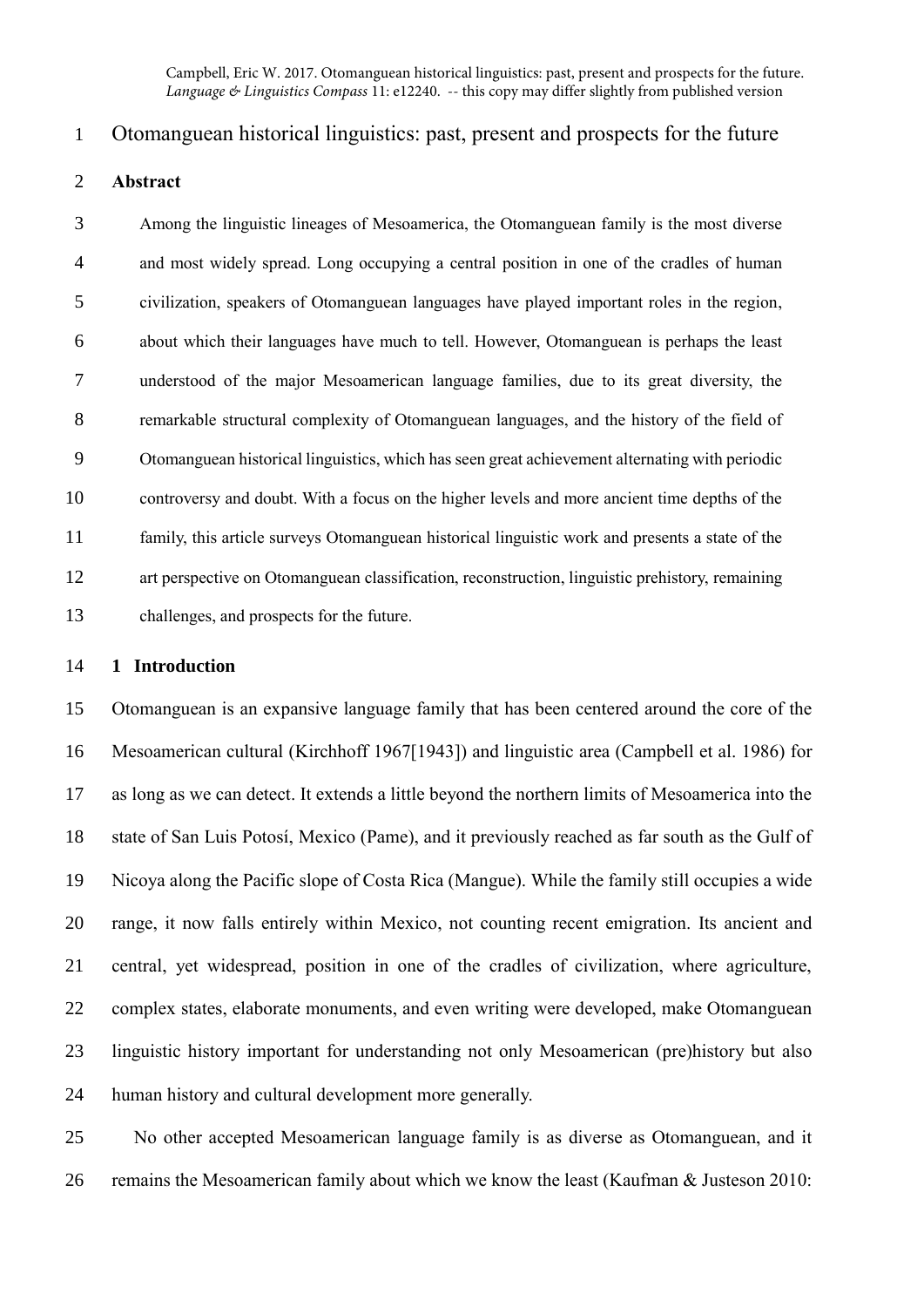226–227), at least relative to its diversity. While this diversity itself may be one reason for this, another reason is that Otomanguean languages present remarkable complexity in their sound systems and word structure, which has made them challenging to analyze, describe, and compare, but which also makes them of general synchronic, diachronic and aesthetic interest. The name "Otomanguean" is attributed to Schmidt (1977 [1926]), who listed an "Otomi-

 Mangue" group on his map of North and Middle American languages, and the name was later 33 reduced to "Otomangue" by Jiménez Moreno (1936; 1962: 62).<sup>1</sup> These are just two of the many names that have been used to refer to Otomanguean, and these authors are only two of the many voices that have played roles in the long, contentious, and challenging process of determining that Otomanguean is a genetic unit, which languages belong to it, and how those languages are more or less closely related to each other.

 The most reliable means for answering these questions is the comparative method of historical linguistics. Its basis in the regularity of sound change enables us to reconstruct the sounds and words of unattested earlier stages of languages, which in turn provide a foundation for handling less regular morphosyntactic and semantic change, and which all together may be leveraged for identifying changes due to language contact and for exploring human intellectual, social, and cultural prehistory in coordination with other fields such as archaeology, ethnohistory, epigraphy, and genetics.

 This article is a critical account of past and present historical linguistic research on Otomanguean languages and has three primary goals: (i) to provide an informative and reference-rich resource for students and scholars of the many fields for which historical

<u>.</u>

 Otomanguean is sometimes written with a hyphen: "Oto-Manguean." The hyphenless spelling reflects that the name does not indicate a coordination of two genetic groupings, like Sino-Tibetan, Mixe-Zoquean, or Oto-Pamean, or even two geographic regions, as in Afro-Asiatic or Indo-European.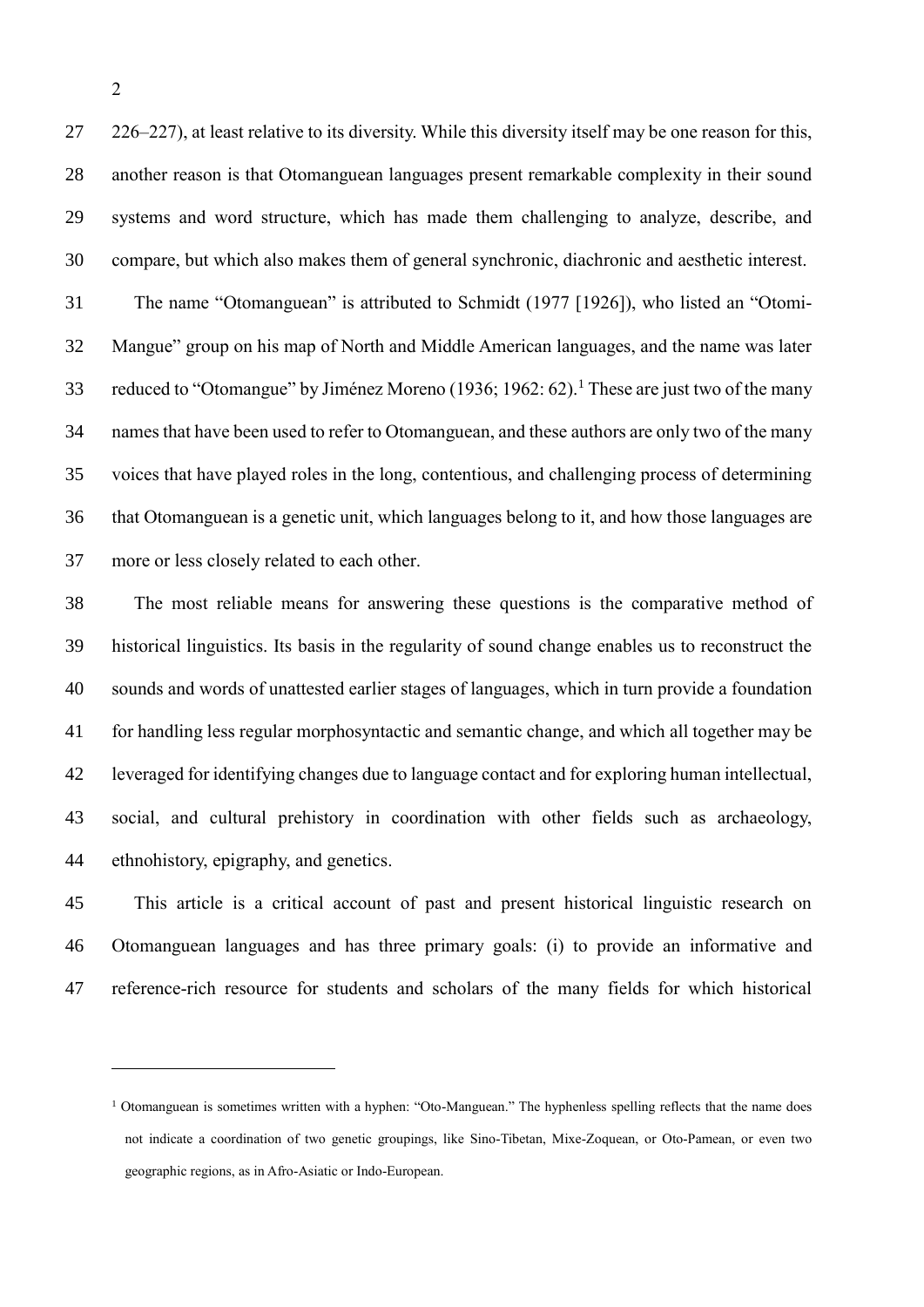linguistics is relevant, (ii) to shed light on interesting or problematic aspects of Otomanguean historical linguistics, and (iii) to offer suggestions for future work. The scope of this article is largely limited to topics involving the higher-level phylogeny of Otomanguean; a companion article dealing with Otomanguean's major subgroups will follow. In [§2](#page-2-0) the current classification of Otomanguean languages is presented, and the history of scholarship and supporting evidence is surveyed. A few points of interest in the structure of Otomanguean languages are outlined in [§3.](#page-11-0) Topics in language and prehistory are discussed in [§4,](#page-15-0) and proposals for long distance relationship in [§5.](#page-20-0) Conclusions are provided in [§6.](#page-21-0)

### <span id="page-2-0"></span>**2 Classification and reconstruction**

 This section presents the currently most recognized classification of Otomanguean languages ([§2.1\)](#page-2-1), references to earlier classification proposals ([§2.2\)](#page-4-0), a summary of research on Otomanguean comparative reconstruction and subgrouping ([§2.3\)](#page-5-0), and a recent challenge to Otomanguean as an established language family ([§2.4\)](#page-10-0).

### <span id="page-2-1"></span>**2.1 Current Otomanguean language classification**

 The most widely recognized Otomanguean language classification is Kaufman's (1988, 2006a, 2015a, 2016b). He first divides the family into Western Otomanguean and Eastern Otomanguean, which each split into two subgroups. Those four subgroups each bifurcate, yielding eight MAJOR SUBGROUPS, which are roughly on the order of Indo-European subgroups such as Romance, Germanic, Indo-Iranian, Balto-Slavic, etc. Kaufman's high-level binary branching is shown in [Figure 1.](#page-3-0) The rightmost part of the figure reflects the internal structure 68 of the eight major subgroups, which is detailed in the sequel article to this, and is shown here

<sup>&</sup>lt;sup>2</sup> Line length in the diagram does not necessarily reflect relative time depth.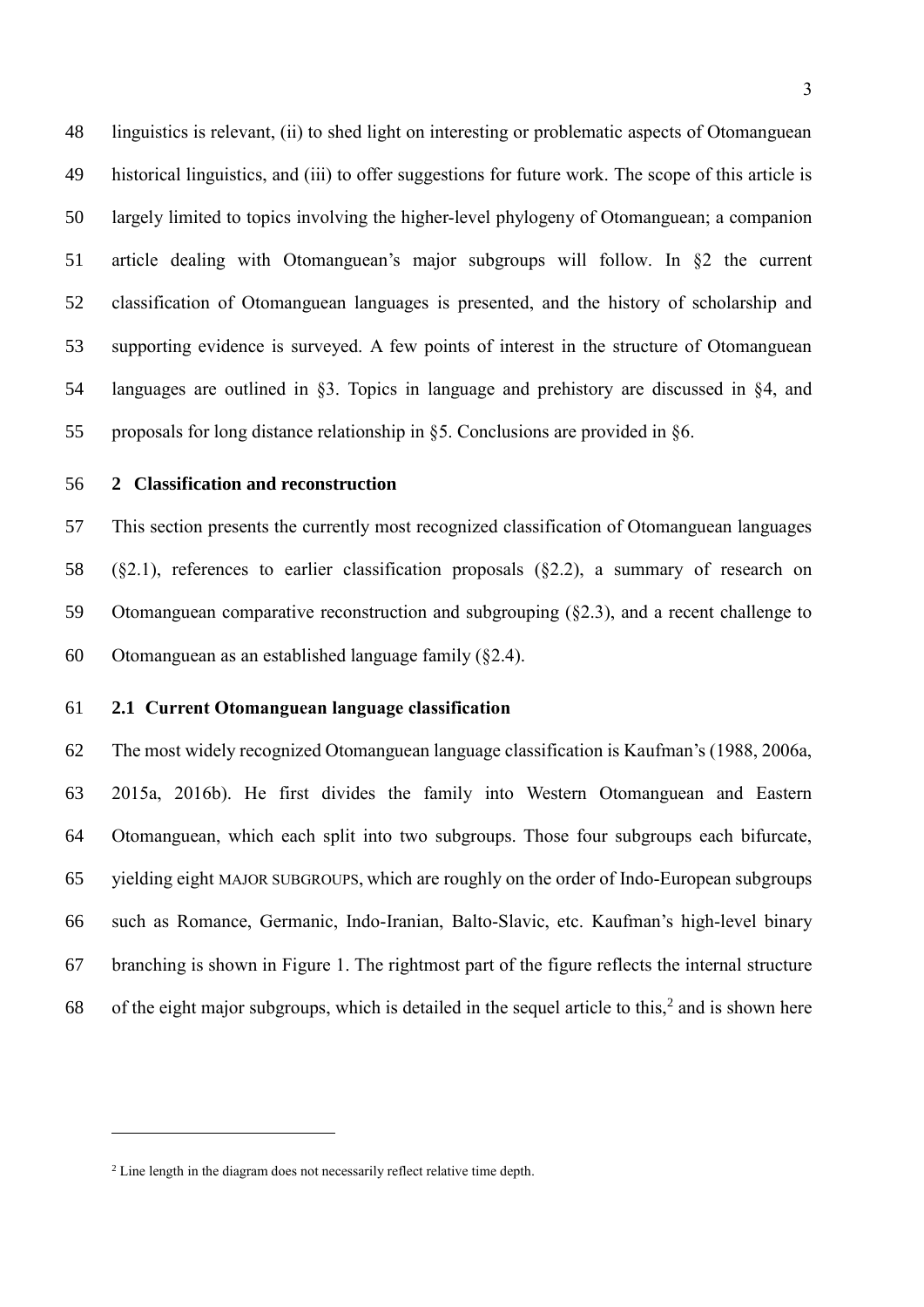69 only down to the level of the ETHNOLINGUISTIC GROUPING (INALI's 2009 *agrupación lingüística*).<sup>3</sup> 70



71

<u>.</u>

<span id="page-3-0"></span>72 Figure 1. Otomanguean classification (based on Kaufman 1988)

<sup>&</sup>lt;sup>3</sup> Some names and spellings used here differ from those found in other sources. Kaufman's dehispanicized spellings reflect the Mayan indigenous academic tradition (Mateo Toledo 2003), but no such agreement across Otomanguean groups yet exists. Some groups have recently established autonymic standards, rejecting names of external or derogatory origin: e.g. Tlapanec  $\rightarrow$  Mè'phàà (Carrasco 2006). Other groups are increasingly using endonyms, e.g. Mixtec  $\rightarrow$  Tu'un Savi (Guadalupe Joaquina 2014), but these may vary depending on the variety: *tnu'u<sup>23</sup> dau<sup>23</sup>* (Ramírez Pérez 2014). Names and spellings are important, sensitive, dynamic, and political. An attempt is made here to reflect community desires in clearer cases, but when in doubt, or when there is risk of privileging one variety over others, more standard names and spellings are used.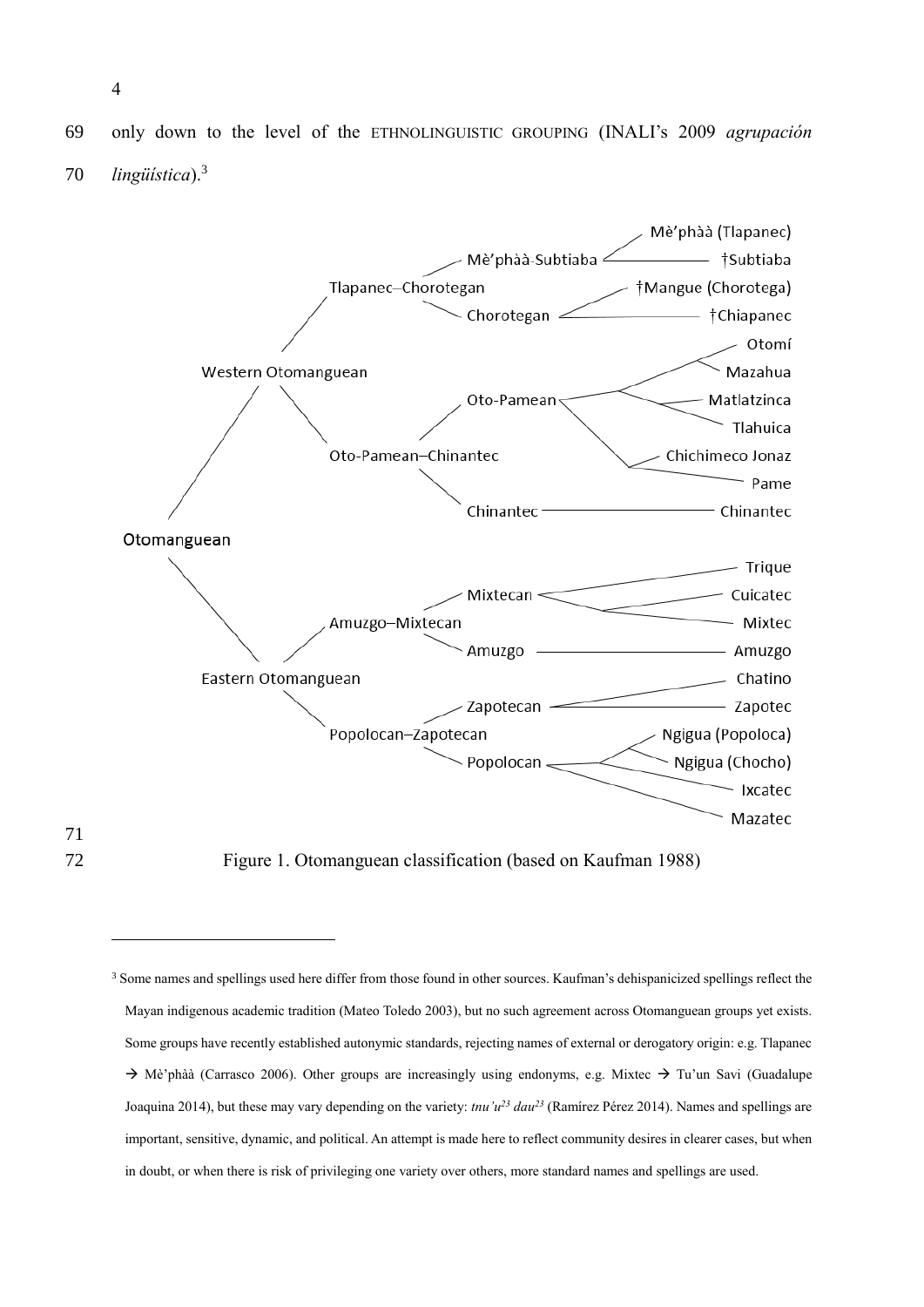Some Otomanguean ethnolinguistic groupings are single languages with minor variation 74 (e.g. Tlahuica,<sup>4</sup> Chichimeco Jonaz, Ixcatec). Others consist of multiple languages, which may have their own internal variation (Otomí, Trique, Chatino, Mazatec), and still others are diversified themselves almost enough to be considered families in their own right (Zapotec, Mixtec, Chinantec). In striking contrast to the Mayan language family, which has seen over 30 years' relative consensus that there are 31 Mayan languages (Campbell & Kaufman 1985: 188; Law 2013: 143), there is nothing near a consensus for the number of Otomanguean languages. 80 In some areas variation may be so great but too gradual to ever count "languages."<sup>5</sup> In most cases, communities within ethnolinguistic groupings share some broader identity or recognize some degree of collective history, and refer to themselves or their languages with cognate autonyms (see e.g. Merrifield 1966: 581 for Chinantec).

### <span id="page-4-0"></span>**2.2 Early Otomanguean classification proposals**

 Otomanguean has long been considered a genealogical linguistic grouping, but its name and membership have frequently changed over time. The many proposed Otomanguean classifications preceding Rensch's (1966) proto-Otomanguean reconstruction will not be detailed here, but the primary references are provided in the next paragraph. Summaries of the 89 early work can be consulted in Fernández de Miranda & Weitlaner (1961: 6–9), Rensch (1976: 1–8), and especially Jiménez Moreno's (1962: 54–85) detailed account.

 Early Otomanguean classificatory work can be roughly split into four periods according to the methodologies used. Works during the earliest period (1864-1911) were largely impressionistic, though nonetheless foundational (Orozco y Berra 1864: 25-29; Pimentel 1875;

<u>.</u>

<sup>&</sup>lt;sup>4</sup> Martínez Ortega (2012: 43-45) argues for using the name "Tlahuica" or the autonym *pjyėkakjó* instead of "Ocuiltec(o)."

Kaufman (1988) lists 48 virtual or emergent languages and "language areas" for Otomanguean, while Lewis et al. (2015) list

"languages" for Zapotec alone, and 52 for Mixtec.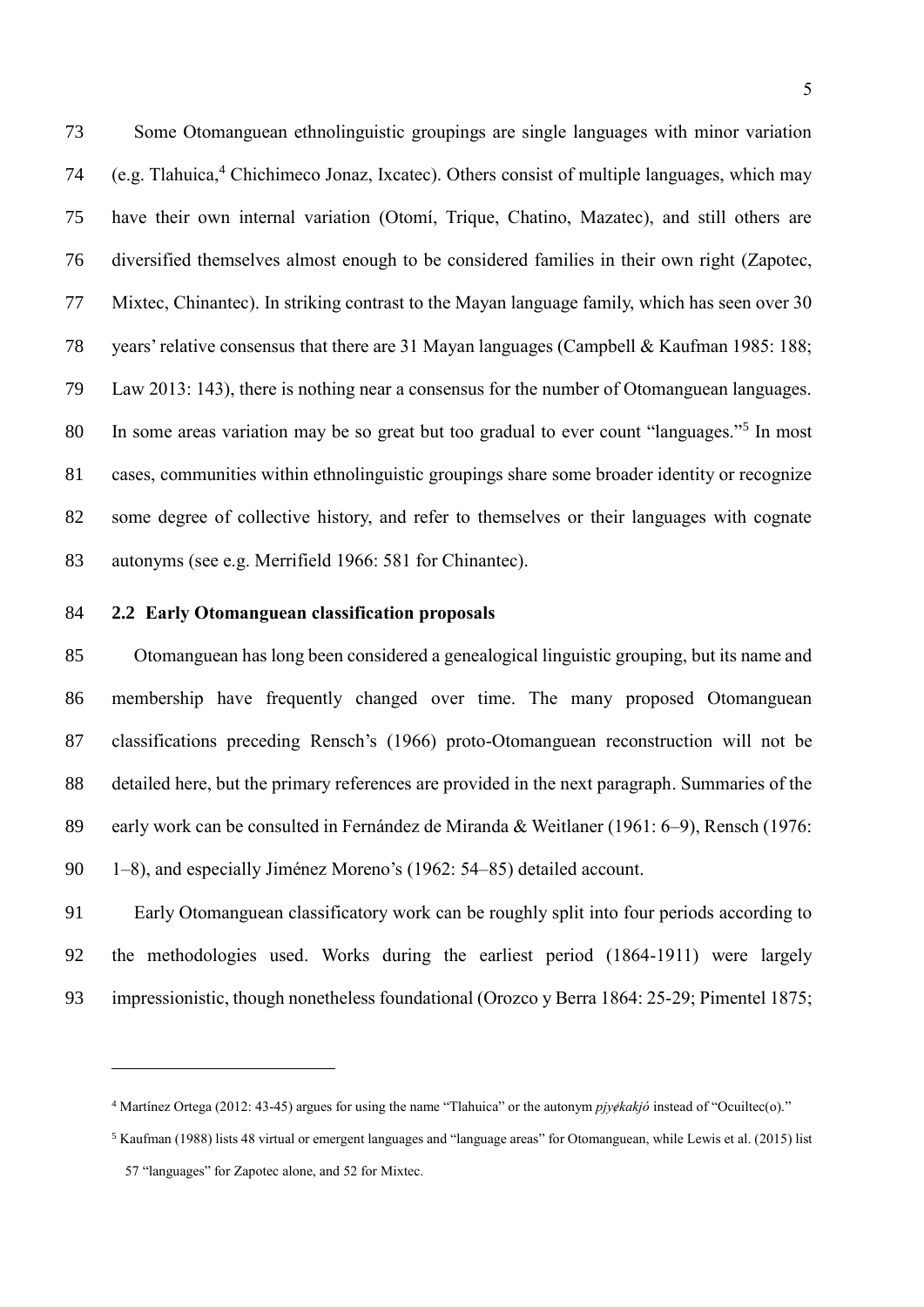Brinton 1891, 1892; León 1902; Belmar 1905; Thomas and Swanton 1911). Most proposals of the second period (1912-1937) had some basis in closer examination of lexical and grammatical data, with a tendency toward splitting languages into separate families (Mechling 1912; Lehmann 1920; Angulo 1926a, 1926b; Angulo & Freeland 1935; Mendizábal & Jiménez Moreno 1937; Soustelle 1937: 441; cf. Jiménez Moreno 1936). Works of the third period (1939- 1944) drew on comparison of typological features, which led to the more inclusive proposals 100 of Ecker (1939) and Weitlaner (1941)<sup>6</sup> (see also Mason 1940; Radin 1944; cf. McQuown 1955). During the fourth period (1959-1964), most works were based on lexicostatistics and glottochronology (Swadesh 1950, 1952; Lees 1953) and included claims of longer-range relations (see [§5\)](#page-20-0) (Fernández de Miranda et al. 1959; Swadesh 1959, 1960, 1964b). These works provoked strong but respectful criticism for their lack of methodological rigor (Longacre 1960, 1961; Olmstead 1961; Callaghan & Miller 1962; Kaufman 1988), and lexicostatistics and especially glottochronology are widely considered problematic methods for language classification (Hoijer 1956; Bergsland & Vogt 1962; Matisoff 2000).

 If one thing were shared by all of the works just mentioned, it would be their lack, either entire or relative, of argumentation based on careful application of the comparative method.

<span id="page-5-0"></span>**2.3 Comparative reconstruction(s)**

 While new approaches for establishing or refining language relationships continue to be explored, the gold standard is still the comparative method, which requires systematic comparison of large lexical data sets, identification of regular sound correspondences,

 Weitlaner's (1941) "Macro-Otomangue" group included an OLMEC family that consisted of the Popolocan and Mixtecan families. The term "Olmec" refers to the earliest monumental Mesoamerican civilization (Jiménez Moreno 1942; Stirling 1968; Coe 1968), situated along the Gulf Coast of modern Veracruz and Tabasco states, whose population likely spoke a Mixe-Zoquean, not Otomanguean, language (Campbell & Kaufman 1976).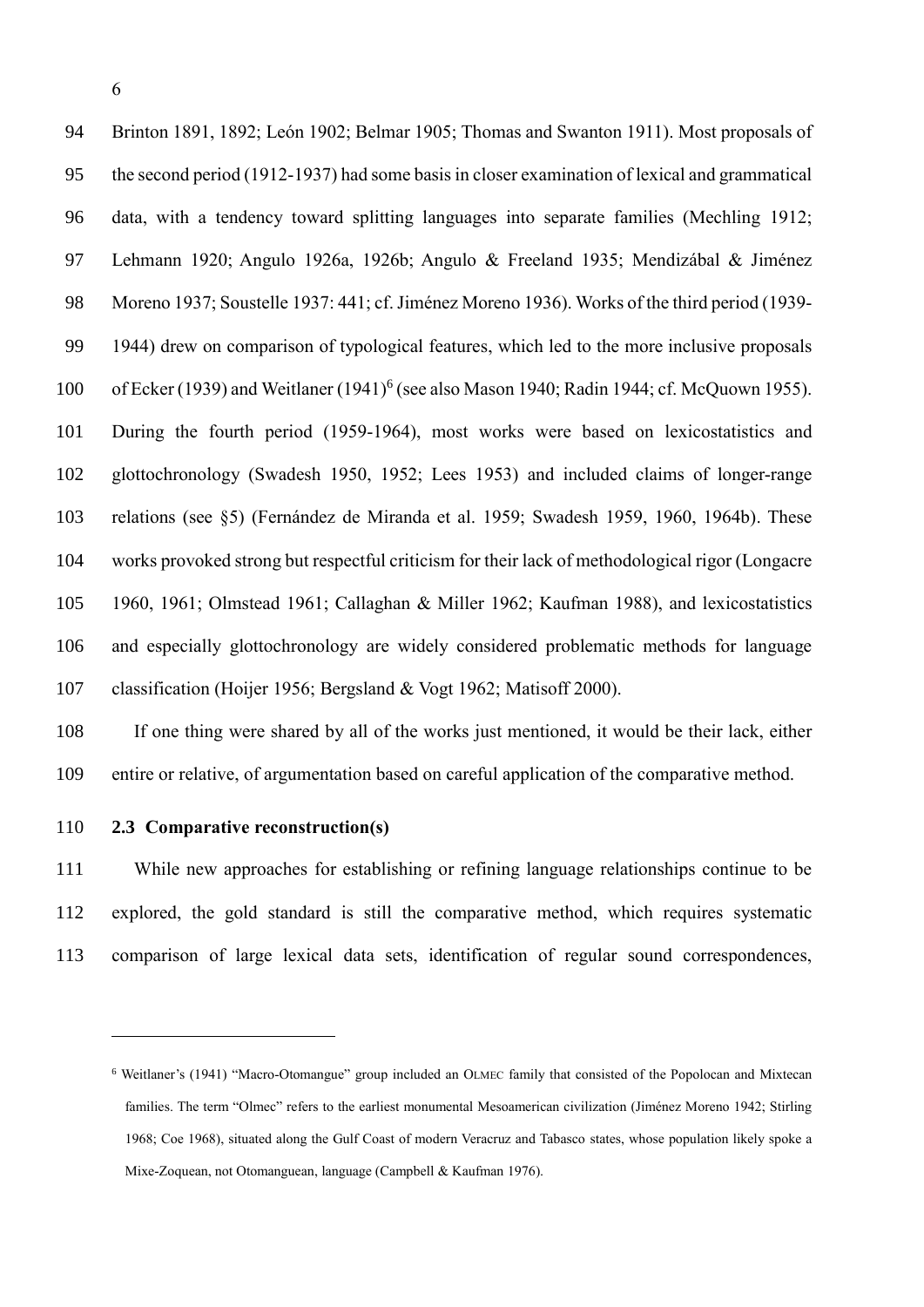reconstruction of protolanguages, and tracing of changes and shared innovations in and among daughter languages. The strongest proposals are those that are reinforced by evidence from multiple or idiosyncratic grammatical correspondences, and all details of an analysis should be carefully examined with consideration of likely or common pathways of change and similarities due to language contact (Hock 1991: 556–580; Rankin 2003; Campbell & Poser 2008: 162–223; Crowley & Bowern 2010: 108–117). The remainder of this sub-section surveys comparative reconstruction of Otomanguean major subgroups before Rensch (1966) ([§2.3.1\)](#page-6-0), Rensch's own contributions ([§2.3.2\)](#page-7-0), and Kaufman's comparative Otomanguean ([§2.3.3\)](#page-8-0).

### <span id="page-6-0"></span>**2.3.1 Subgroup reconstruction before Rensch (1966)**

 Comparative reconstruction of Otomanguean subgroups began with Swadesh's (1947) proto-Zapotec. In Oto-Pamean, Newman and Weitlaner (1950a) reconstructed part of proto- Otomí and then added Mazahua (Newman and Weitlaner 1950b). Weitlaner (1953) added Matlatzinca, and Bartholomew (1959) later added Pame. Fernández de Miranda (1951) reconstructed proto-Popoloc (Popoloca, Chocho and Ixcatec), and Gudschinsky (1956) proto- Mazatec. After Longacre (1955, 1957) reconstructed proto-Mixtecan, things took off: proto- Popolocan (Gudschinsky 1959; Longacre 1962), proto-Mixtec (Mak & Longacre 1960), proto- Chorotegan (Fernández de Miranda & Weitlaner 1961), proto-Chinantec (Rensch 1963, 1968), proto-Chatino (Upson & Longacre 1965), and extensive reconstructions of proto-Oto-Pamean (Bartholomew 1965) and proto-Mazatec (Kirk 1966).

 Some of these works included the first systematic comparisons and preliminary reconstructions across major subgroups: Gudschinsky's (1959) 112 proto-Popotecan reconstructions (proto-Popolocan and proto-Mixtecan); Fernández de Miranda & Weitlaner's (1961) 100 proto-Popoloca-Mangue reconstructions with proto-Mixtecan comparisons; and Bartholomew's (1965) proto-Oto-Pamean and proto-Popotecan sound correspondences and cognate sets. Swadesh (1964a) provides about 200 reconstructions of his "proto-Oaxacan" (i.e.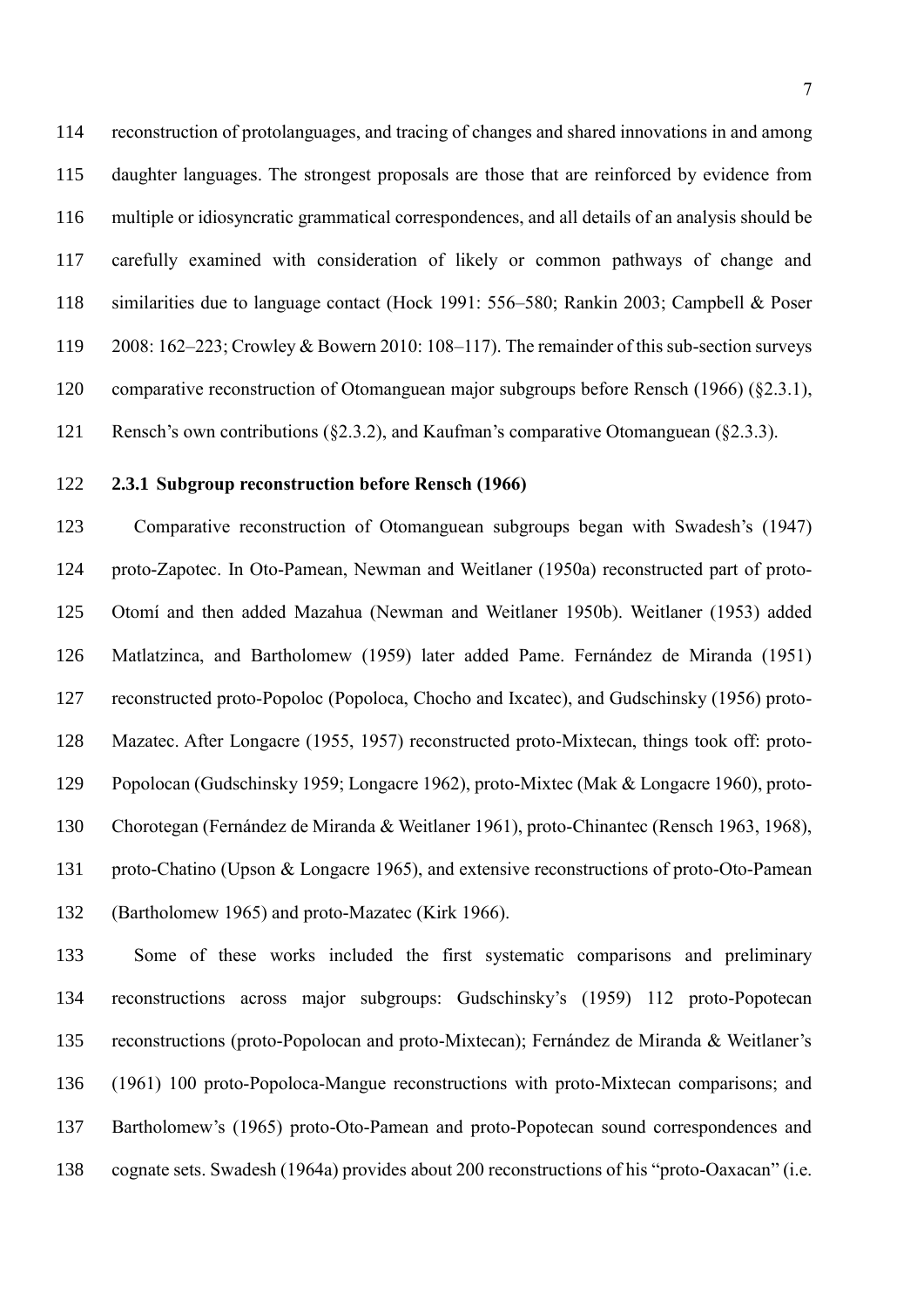Eastern Otomanguean plus Huave, the latter of which is no longer widely considered to be related to Otomanguean). Other works contributed to the reconstruction of proto-Otomanguean kinship terminology (Harvey 1963; Merrifield 1981) and the kinship system in the abstract (Casasa García 1979).

### <span id="page-7-0"></span>**2.3.2 Rensch's comparative Otomanguean phonology**

 Rensch (1966, 1976) modified the major subgroup reconstructions listed above, excluding Swadesh's proto-Zapotec (1947), and reconstructed final syllables of 427 proto-Otomanguean forms. He did not include Subtiaba or Mè'phàà, which had been excluded from most Otomanguean discussion following Sapir's (1925a, 1925b) influential classification of Subtiaba as Hokan—a relation now only possible if much more remote (see [§5\)](#page-20-0). Rensch reconstructs proto-Otomanguean phonology and devotes chapters to developments within each of the seven included major subgroups. His appendix includes his 427 cognate sets, which consist mostly of his reworking of the major subgroup reconstructions listed in [§2.3.1](#page-6-0) and the primary data that they are based on. While many of his sets or reconstructions (with superscript numerals representing tone), such as  $**$ (h)kwen 'mountain' (Set 167) and  $**$ (n)(h)kwe(h)(n)<sup>3</sup> 'straw mat' (Set 181), might appear phonologically and/or semantically loose, his work received considerable praise from other Otomangueanists (Longacre 1977: 122; Suárez 1980; Kaufman 1983: 38). Rensch (1977a) subsequently added Mè'phàà-Subtiaba as an eighth major subgroup and traced its historical phonology from proto-Otomanguean, which was revised but enthusiastically endorsed by Suárez (1979) and later expanded by Kaufman (2016a).

 Both Rensch (1976; 1977a) and Longacre (1977: 101) placed the seven, later eight, major subgroups all coordinate within Otomanguean. In another study, Rensch (1977b) highlighted phonological isoglosses and shared innovations across major subgroups that implied multiple population movements and frequently emerging and dissolving contact zones. The picture remained cloudy, and Rensch put forth no proposal for higher-level subgrouping. The other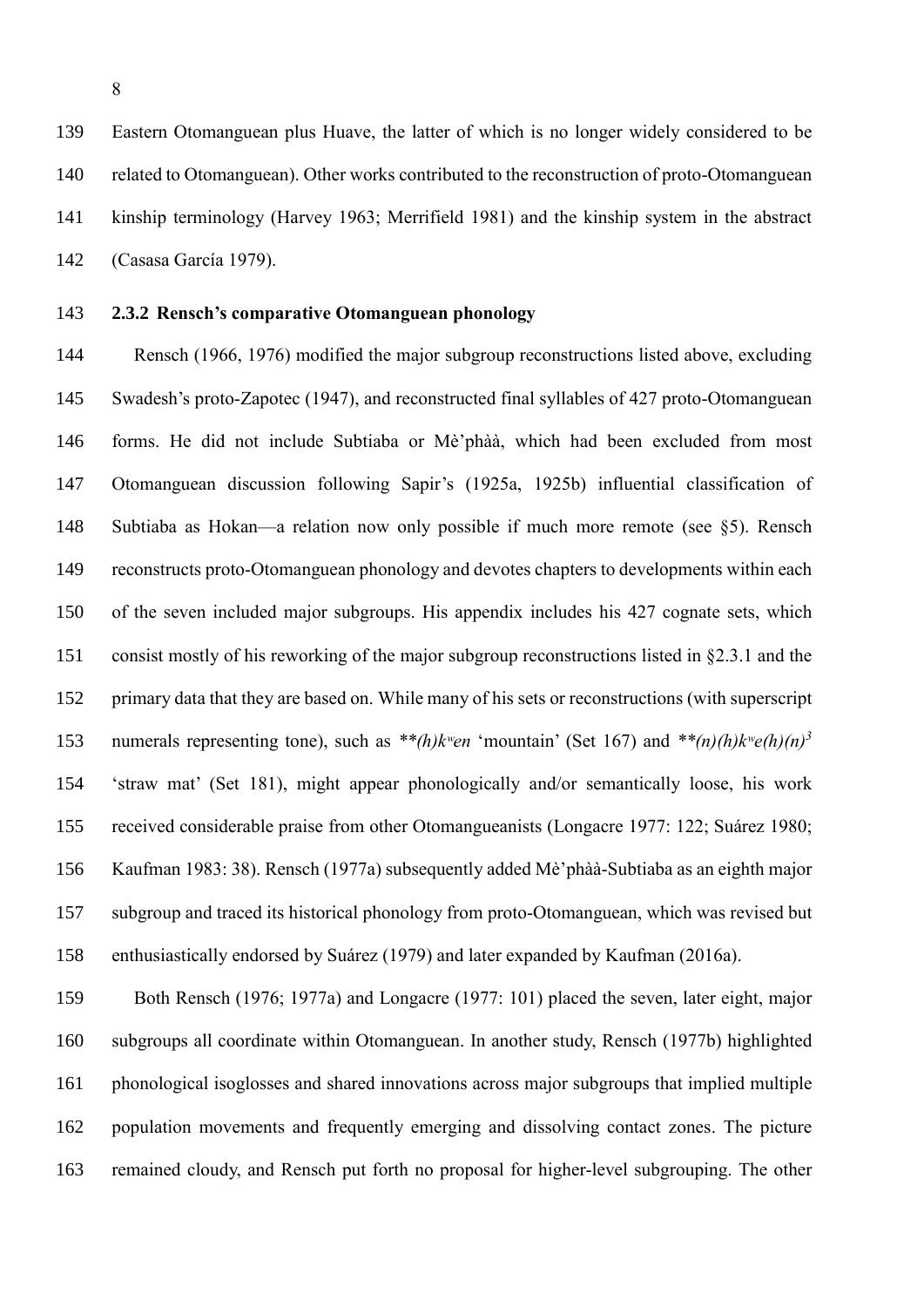major gap in Rensch's work, and in Otomanguean historical linguistics of the time, was the lack of evidence from comparative morphology.

 While Suárez (1979) was convinced by Rensch that Mè'phàà was Otomanguean, there were skeptics (e.g. Bright 1978). In response, Suárez (1986) brought to light evidence from idiosyncratic morphophonological alternations shared between Mè'phàà and other Otomanguean languages, and he identified a significant amount of cognate morphology and grammatical particles across major Otomanguean subgroups.

### <span id="page-8-0"></span>**2.3.3 Kaufman's comparative Otomanguean**

 Kaufman's two main Otomanguean monographs deal with comparative phonology (Kaufman 1983) and comparative morphology (Kaufman 1988); they remain unpublished. Two recently web-published monographs contain some of their details: one on Otomanguean linguistic prehistory (Kaufman 2015a) and the other on the Otomanguean affiliation of Mè'phàà-Subtiaba and potential affiliation of Otomanguean with Hokan (2016a).

 For comparative Otomanguean phonology, Kaufman (1983), like Rensch, worked through the major subgroup reconstructions listed in [§2.3.1,](#page-6-0) adding additional work on Zapotec (Swadesh 1947; Suárez 1973) and Mixtec (Bradley & Josserand 1982). His revised analyses of the major subgroup phonologies and their discrepancies with earlier work are summarized in his appendices. He expands the cross-subgroup sound correspondences and significantly revises Rensch's proto-Otomanguean phonology and the historical developments in the major subgroups. He advances two main arguments: (i) the consonant alternations proposed for proto- Mixtecan (Longacre 1957; Rensch 1976), proto-Popolocan (Gudschinsky 1959) and proto- Oto-Pamean (Bartholomew 1965) need not be analyzed as such nor reconstructed for proto- Otomanguean, and (ii) Longacre's (1962: 35) theory of coda nasals having affected vowel quality was incorrect, and proto-Otomanguean instead had 9 vowels, not 4 as Rensch proposed.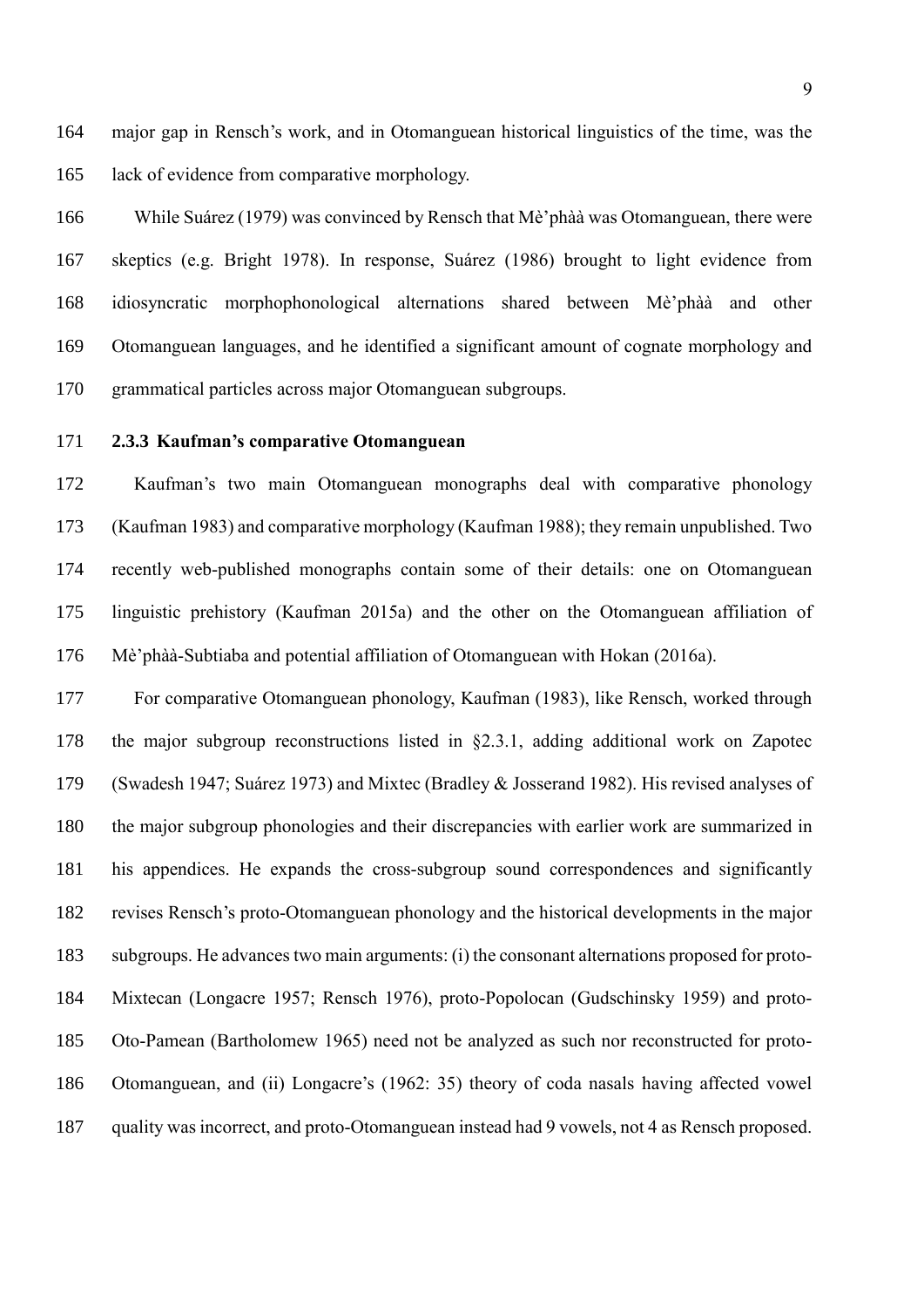Kaufman (1983) mentions that his working file contained 480 Otomanguean cognate sets, but his monograph and other publications do not include all of them or indicate exactly how 190 they relate to his sound correspondences.<sup>7</sup> Instead, he refers to Rensch's numbered cognate sets, which from there can be traced back to the primary data that went into the major subgroup reconstructions or worked forward through Kaufman's revised historical phonologies of the subgroups and Rensch's proto-Otomanguean phonology. What this means is that one will not find all of the primary data, intermediate reconstructions, and proto-Otomanguean reconstructions laid out together in Kaufman's monographs, and one will not find reference to all of Rensch's reconstructions that Kaufman considered to be flawed or too semantically lenient. However, Kaufman (1983) does include his revisions of 83 of Rensch's monosyllabic reconstructions and cognate sets that can only be accounted for in light of his own revised Otomanguean phonology. Kaufman also includes 18 bisyllabic proto-Otomanguean forms and cognate sets. In his web-published work on Otomanguean prehistory, Kaufman (2015a) includes 173 proto-Otomanguean reconstructions, 14 more for Western Otomanguean, 26 for Eastern Otomanguean, 15 for Oto-Pamean-Chinantec, 3 for Popolocan-Zapotecan, 14 for Amuzgo-Mixtecan, and 1 more particular to Tlapanec-Chorotegan, but without references to Rensch's sets.

 For Kaufman's (1988) second major Otomanguean monograph he sifted through all grammatical descriptions of Otomanguean languages available at the time. Using his cross- subgroup sound correspondences, he presents his reconstruction of about 27 proto- Otomanguean tense, aspect, mood, voice, and nominalization markers and their positions of occurrence in the verbal templates of each major subgroup protolanguage. From there he reconstructs proto-Otomanguean verbal morphology, tracing function shifts and other

Kaufman's cognate sets file has been deposited for ingestion into the Archive of the Indigenous Languages of Latin America.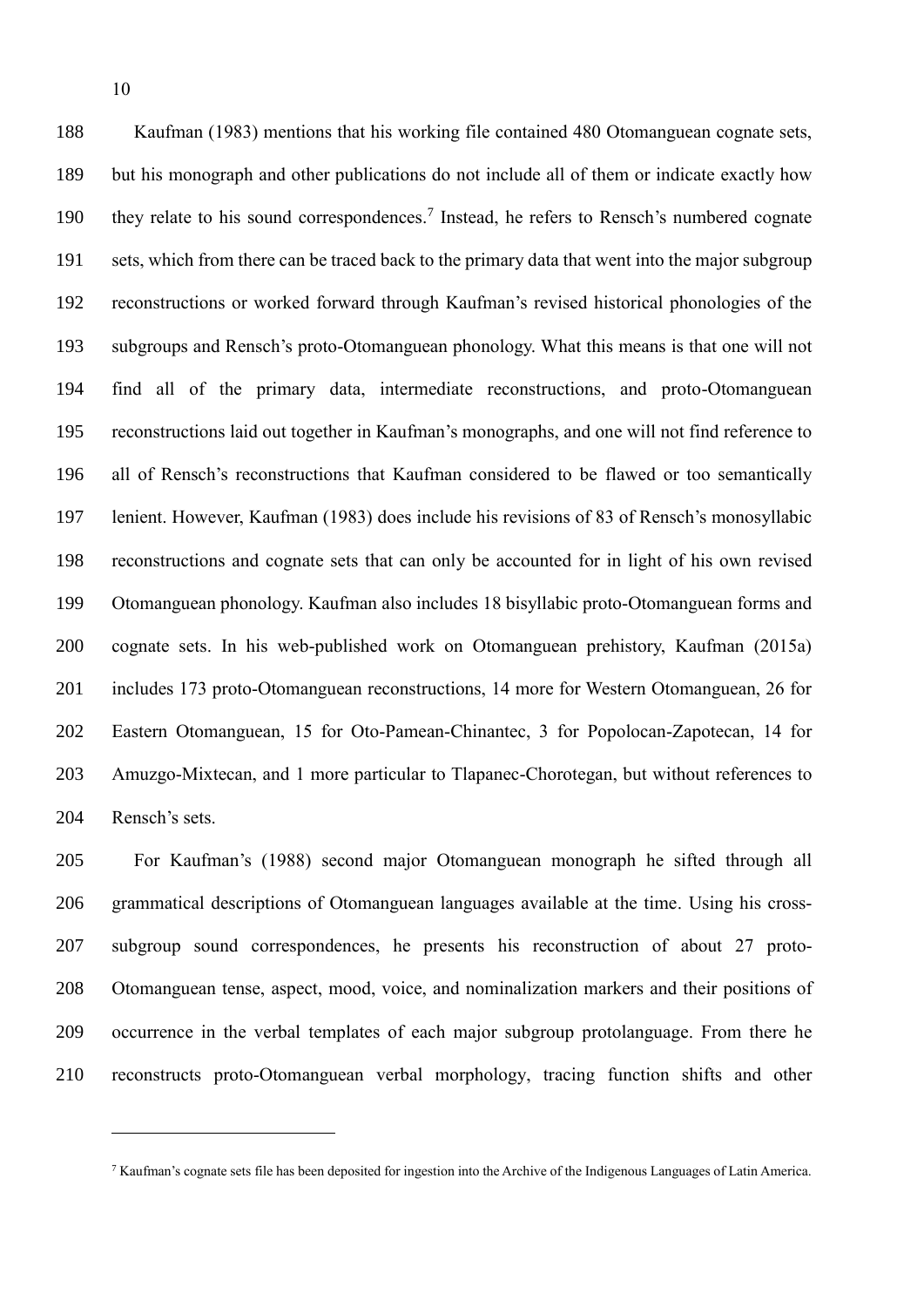| 212 |                      | defining Kaufman's (1988, 2016a) high-level subgrouping are listed below. <sup>8</sup>                       |
|-----|----------------------|--------------------------------------------------------------------------------------------------------------|
| 213 |                      |                                                                                                              |
| 214 | Western Otomanguean: | <i>*ai</i> merged with <i>*a</i> , <i>*mu</i> HYPOTHETICAL, <i>*kwa</i> 'go/come to'                         |
| 215 |                      | auxiliary, <i>*kwi</i> 'get up to', <i>*ci</i> NEGATIVE,                                                     |
| 216 | Tlapanec-Chorotegan: | <i>*kkwa ~ *kkwau</i> CAUSATIVE, <i>*wai</i> IMPERSONAL, <i>*ha</i>                                          |
| 217 |                      | IMPERATIVE, <i>*tau</i> OPTATIVE, and maybe <i>*ni</i> 'being'                                               |
| 218 |                      | Oto-Pamean–Chinantec: $*ia > *u$ , monosyllabification of all roots, $*mi$ IMPERFECT,                        |
| 219 |                      | $*_rV$ STATIVE/PERFECTIVE                                                                                    |
| 220 | Eastern Otomanguean: | <i>*ia</i> merged with <i>*i</i> , <i>*ea</i> merged with <i>*a</i> , <i>*kwe</i> animal classifier,         |
| 221 |                      | maybe *se CAUSATIVE                                                                                          |
| 222 | Amuzgo-Mixtecan:     | *ts and *s merged, *i= INDEFINITE > DURATIVE; * $kwe$                                                        |
| 223 |                      | COMPLETIVE > POTENTIAL, causative and optative                                                               |
| 224 |                      | constructions reformed as auxiliaries followed by main verb                                                  |
| 225 |                      | in Potential Mood                                                                                            |
| 226 | Popolocan-Zapotecan: | * <i>au</i> merges with * <i>u</i> , pOM * <i>r</i> or * $\theta$ > * <i>t</i> , * $(Y)$ <i>ti</i> PERFECT > |
| 227 |                      | <b>PROGRESSIVE</b>                                                                                           |

innovations in order to propose his higher-level phylogeny of the family. The innovations

### <span id="page-10-0"></span>**2.4 Brown's challenge to Otomanguean**

<u>.</u>

 Brown (2015a) has reviewed some of the published Otomanguean major subgroup reconstructions and Kaufman's (1983) monograph and concludes that Otomanguean is not convincingly demonstrated as a genetic unit because the cross-subgroup sound correspondences are not cross-referenced to cognate sets there or in Rensch's work, and otherwise the evidence is not sufficient to rule out chance or extensive areal diffusion as reasons for cross-subgroup lexical similarities(Brown 2015b). Since Otomanguean is a deep and highly diversified family, and several Otomanguean subgroups have undergone significant phonological change ([§3\)](#page-11-0), cognates across major subgroups are indeed difficult to recognize.

 The reader may consult Kaufman (2016a) for proto-Otomanguean morphemes lost at each node and also for the innovations that define the major subgroups after the immediately higher level subgroups, e.g. from proto-Tlapanec-Chorotegan to proto-Mè'phàà-Subtiaba and from proto-Tlapanec-Chorotegan to proto-Chorotegan.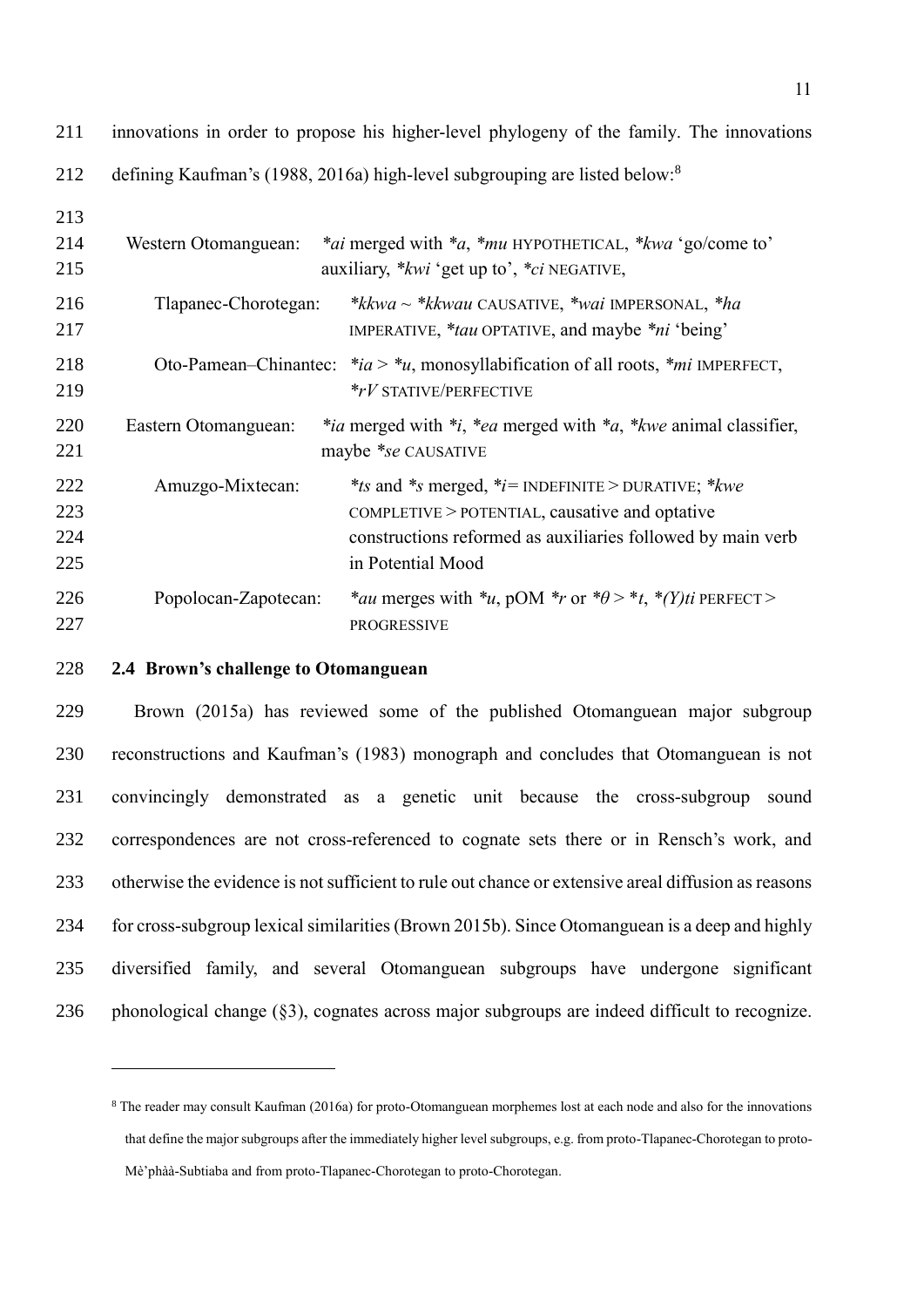Furthermore, since most proto-Otomanguean lexical reconstructions are only single syllables of \*(C)CV shape, the potential for chance resemblance is relatively high (Ringe 1999), especially if the semantics of compared forms are not exact, as in many of Rensch's cognate sets. Kaufman's (1988) reconstructed morphemes and verbal template through the various levels of the family are crucial evidence in support of Otomanguean unity, but Brown's challenge will likely remain unresolved until somebody publishes further comparative phonological evidence illustrating regular sound correspondences across major groups that are cross-referenced to semantically tight cognate sets that yield more solid and numerous proto-Otomanguean reconstructions.

<span id="page-11-0"></span>

# **3 Some typical Otomanguean features**

 All Otomanguean languages appear to be tonal, and it is probable that proto-Otomanguean was tonal. Although Fernández de Miranda & Weitlaner (1961) maintained some doubt about Chiapanec and Mangue, Brinton (1886: 244) wrote that the Mangue "words for bird, snake and flower are the same; but Albornoz gives this very example to illustrate the importance of accent, *nolō*, a snake, *nolô*, a flower."

 Tones seem to change faster than segments do, and they are more challenging to confidently reconstruct. Josserand (1983: 243) states that "tone is among the first features to vary between towns speaking similar varieties of Mixtec," and Bartholomew (1994: 351) ran into "problems because the two contrastive tones of Matlatzinca seemed to correspond to any and all of the three or four contrastive tones of the other" Oto-Pamean languages. Despite such challenges, preliminary tonal reconstructions have been put forth for proto-Mixtecan (Longacre 1957), proto-Mixtec (Dürr 1987), proto-Chinantec (Rensch 1968), proto-Oto-Pamean (Bartholomew 1965), proto-Mazatec (Gudschinsky 1959; Kirk 1966), proto-Popolocan (Gudschinsky 1959), proto-Zapotec (Benton 2001), proto-Chatino (Campbell & Woodbury 2010), and to some extent proto-Otomanguean (Rensch 1976).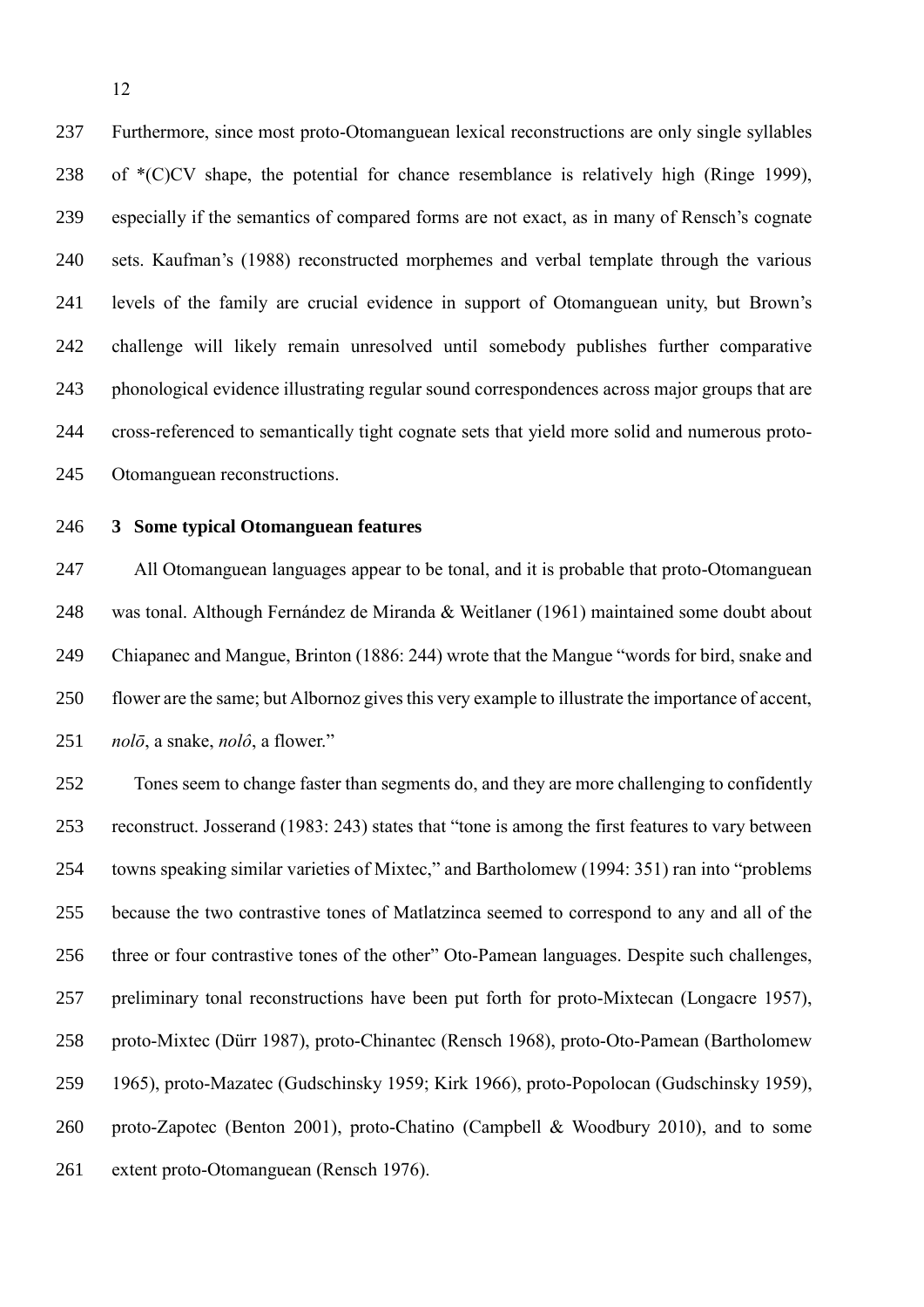The partly segmental and partly suprasegmental patterning of laryngeals or laryngealization poses challenges in the synchronic analysis of some Otomanguean languages (Macaulay & Salmons 1995; Golston & Kehrein 1998; Campbell 2014), especially when laryngeals interact with tone (Bradley & Josserand 1982: 283; Silverman 1997; DiCanio 2012). These challenges are only compounded in comparative studies (Longacre 1957: 75; Kirk 1966: 48; Fernández de Miranda 1951: 72), and such complexities make Otomanguean an important and intriguing case for understanding the diachrony of laryngeals, tone, and their interaction.

 Contrastive vowel nasality is widespread in Otomanguean but absent in Zapotec, and Matlatzinca and Tlahuica both lost it, though independently (Pérez 2007: 235). Kaufman (2006a: 122) attributes these losses to ancient contact with non-Otomanguean prestige languages. Vowel nasality is also reportedly mostly lost in Mazahua of San Miguel Tenoxtitlan (Newman & Weitlaner 1950b), and Fernández de Miranda & Weitlaner (1961: 18) doubted that there were nasal vowels in Chiapanec. While nasal vowel correspondences are robust across Chatino languages, they are weak in Mixtecan (Longacre 1957: 30) and Mè'phàà (Suárez 1979: 372). Cross-family vowel nasality correspondences are likewise weak, and this has inspired proposals of post-vocalic nasal consonants, and not nasal vowels, in proto-Otomanguean (Rensch 1976: 38; Kaufman 1983).

 Most Otomanguean languages lack rhythmic stress, but prosodic prominence falls on either final or penultimate syllables of stems, with most roots being historically bisyllabic. Kaufman (1983: 61) says that Zapotec, Mixtec and Cuicatec "shifted stress to the first syllable of stems." In Mixtec, the greatest degree of phonological contrast occurs in final syllables (Longacre 1957: 113), which probably reflects the earlier position of prominence. In Trique and Amuzgo, prominence falls on final syllables (Josserand 1983: 140), suggesting that that was the proto- Mixtecan pattern. Proto-Mazatec is reconstructed with final-syllable prominence (Gudschinsky 1956: 7; Kirk 1966: 9, 167). In Mè'phàà, long vowels, nasal vowels, and multiple tones occur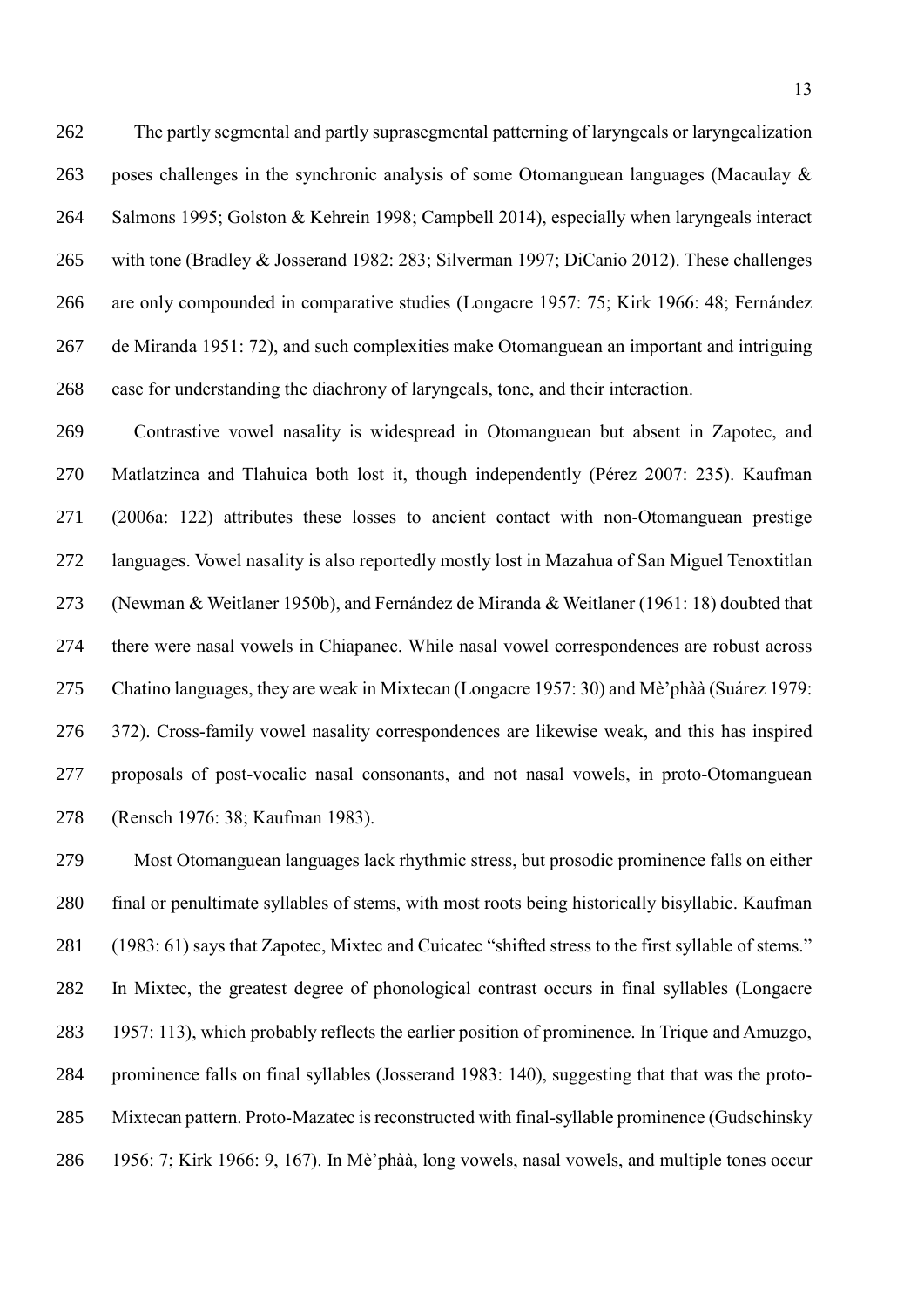only in final syllables (Suárez 1983: 6; Carrasco Zúniga 2006: 68), and while the Chiapanec records remain ambiguous for tone or accent, any traces of these are always on final syllables (Fernández de Miranda & Weitlaner 1961: 18). While Muntzel (1986: 45) reports that in Tlahuica polysyllabic words always have stress on initial syllables, Kaufman (1983: 61) cautions that Oto-Pamean, Chinantec and Amuzgo preserve only one syllable of what in proto- Otomanguean were perhaps up to four-syllable words or stems with clitic(s). The weight of evidence thus suggests that proto-Otomanguean had final-syllable prominence: fewer changes are implied than in the reverse direction, and nobody has suggested any explanation for prominence shifts onto final syllables as Kaufman has proposed for the reverse.

 Otomanguean languages have head-initial syntax and predominantly head-marking morphology. Verbs may consist of multiple phonological words but tend to have a fairly fixed templatic structure and consist minimally of a root with some aspect or mood inflection. Kaufman's (1988) reconstructed proto-Otomanguean (pre-)verbal template is shown in [Figure](#page-13-0)  [2.](#page-13-0) The preverbal slots may be prefixes, proclitics or particles, depending on the language.

| <b>NEG</b> | POS 4    | POS <sub>3</sub> | POS <sub>2</sub> | POS <sub>1</sub> | <b>DERV</b> | root |
|------------|----------|------------------|------------------|------------------|-------------|------|
| negation   | tense    | aspect           | plural           | auxiliary        | deriv-      | verb |
|            | and time | and              | subject          | or higher        | ation       | root |
|            | adverbs  | mood             |                  | predicate        |             |      |

<span id="page-13-0"></span>301 Figure 2. proto-Otomanguean verbal template (Kaufman 1988)

 While the verbal template has been reduced in some Otomanguean subgroups (e.g. Amuzgo, see Apostol Polanco 2014) and restructured in others (Oto-Pamean, Kaufman 2015a: 10), it has remained relatively stable across the family, even if the prosodic status of some of the positions may vary across subgroups or languages. The Zoochina Zapotec example in [\(1\)](#page-14-0) shows an initial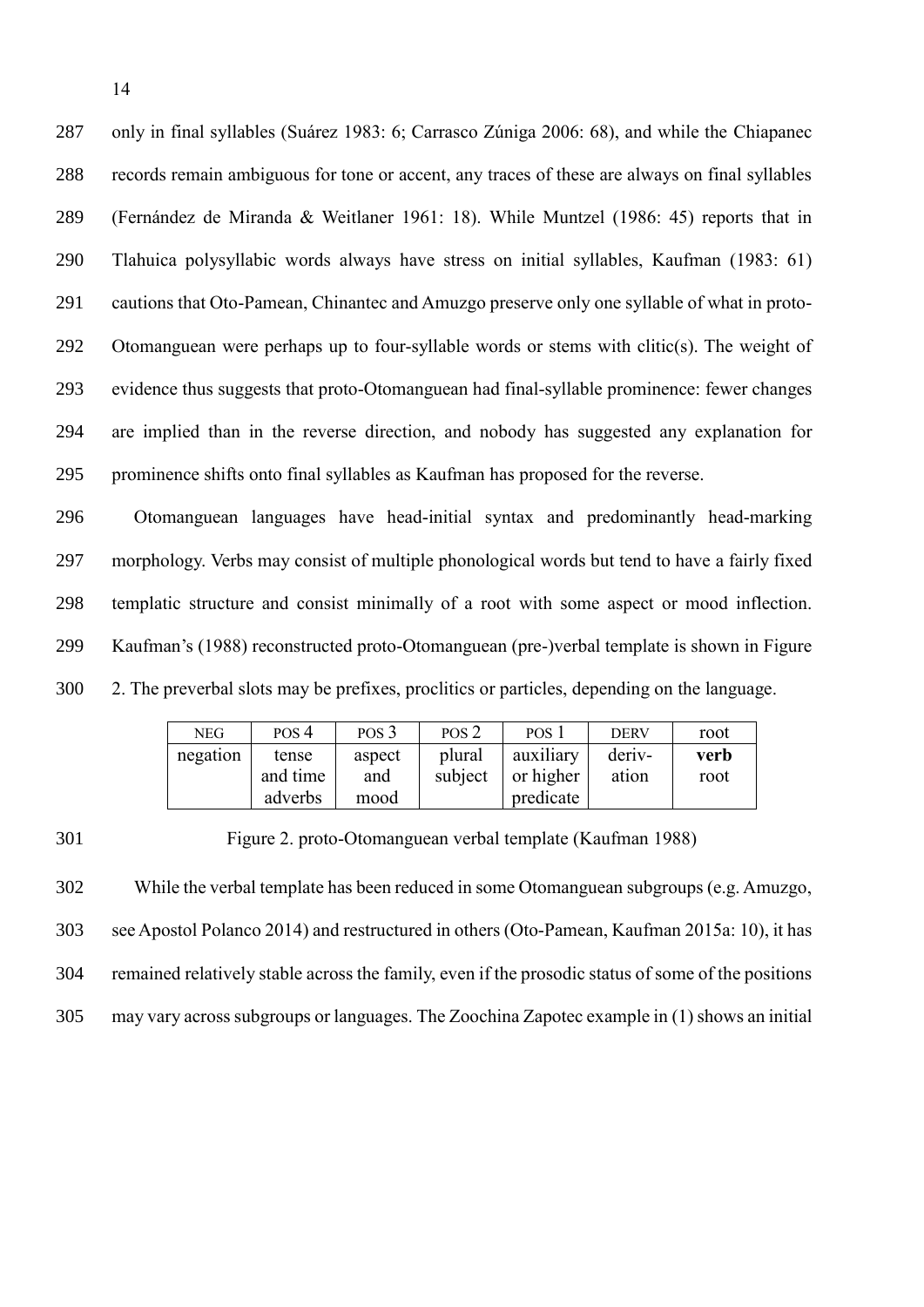aspect prefix (position 3), a causative prefix in the auxiliary slot (position 1), a verb root, and subject and object enclitics.<sup>9</sup> 

- <span id="page-14-0"></span>(1) Zoochina Zapotec (López Nicolás 2009: 42)
- *sh-w-âw=â=bǎʔ*
- ICPL-CAUS-eat=S.1SG=O.3INF
- 'I feed him.'

The Mè'phàà example in [\(2\)](#page-14-1) shows aspect in position 3, a causative marker in the derivational

slot, the verb root, and an adverbial enclitic among the post-verbal person markers. Such

adverbial enclitics are found widely throughout Otomanguean: e.g. Mazatec (Pike 1948: 124),

- Chinantec (Anderson 1990: 109), Zapotec (López Cruz 1997: 82), and Chatino (Rasch 2002:
- 139).

<span id="page-14-1"></span>

| 317 | (2) | Malinaltepec Mè'phàà (Navarro Solano 2012: 58)                                  |
|-----|-----|---------------------------------------------------------------------------------|
| 318 |     | $ni^{1}$ -tsi <sup>2</sup> -kh-a <sup>2</sup> =ma $\chi^{3}$ =la $\chi^{1}$ =ne |
| 319 |     | CPL-CAUS-burn-A.3SG.INAN=already=E.2PL=that                                     |
| 320 |     | 'You (pl.) already burned that.'                                                |

 The Chalcatongo Mixtec example in [\(3\)](#page-14-2) shows a temporal adverbial prefix (position 4), an aspect prefix (position 3) that is cognate to the Mè'phàà one in [\(2\),](#page-14-1) a marker of plural subject

- (position 2), and verb root.
- <span id="page-14-2"></span>(3) Chalcatongo Mixtec (Macaulay 1996: 74)
- *a-ni-ka-xáʔña=Ø*

<u>.</u>

- already-CPL-PL-cut=3
- 'They already cut (it).'

Otomanguean languages are noted for having impressively complex verbal inflectional

classes, with rich allomorphy in person or aspect/mood inflection (usually position 3 and/or

 $9 A = absolute, CAUS = causative, CPL = Complete Aspect, E = ergative, ICL = Incomplete Aspect, INAR = inanimate, INF$ 

 $=$  informal,  $\Omega$  = object, PL = plural, S = subject, SG = singular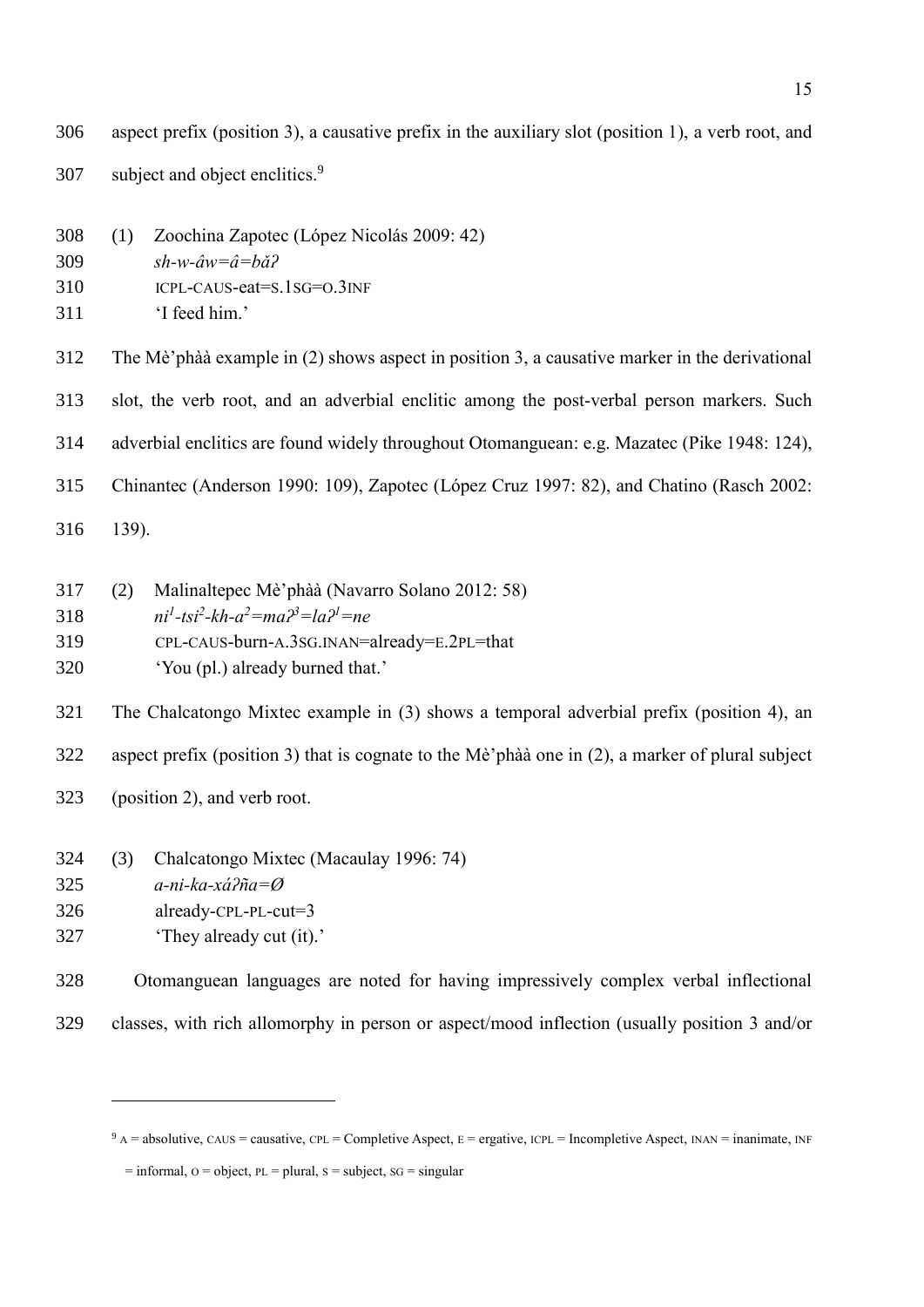tone change on the stem) (Smith Stark 2002; Wichmann 2006; Campbell 2011a; Palancar 2011).

#### <span id="page-15-0"></span>**4 Language and prehistory**

 From Otomanguean's great time depth, spread, and central position in Mesoamerica we can imagine that Otomanguean groups played important roles in the development of Mesoamerican civilization. A key component of that development was agriculture, particularly the nutritious and productive triad of maize, beans, and squash (Kirchhoff 1967[1943]; Gasco et al. 2007). After "squash seed, and cobs of wild or incipiently domesticated maize" were excavated from 338 a cave in the Tehuacán Valley of southern Puebla, carbon dated at  $5560 \pm 250$ , and then older remains were found there (Crane & Griffin 1962: 200), the Tehuacán Archaeological-Botanical Project was formed (Byers 1967; MacNeish 1967). Besides maize and squash, the Tehuacán Project found remains of beans, gourds, domesticated and wild avocado, black and white sapote, guava, hog plum, cotton, chili pepper, amaranth, maguey, and more.

 Since Rensch (1966) had reconstructed proto-Otomanguean words for maize, beans, squash, chili, avocado, and cotton, and the Tehuacán Valley is located centrally in Otomanguean territory, Tehuacán seems a likely early Otomanguean center (Amador Hernández & Casasa García 1979). Glottochronological calculations, though now largely considered unreliable, had placed proto-Otomanguean contemporaneous with the Coxcatlán phase of the Tehuacán sequence (Hopkins 1984), and the Coxcatlán phase showed evidence for cultivation and greater sedentism (MacNeish 1967: 23). These findings led to the hypothesis that the location of the Otomanguean homeland, or *Urheimat*, was in or around the Tehuacán Valley. Kaufman (2015a: 53) finds that reconstructed proto-Otomanguean vocabulary is "compatible with a somewhat dry highland habitat after the domestication of some plants and before the rise of full-blown agriculture and village life," which fits the Tehuacán profile. Since most of the same vocabulary is reconstructed for proto-Mayan (Kaufman 1976) and proto-Mixe-Zoquean (Campbell &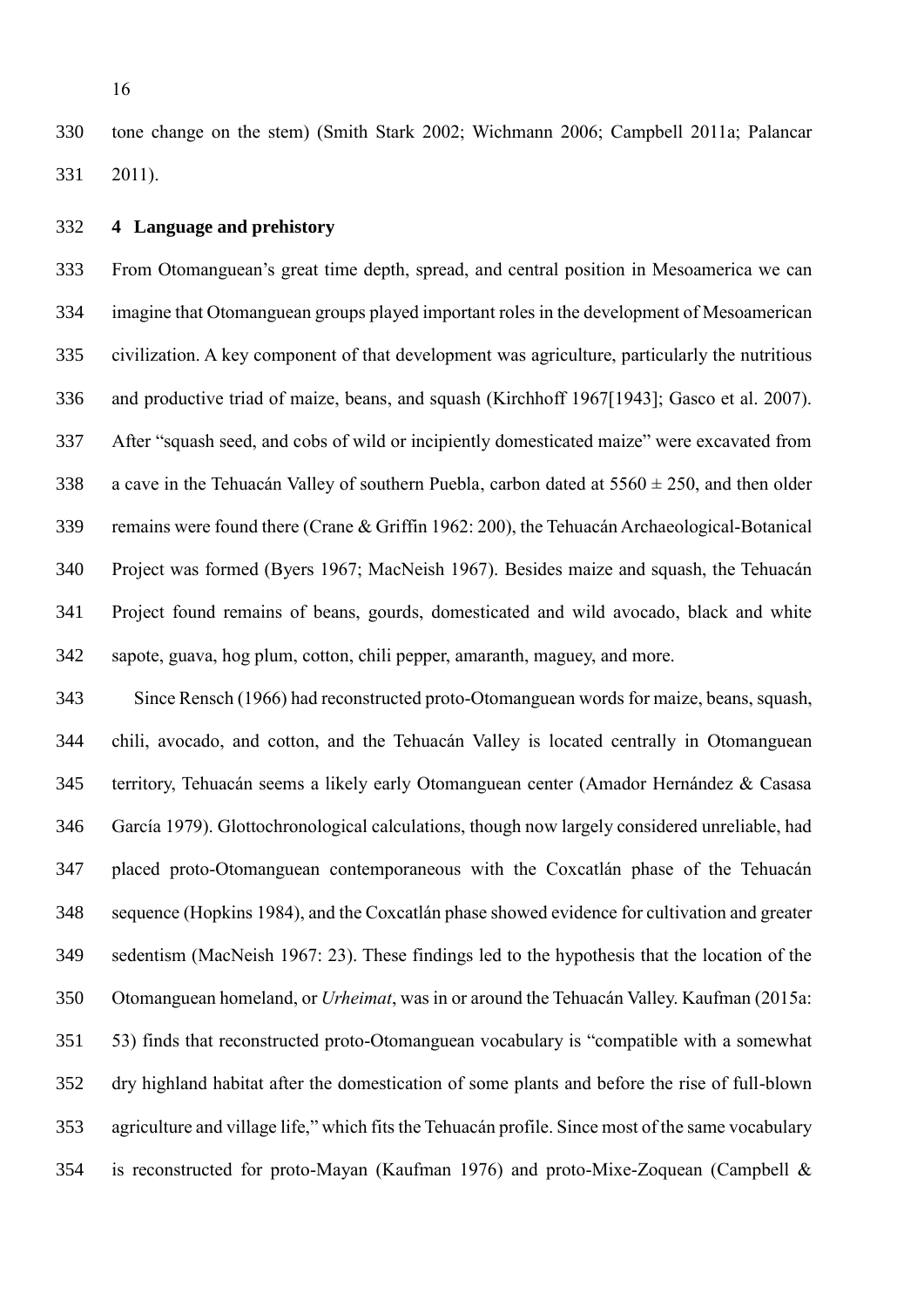Kaufman 1976), the geographic component is essential to the hypothesis of the Tehuacán Valley as Otomanguean homeland. Not only is Tehuacán in Otomanguean territory, but it is occupied or surrounded by languages of several major subgroups of the family (Popolocan, Chinantec, and Mixtecan). Thus from the perspectives of linguistic "centre of gravity" (Sapir 1916: 79–82,) and a fewest moves model of language spread (Dyen 1956), Tehuacán remains a viable candidate for the Otomanguean homeland.

 Winter et al. (1984: 68) point out that "the Tehuacán Valley is not the only center of early agriculture nor was it necessarily more important than other centers." Evidence for domesticated maize and squash that predates Coxcatlán has since been found in the Guilá Naquitz Cave near Mitla, Oaxaca (Piperno & Flannery 2000) and near Iguala, Guerrero in the Central Balsas River Valley (Ranere et al. 2009; Piperno et al. 2009), where the wild ancestors of maize (teosinte) and squash occur. Therefore, while Tehuacán is still an important site, it is no longer considered to be the place where maize and squash domestication began.

 Since Otomanguean is more diversified and presumably temporally deeper than Mayan, Mixe-Zoquean, and Totonacan, one may wonder if Otomanguean language speakers were the innovators of Mesoamerican agriculture. With Otomanguean's great spread, in Mesoamerican terms at least, this would accord with the farming/language dispersal hypothesis (Bellwood 1991; Bellwood & Renfrew 2002; Diamond & Bellwood 2003). However, speakers of widely spread language groups are not always the innovators of the agricultural practices that may enable their spread (Nichols 1997: 375; Comrie 2002), and it is difficult, but worth trying, to correlate linguistic evidence with archaeological evidence for incipient agriculture. Recent "paleobiolinguistic" research has suggested that Otomanguean terms for maize, beans, squash, and chili pepper are some of the oldest reconstructable words for those crops (Brown et al. 2013a, 2013b, 2014a, 2014b), but Brown (2015a) later cautions that inferences based on those findings should be viewed as tentative because Otomanguean has not yet been demonstrated to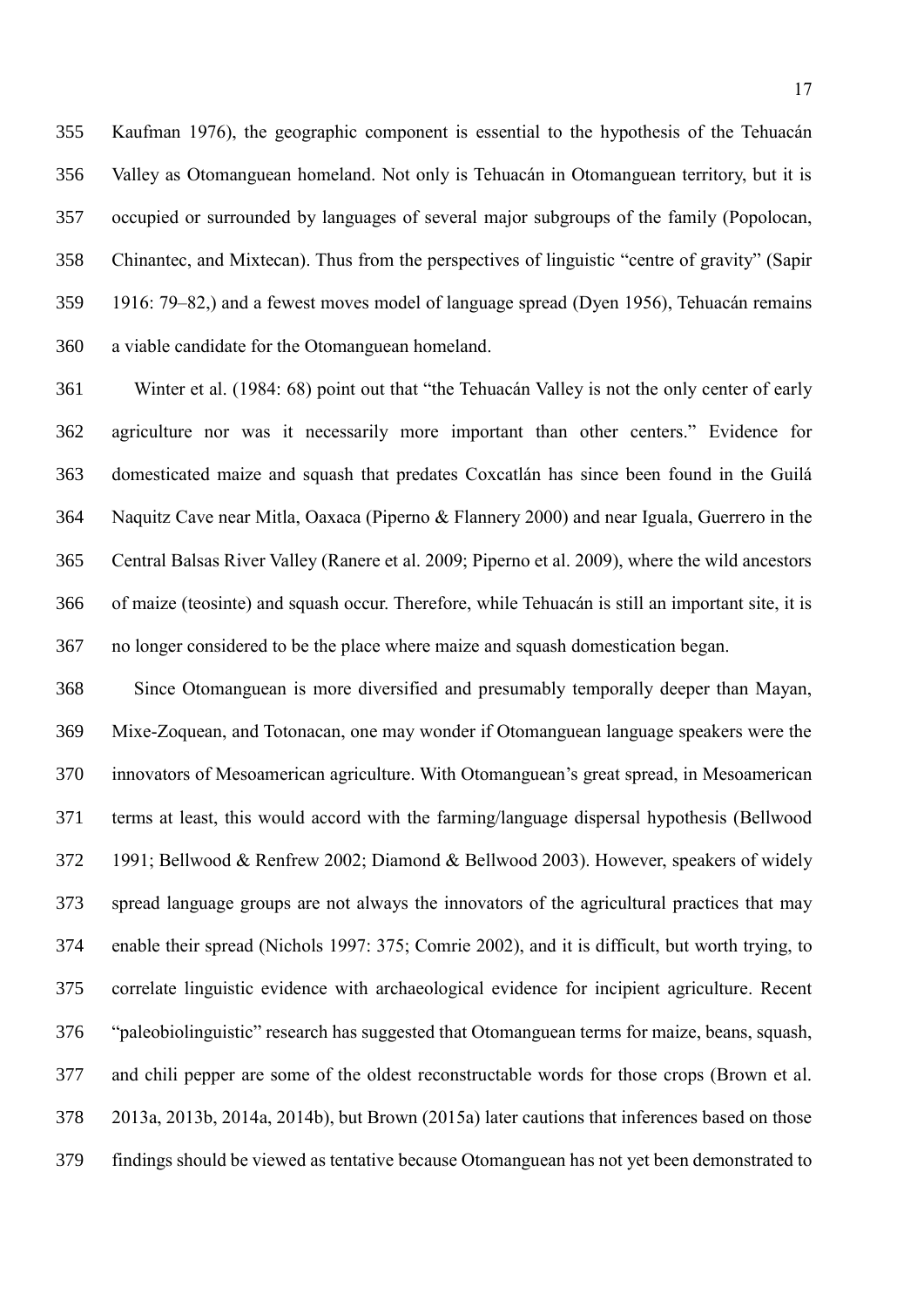be a language family in any published thorough application of the comparative method (Brown 2015b).

 Kaufman (2015a: 11-12) suggests possible homelands for the Otomanguean major subgroups, all of which fall within the wider reach of the Tehuacán tradition. His hypotheses are based on evidence from linguistic geography, his Otomanguean high-level subgrouping (Kaufman 1988), and language contact, either among Otomanguean groups or between Otomangueans and non-Otomangueans. In one case, a toponym provides some evidence: since the Mangues "were also known as Chorotegas (Nawa /cholol-te:ka-h/ 'people from /cholol- la:n/'; /cholol-la:n/ is Cholula) it seems feasible to locate the Mang[u]ean homeland in the valley of Puebla, whose main center was Cholula" (Kaufman 2015a: 11).

 While ethnonyms and toponyms may hold such clues for identifying the language of earlier inhabitants of an area (Vennemann 2003), toponymical evidence for Mesoamerican prehistory is complicated by a widespread and enduring practice of calquing, or loan translation. For example, the Spanish name of the town Tututepec, near the coast of Oaxaca, is from Nahua *to:to:tl tepe:-k* 'bird hill-on'. In colonial Mixtec it was *yucu-dzaa* 'mountain-(of)bird' (Jiménez Moreno 1962: 98), and in Zenzontepec Chatino it is *kē kinī* 'mountain (of)bird.' Since the Nahuas were likely a late arrival to Mesoamerica (Fowler 1983: 245; Kaufman & Justeson 2010)—though that is still disputed (Hill 2001, 2012)—we might tentatively rule out Nahua as the original source of the name. Linguistic evidence suggests that Mixtecs expanded towards the coast from near San Juan Mixtepec (Bradley & Josserand 1982: 293, 297; Josserand et al 1984: 156), and the Mixtec Lord 8 Deer "Jaguar Claw" ruled the Coastal kingdom of Tututepec around 1000-1100 C.E. (Smith 1963; Spores 1993; Joyce et al. 2004). We might therefore tentatively rule out Mixtec and infer that the name originated in Chatino; some epigraphic (Urcid 1993) and physical anthropological (Christensen 1998) evidence suggests earlier occupation of the region by Chatinos. However, the inability to linguistically determine the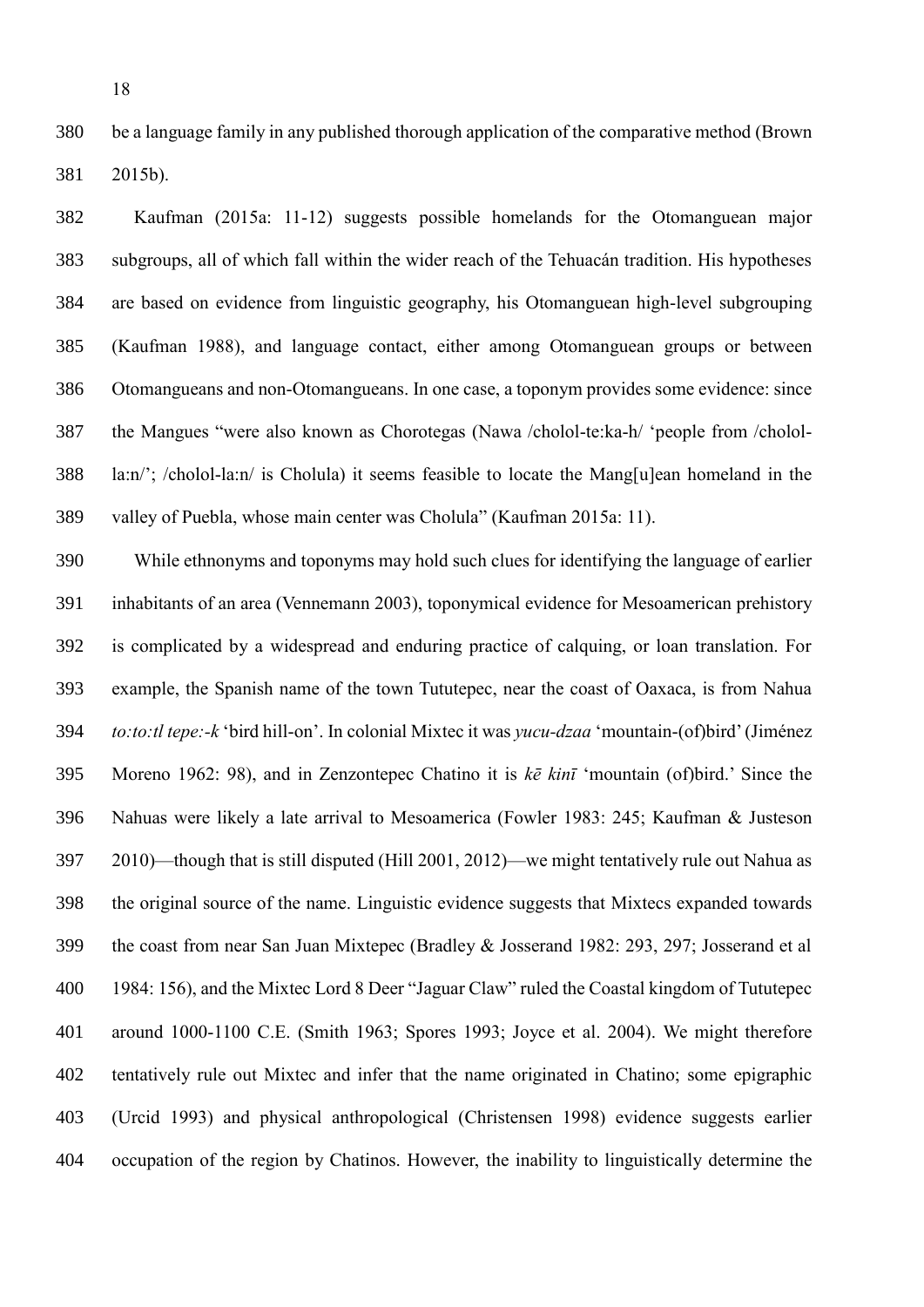directionality of the calquing between Mixtec and Chatino, and the possibility that one or both of those groups might have calqued the name from yet another language group, leave some doubt about the name's ultimate origin. Nevertheless, this type of converging evidence from different fields enables us to posit Chatino as the earliest detectable source. While probing ancient prehistory in toponyms presents some challenges, toponyms may provide more transparent evidence that bears on historical linguistic or ethnohistorical questions of the more recent past (Merrifield 1966; Doesburg & Swanton 2011).

 Language contact offers a window onto prehistory, but relatively little such work exists for Otomanguean languages. Kaufman & Justeson (2010: 222) note that in "Mesoamerica, lexical borrowing among languages occurs at fairly low levels, so its occurrence reflects a serious amount of interaction," which is what they claim for cases of borrowing from Mixe-Zoquean into Zapotecan and other Mesoamerican languages under Olmec influence (Kaufman & Justeson 2007: 200). A couple of other reported cases involve proto-Oto-Pamean-Chinantec words borrowed into proto-Uto-Aztecan (Hill 2012) and Mixtec borrowings in Chatino (Campbell 2013: 414).

 If lexical borrowing is rare in Mesoamerica, perhaps grammatical influence is a more common outcome of language contact, as in the Vaupés region of the northwest Amazon (Sorensen 1967; Aikhenvald 2002; Epps 2006). Quite a few cases have been reported, both between Otomanguean groups and between Otomangueans and others. Kaufman (1988) proposes a Central Otomanguean contact area in which Popolocan borrowed several grammatical markers from Chiapanec-Mangue, presumably before the latter migrated south: *\*wi* IMPERSONAL, *\*o* plural subject, *\*tau* OPTATIVE, *\*ha* IMPERATIVE. Other reported cases include a Mixtec numeral classifier borrowed into Chatino (Sullivant 2012), Chatino phonological patterns transferred into Pochutec Nahua (Bartholomew 1980), noun classifiers borrowed from Chiapanec into Mayan languages (Hopkins 2012), and Mayan (Huastec)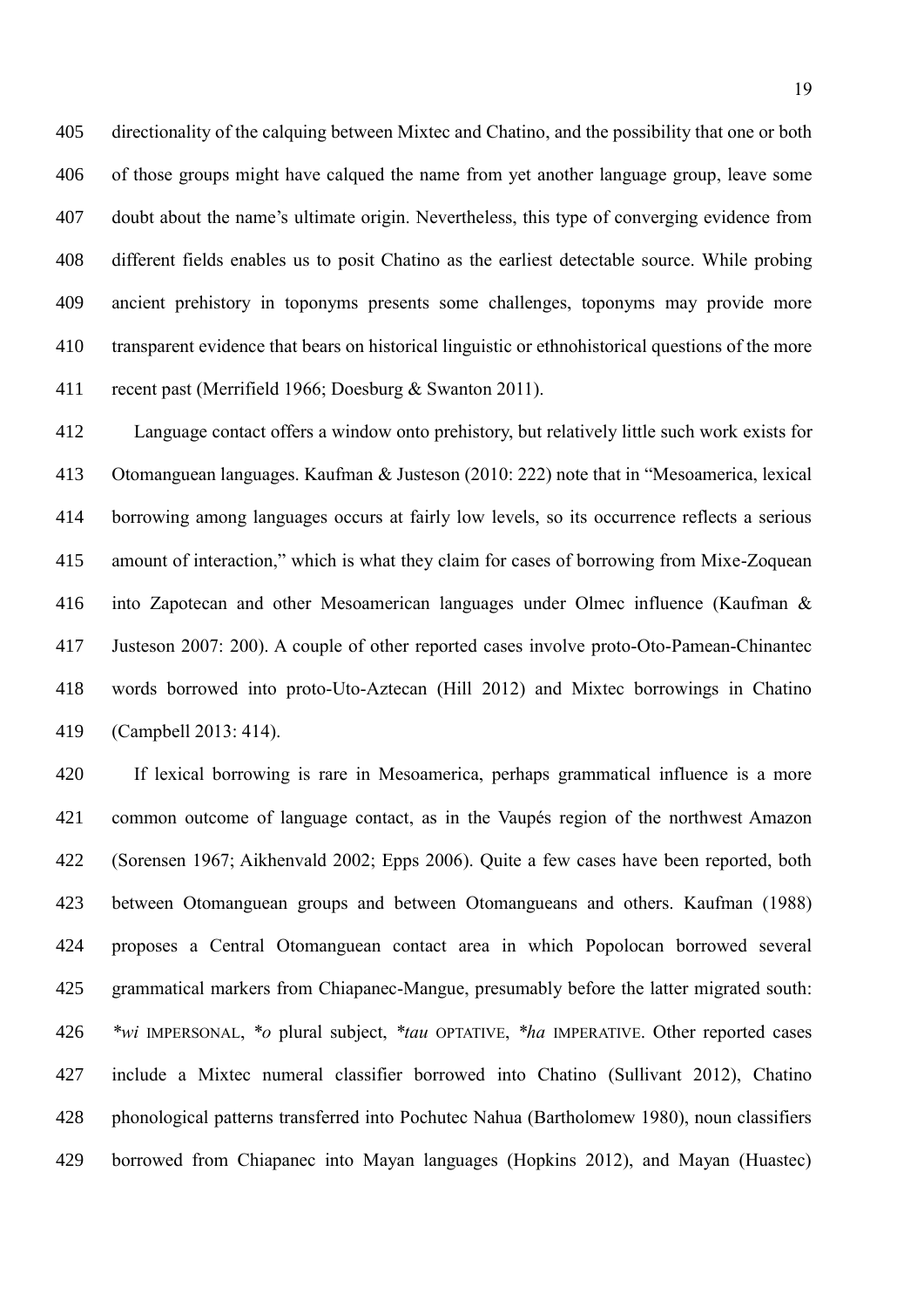influence on Otomían syntax (Kaufman 2015a). In an archaeological survey, Balkansky et al. (2000) conclude that "Monte Albán [Zapotec] and the Mixtec states arose together from an interacting nexus of pre-urban societies." Such a proposal should impel linguists to search for parallel evidence from language contact. So far, not much evidence for contact between Zapotec and Mixtec has been found, though Kaufman (1988) identifies a pluralizer *\*kka* that is found only in those two groups (see example [\(3\)\)](#page-14-2).

 Another important resource for Otomanguean historical linguistics and prehistory are ancient Mesoamerican writing systems and iconography, some of which were used by Otomanguean groups. Of these, the ancient Zapotec (Caso 1928; Urcid 2001; Marcus 2003) and Mixtec writing systems (Caso 1965; Smith 1973) are the best known, but the Ñuiñe script (Moser 1977) of the Mixteca Baja is another.

 Though not from the prehistoric era, another valuable source for Otomanguean historical linguistics is the documentary and descriptive work carried out by Spanish friars in the colonial period. These works, often of good analytical quality, give us text translations and snapshots of the grammar and lexicon of earlier forms of Otomanguean languages from as early as the 1550s. A few notable examples are Castro's (1557) Matlatzinca vocabulary written in the margins of a copy of Molina's Nahua dictionary; Córdova's (1578a, 1578b) Antequera (Oaxaca City) Zapotec grammar and dictionary; and Reyes' (1593) Mixtec grammar and Alvarado's 1962 [1593] Mixtec vocabulary. Perhaps even more valuable, and certainly more culturally rich, are the numerous ethnohistorical records of Otomanguean languages written by their speakers, which exist from all periods after the Conquest (Terraciano 2001; Restall et al 2005; Oudijk 2008; Doesburg & Swanton 2011). For good examples of incorporation of early post- Conquest data into reconstructions, see Josserand et al. (1984) for Mixtec and Pérez (2007) for Matlatzinca-Tlahuica.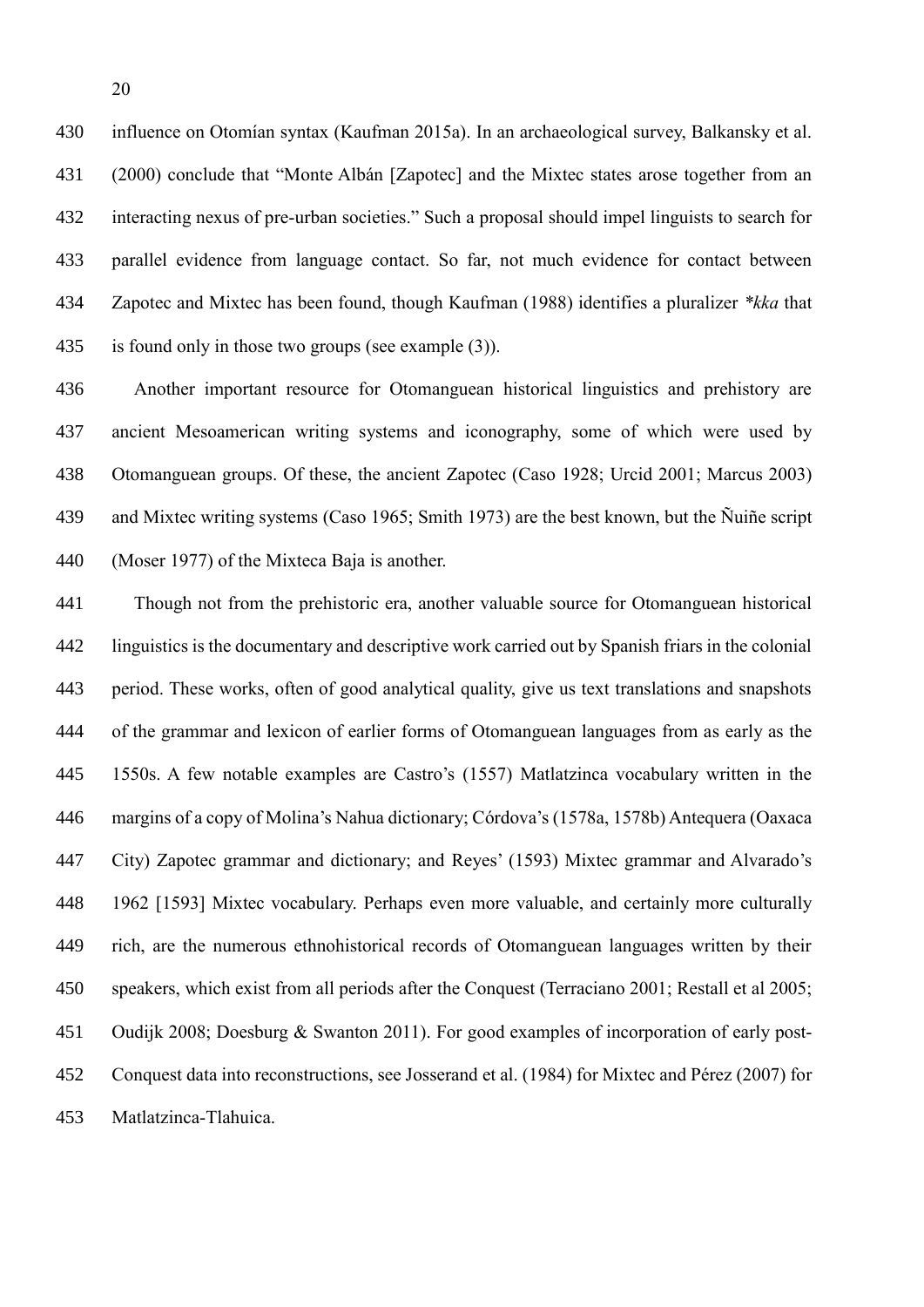### <span id="page-20-0"></span>**5 Proposals of external and long-distance relationship**

 Using lexicostatistics and glottochronology, Swadesh (1959; 1960) relates Otomanguean not only to the isolate Huave but also to other neighboring language groups, particularly Purépecha (Tarascan), Miskito (Misumalpan) and Chibchan. He proposed a particularly close relationship with Huave (Swadesh 1960, 1964a, 1964b). Rensch (1977b: 164) accepted the Huave idea, Longacre (1977: 122) was cautiously receptive, Kaufman (1988) was skeptical, and not much has been heard about it since.

 Witkowski & Brown (1978) state that Otomanguean belongs to a "Mesoamerican phylum" with Mayan, Mixe-Zoquean, Huave, Totonacan, Lencan, and Tol (Jicaque), but the only linguistic evidence they refer to is their proposed connection between Mayan and Mixe- Zoquean (Brown & Witkowski 1979), which was hotly debated for a time (Campbell & Kaufman 1980, 1983; Witkowski & Brown 1981). Mora-Marín (2016: 128) recently took a deeper look into the possible Mayan and Mixe-Zoquean connection using the comparative method, concluding that it "can be supported, tentatively," but he does not consider any possible Otomanguean link.

 Greenberg (1987: 123) placed Otomanguean in a "Central Amerind" group with Uto- Aztecan and Kiowa Tanoan. This was in turn part of his proposed Amerind macro-phylum, along with all of the indigenous languages of the Americas except for the Na Dené and Eskimo- Aleut families. Although a few Americanist linguists were receptive to Greenberg's results (Golla 1987; Hymes 1987), Greenberg's methodology of mass comparison was flawed (Ringe 1992: 71–76), and his American languages classification has been heavily criticized (see e.g. Chafe 1987; Campbell 1988; 1997; Matisoff 1990; Rankin 1992). Crucially, Greenberg's flawed classification of American languages should not be correlated with evidence about human prehistory from other disciplines, such as genetics (Bolnick et al. 2004), archaeology, or ethnohistory.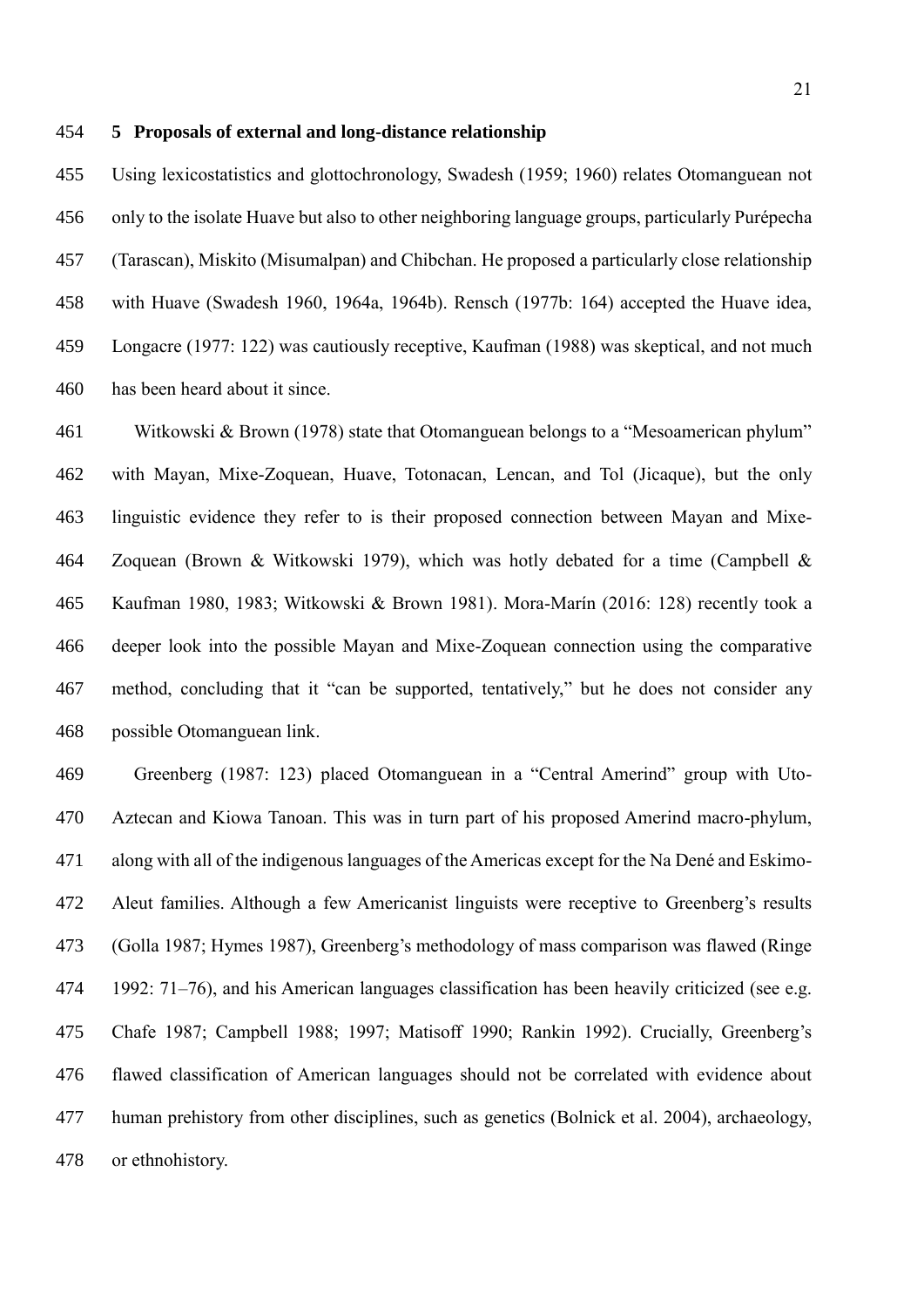Since Sapir (1925a, 1925b) classified Subtiaba as Hokan, and Rensch later showed Subtiaba to be Otomanguean, it is worth considering whether Otomanguean and Hokan are ultimately related. While Hokan itself is not universally accepted (Campbell & Oltrogge 1980: 222; Poser 1995; Campbell 1997: 295; Mithun 1999: 304), Kaufman (2006b: 366, 2015b: 1, 2016a) does believe Hokan is a family and that Otomanguean is related to it. More work is needed to explore this possible connection, but its time depth will approach the limits of the comparative method.

## <span id="page-21-0"></span>**6 Current trends and future directions**

 From the late 1940s through the 1960s, significant historical linguistic work on Otomanguean languages was carried out, leading to reconstructions of parts of six of Otomanguean's eight major subgroups. This trajectory led Longacre (1964: 1016) to proclaim that the then forthcoming proto-Otomanguean reconstruction "will not be incomparable with the accomplishment of Indo-European scholarship." While the diversity of Otomanguean may rival that of Indo-European, and Rensch's proto-Otomanguean work was indeed a great accomplishment, the cavalry did not come, and few scholars aside from Kaufman have been working on historical linguistics at the higher levels of Otomanguean.

 Several Otomanguean major subgroups have their internal subgrouping sketched out (Campbell, to appear), and we have seen additional important contributions to the reconstruction of some of the families and their subgroups, especially Mixtec (Josserand 1983), Zapotec (Fernández de Miranda 1995; Benton 1988; Kaufman 2016b), Chinantec (Rensch 1989), Trique (Matsukawa 2005), and Chatino (Campbell & Cruz 2010; Campbell 2013, In press). These and future works should provide the basis for advancing the historical linguistics of the higher levels of the family. What is currently needed is a coming together of experts on the various lower-level families to further support or revise the higher-level classification and reconstructions. Further interdisciplinary work involving linguists, ethnohistorians,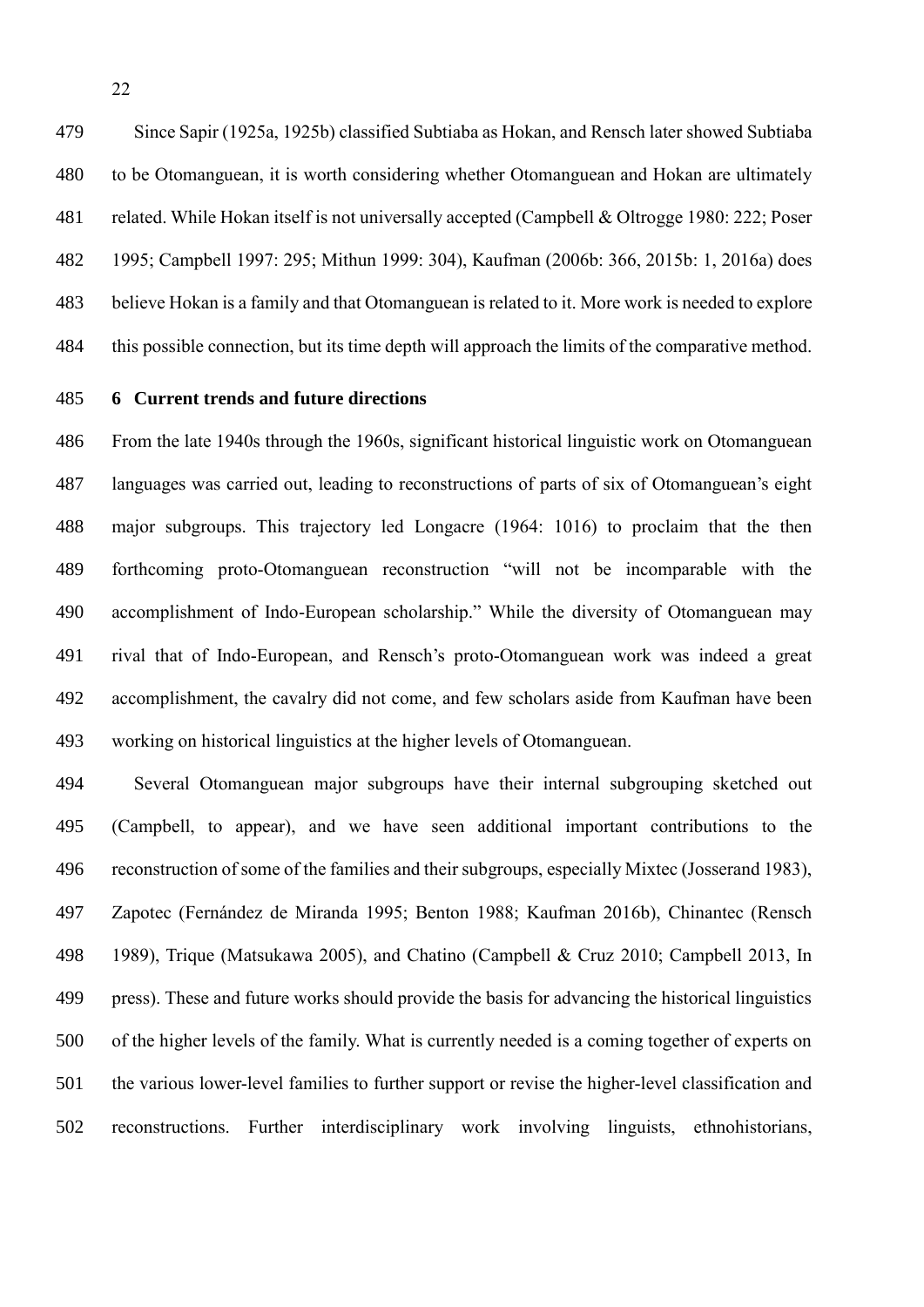archaeologists, and geneticists is also needed to gain a clearer picture of Otomanguean and Mesoamerican prehistory.

 Documentation and description of Otomanguean languages is rapidly expanding, as evidenced by the biannual *Coloquio de Lenguas Otomangues y Vecinas* and the *Taller de Tonos*  and *Taller de Gramáticas Pedagógicas* at the Biblioteca Juan de Córdova in Oaxaca, supported by Mexico's National Institute for Indigenous Languages (INALI) and the Harp Helú Foundation. But this new era of Otomanguean linguistics has an important and transformative difference from earlier ones: speakers of Otomanguean languages are now training as linguists in greater numbers (several are cited in this article), especially in the graduate program at CIESAS in Mexico. A new collaborative model with greater community participation and leadership is propelling the current growth of Otomanguean linguistics, which has the potential to significantly advance Otomanguean historical linguistics. Unfortunately, some Otomanguean language groupings, such as Ixcatec, Chocho, Cuicatec, Matlatzinca, Tlahuica, Chichimeco Jonaz, and Northern Pame remain sparsely documented or are facing serious endangerment, and the vitality of other Otomanguean languages is declining as a result of 500 years of colonialism, marginalization and now neo-liberalism and its continued exploitation. On the other hand, technological advances and linguistic expertise among community members and educators in communities and in academia offers some potential to stabilize languages, or at least better document them.

#### **References**

Aikhenvald, Alexandra Y. 2002. *Language contact in Amazonia*. Oxford: Oxford University Press.

 Alvarado, Francisco de. 1962 [1593]. *Vocabulario en lengua mixteca* (Wigberto Jiménez Moreno, ed.). México: Instituto Nacional de Antropología e Historia.

 Amador Hernández, Mariscela & Patricia Casasa García. 1979. Un análisis cultural de juegos léxicos reconstruidos del proto-Otomangue. In Nicholas A. Hopkins & J. Kathryn Josserand (eds.),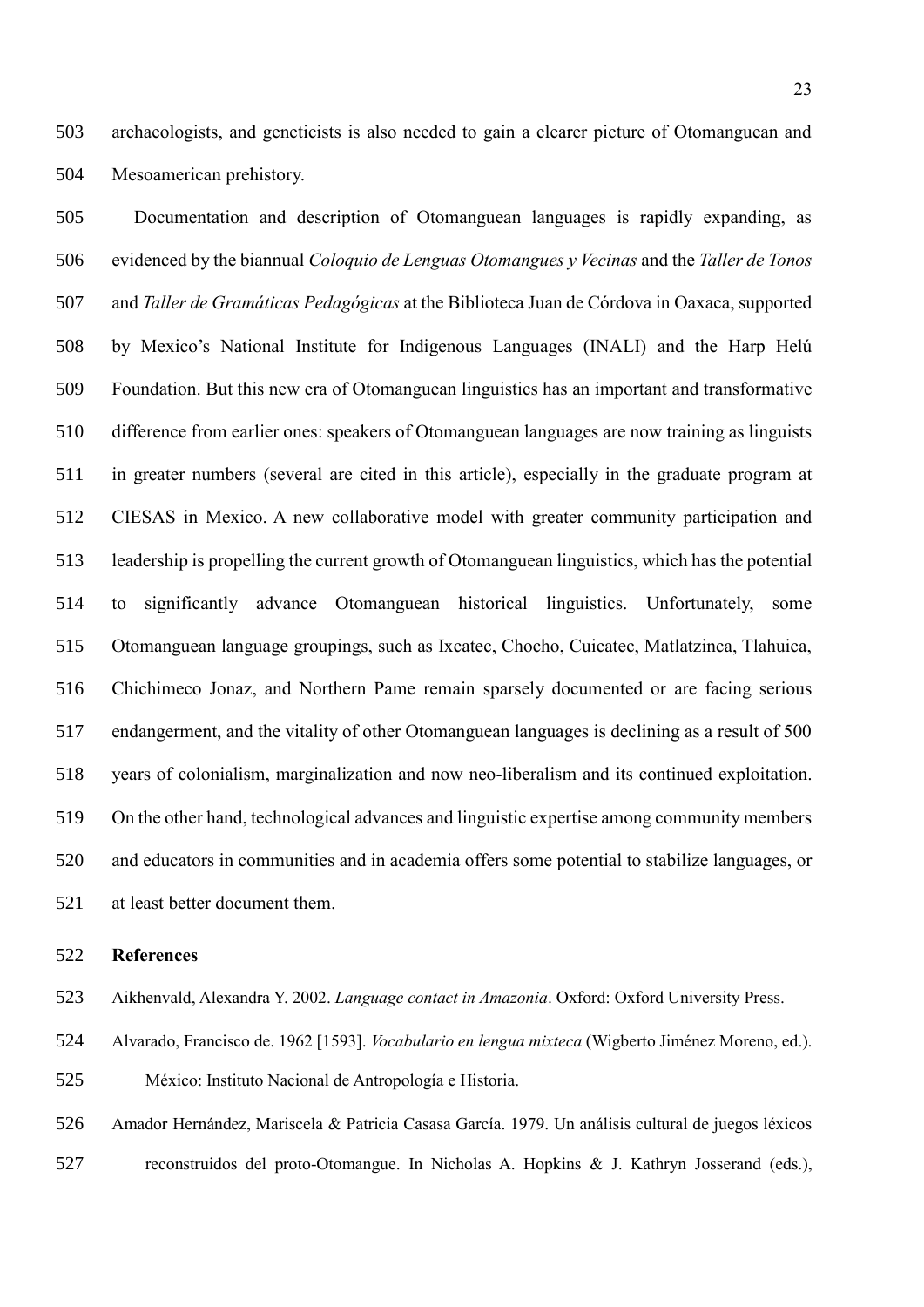- *Estudios lingüísticos en lenguas otomangues*, 13–19. México, D.F.: Instituto Nacional de Antropología e Historia.
- Anderson, Judi Lynn. 1990. *Comaltepec Chonantec Syntax*. Dallas: Summer Institute of Linguistics.
- Angulo, Jaime de. 1926a. The development of affixes in a group of monosyllabic languages of Oaxaca.

*Language* 2(1): 46–61.

- Angulo, Jaime de. 1926b. The development of affixes in a group of monosyllabic languages of Oaxaca (concluded). *Language* 2(2): 119–133.
- Angulo, Jaime de, & L. S. Freeland. 1935. The Zapotekan linguistic group: A comparative study of
- Chinanteco, Chocho, Mazateco, Cuicateco, Mixteco, Chatino, and especially of Zapoteco proper and its dialects. *International Journal of American Linguistics* 8(1): 1–38.
- Apóstol Polanco, Jair. 2014. Clases flexivas verbales en el amuzgo de Xochistlahuaca, Guerrero. M.A. thesis, Centro de Investigaciones y Estudios Superiores en Antropología Social, D.F.
- Balkansky, Andrew K; Stephen A. Kowalewski; Verónica Pérez Rodríguez, Thomas J. Pluckhahn;
- Charlotte A. Smith; Laura R. Stiver; Dmitri Beliaev; John F. Chamblee; Verenice Y. Heredia
- Espinoza & Roberto Santos Pérez. 2000. Archaeological Survey in the Mixteca Alta of Oaxaca,
- Mexico. *Journal of Field Archaeology* 27: 365–389.
- Bartholomew, Doris Aileen. 1959. Proto-Otomi-Pame. MA thesis, University of Pennsylvania.
- Bartholomew, Doris. 1965. The reconsctruction of Otopamean (Mexico). PhD dissertation, The University of Chicago.
- Bartholomew, Doris. 1980. Otomanguean influence on Pochutla Aztec. *International Journal of American Linguistics* 46: 106–116.
- Bartholomew, Doris. 1994. Panorama of studies in Otopamean languages. In Leonardo Manrique; Yolanda Lastra & Doris Bartholomew (eds.), *Panorama de los estudios de las lenguas indígenas*
- 
- *de México*, Tomo I, 335–377. Quito: Ediciones Abya-Yala.
- Bellwood, Peter. 1991. The Austronesian dispersal and the origins of languages. *Scientific American* 265(1): 88–93.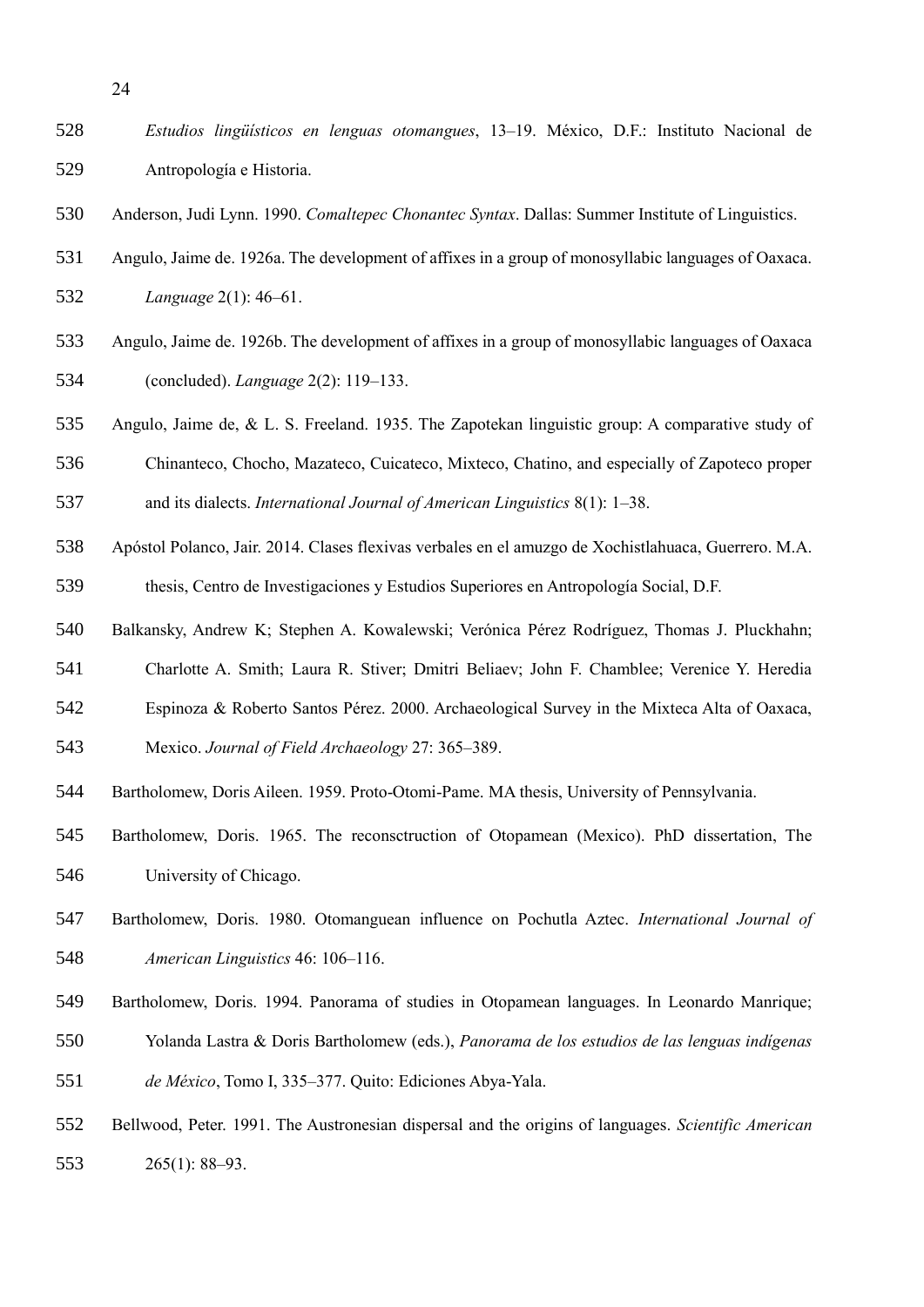- Bellwood, Peter & Colin Renfrew (eds.). 2002. *Examining the Farming/language Dispersal Hypothesis*. Cambridge: McDonald Institute for Archaeological Research.
- Belmar, Francisco.1905. *Familia Mixteco-Zapoteca y sus relaciones con el Otomí. Familia Zoque-Mixe. Chontal. Huave y Mexicano*. México: Imprenta Particular.
- Benton, Joe. 1988. Proto-Zapotec phonology. Ms.
- Benton, Joe. 2001. A reconstruction of the tone system of Proto Zapotec. Ms.
- Bergsland, Knut & Hans Vogt. 1962. On the validity of glottochronology. *Current Anthropology* 3(2): 115–153.
- Bolnick (Weiss), Deborah A.; Beth A. (Schultz) Shook; Lyle Campbell & Ives Goddard. 2004.
- Problematic use of Greenberg's linguistic classification of the Americas in studies of Native American genetic variation. *The American Journal of Human Genetics* 75(3): 519–522.
- Bradley, C. Henry & J. Kathryn Josserand. 1982. El protomixteco y sus descendientes. *Anales de Antropología* 19(2): 279–343.
- Bright, William. 1978. Book notice for David Oltrogge & Calvin R. Rensch (1977). *Language* 54(2): 507–508.
- Brinton, Daniel G. 1886. Notes on the Mangue: an extinct dialect formerly spoken in Nicaragua. *Proceedings of the American Philosophical Society* 23(122): 238–257.
- Brinton, Daniel G. 1891. *The American Race: A linguistic classification and ethnographic description of the native tribes of North and South America*. New York: N. D. C. Hodges.
- Brinton, Daniel G. 1892. On the Mazatec language of Mexico and its affinities. *Proceedings of the American Philosophical Society* 30(137): 31–39.
- Brown, Cecil H. 2015a. Paleobiolinguistics of New World crops and the Otomanguean language family. *Ethnobiology Letters* 6(1): 189–191.
- Brown, Cecil H. 2015b. Comparative Otomanguean: A review and evaluation. Ms., Northern Illinois University.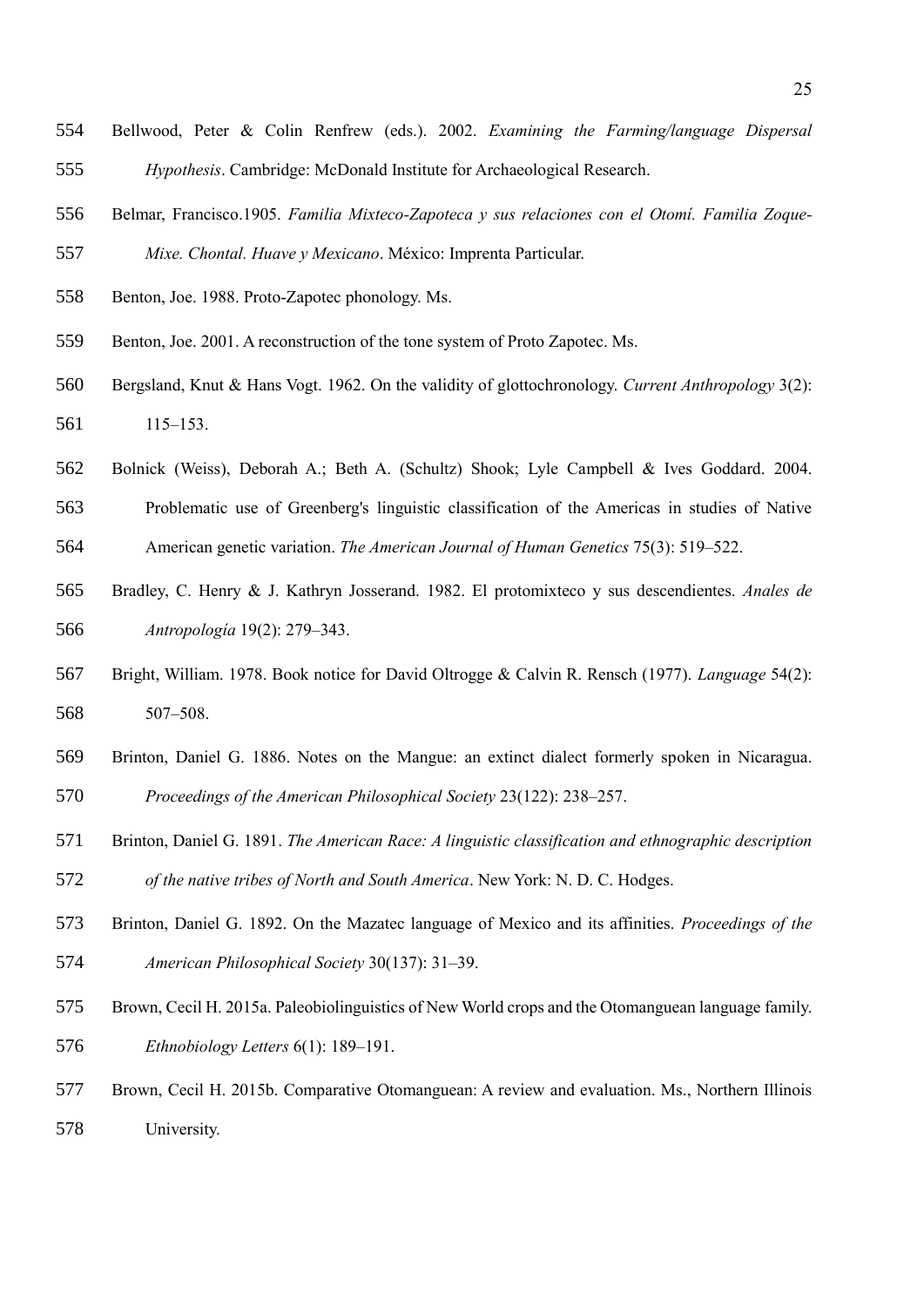| 579 | Brown, Cecil. H.; Charles. R. Clement; Patience Epps; Eike Luedeling & Søren Wichmann. 2013a. The               |
|-----|-----------------------------------------------------------------------------------------------------------------|
| 580 | paleobiolinguistics of domesticated chili pepper ( <i>Capsicum</i> spp.). <i>Ethnobiology Letters</i> 4: 104-1– |
| 581 |                                                                                                                 |

- Brown, Cecil. H.; Charles. R. Clement; Patience Epps; Eike Luedeling & Søren Wichmann. 2014a. The paleobiolinguistics of domesticated maize (*Zea mays* L.*). Ethnobiology Letters* 5: 52–64.
- Brown, Cecil. H.; Charles. R. Clement; Patience Epps; Eike Luedeling & Søren Wichmann. 2014b. The paleobiolinguistics of the common bean (*Phaseolus vulgaris* L.). *Ethnobiology Letters* 5: 104–115.
- Brown, Cecil. H.; Eike Luedeling; Søren Wichmann & Patience Epps. 2013b. The paleobiolinguistics
- of domesticated squash (*Cucurbita* spp.). In Dana Lepofsky & Marsha Quinlan (eds.), *Explorations in Ethnobiology: The Legacy of Amadeo Rea,* 132–161. Denton, TX: Society of Ethnobiology.
- Brown, Cecil H. & Stanley R. Witkowski. 1979. Aspects of the phonological history of Mayan-Zoquean. *International Journal of American Linguistics* 45(1): 34–47.
- Byers, Douglas S. (ed.). 1967. *The Prehistory of the Tehuacan Valley*, Vol. 1: Environment and Subsistence. Austin, TX: University of Texas Press.
- Callaghan, Catherine A. & Wick R. Miller. 1962. Swadesh's Macro Mixtecan hypothesis and English. *Southwestern Journal of Anthropology* 18(3): 278–285.
- Campbell, Eric. 2011. Zenzontepec Chatino aspect morphology and Zapotecan verb classes. *International Journal of American Linguistics* 77(2): 219–246.
- Campbell, Eric. 2013. The internal diversification and subgrouping of Chatino. *International Journal of American Linguistics* 79(3): 395–420.
- Campbell, Eric W. 2014. Aspects of the Phonology and Morphology of Zenzontepec Chatino, a Zapotecan Language of Oaxaca, Mexico. PhD dissertation, University of Texas at Austin.
- Campbell, Eric W. In press. Una mirada al desarrollo fonológico del protochatino. In: Lucero Meléndez
- Guadarrama; Cristina Buenrostro & Macela San Giacomo Trinidad (eds.), *Discusiones recientes*
- *en torno a la lingüística histórica indomexicana*. Mexico, D.F.: UNAM.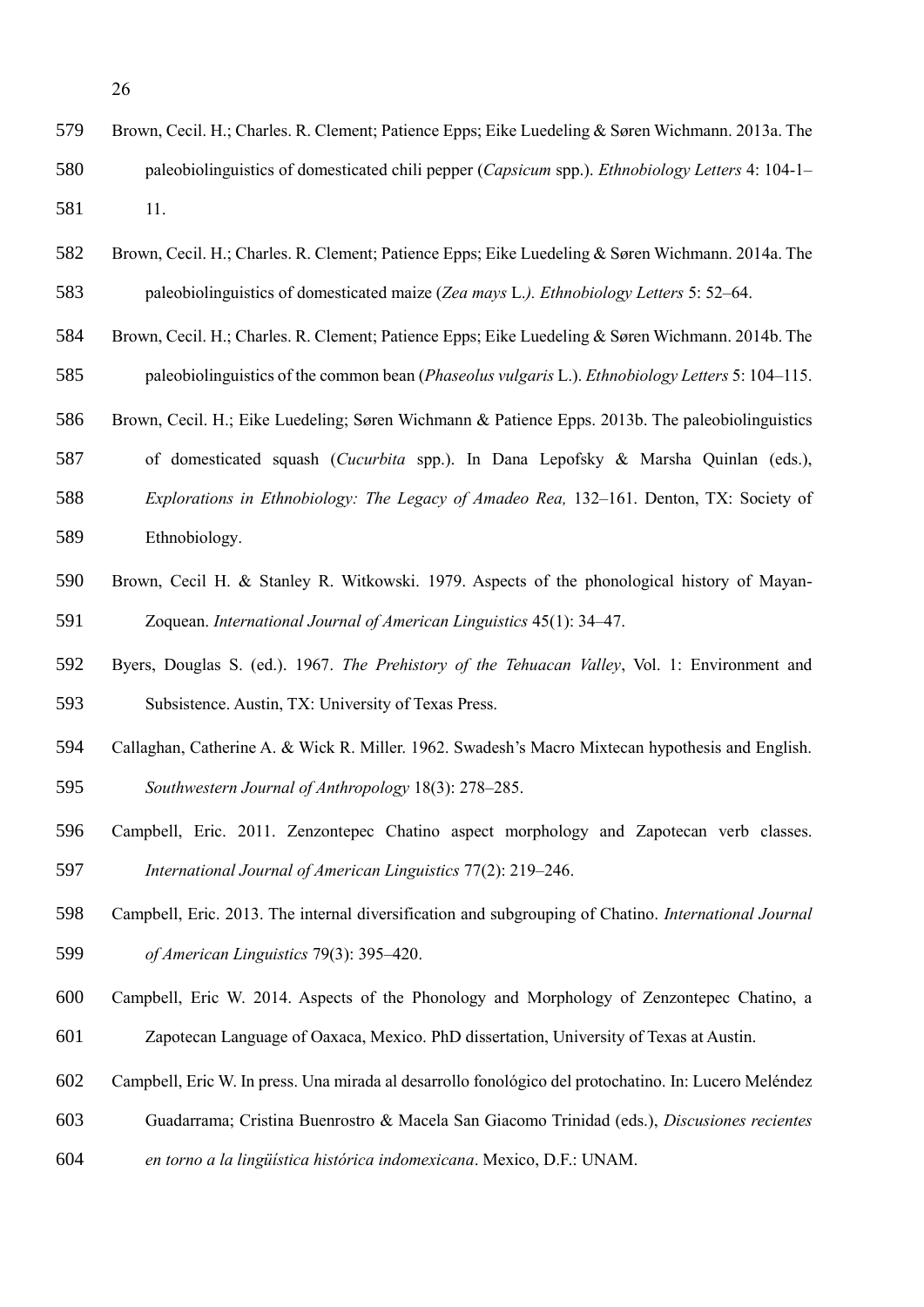- Campbell, Eric W. To appear. Otomanguean historical linguistics: exploring the subgroups. *Language and Linguistics Compass*.
- Campbell, Eric & Emiliana Cruz. 2010. El sistema numérico del proto-chatino. In *Proceedings of the Conference on Indigenous Languages of Latin America-IV*. Austin, Texas: AILLA.
- Campbell, Eric, & Anthony C Woodbury. 2010. The comparative tonology of Chatino: A prolegomenon.
- Paper presented at the Society for the Study of the Indigenous Languages of the Americas, Annual
- Meeting, Baltimore, MD.
- Campbell, Lyle. 1988. Review article: *Language in the Americas*, by Joseph H. Greenberg, 1987. *Language* 64(3): 591–615.
- Campbell, Lyle. 1997. *American Indian Languages: The historical linguistics of Native America*. Oxford: Oxford University Press.
- Campbell, Lyle & Terrence Kaufman. 1976. A linguistic look at the Olmecs. *American Antiquity* 41(1): 80–89.
- Campbell, Lyle & Terrence Kaufman. 1980. On Mesoamerican linguistics. *American Antropologist*, New Series 82(4): 850–857.
- Campbell, Lyle & Terrence Kaufman. 1983. Mesoamerican historical linguistics and distant genetic relationship: getting it straight. *American Antropologist*, New Series 85(2): 362–372.
- Campbell, Lyle & Terrence Kaufman. 1985. Mayan linguistics: where are we now? *Annual Review of Anthropology* 14: 187–198.
- Campbell, Lyle; Terrence Kaufman & Thomas C. Smith Stark. 1986. Meso-America as a linguistic area. *Language* 62: 530–570.
- Campbell, Lyle & David Oltrogge. 1980. Proto-Tol (Jicaque). *International Journal of American Linguistics* 46(3) 205–233.
- Campbell, Lyle & William J. Poser. 2008. *Language Classification: history and method*. Cambridge: Cambridge University Press.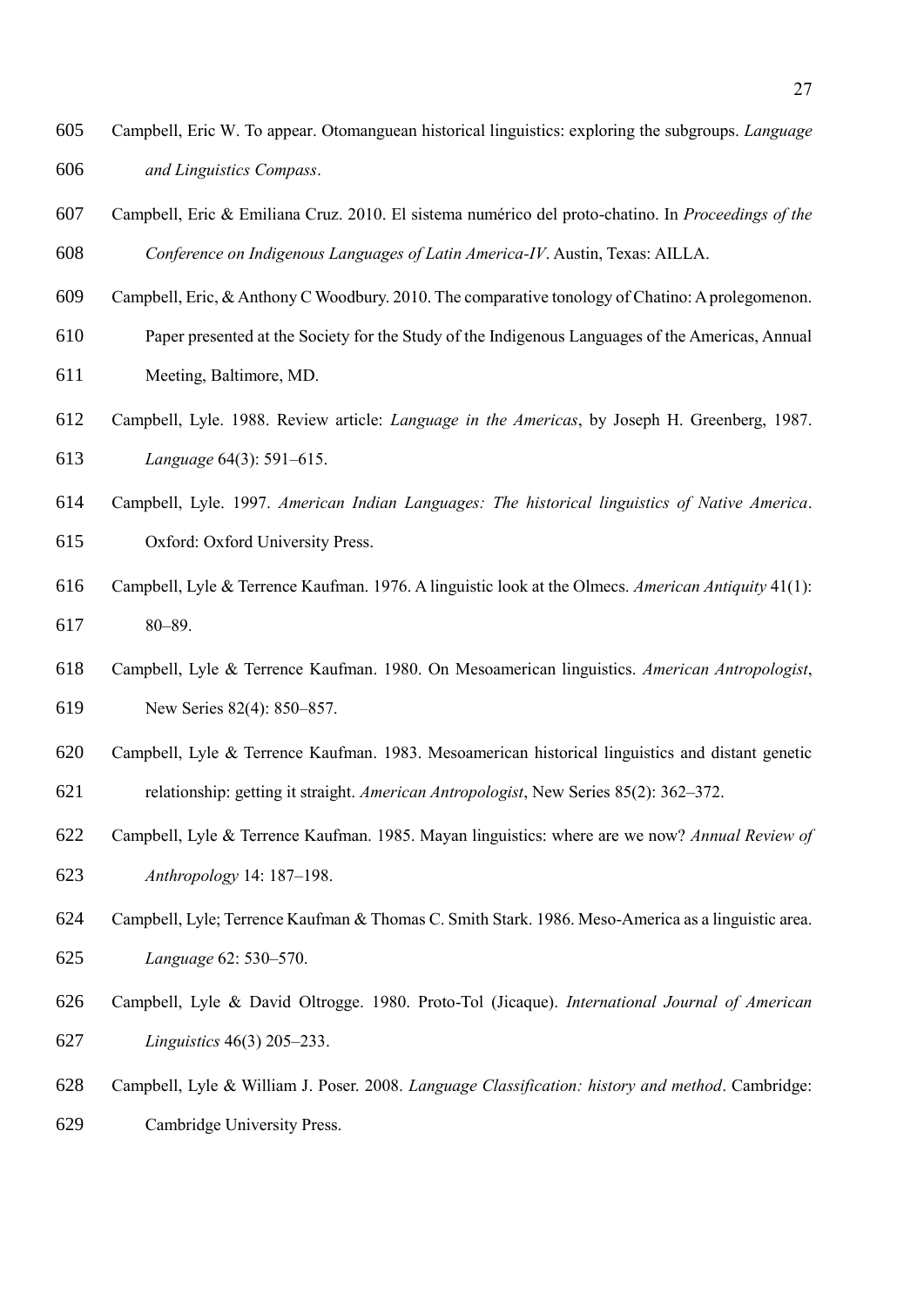- Carrasco Zúñiga, Abad. 2006. Los procesos morfofonológicos de la lengua Mè'phàà. MA thesis, Centro de Investigaciones y Estudios Superiores en Antropología Social, D.F.
- Casasa García, Patricia. 1979. Parentesco proto-otomangue: reconstruccion en base al análisis componencial. In Nicholas A. Hopkins and J. Kathryn Josserand (eds.), *Estudios lingüísticos en*
- *lenguas otomangues*, 25–30. México, D.F.: Instituto Nacional de Antropología e Historia.
- Caso, Alfonso. 1928. *Las estelas zapotecas*. México: Talleres Gráficos de la nación.
- Caso, Alfonso. 1965. Mixtec Writing and Calendar. In Gordon R. Willey & Robert Wauchope (eds.), *Handbook of Middle American Indians 3, Part 2: The archaeology of southern Mesoamerica*, 948-
- 961. Austin, Texas: University of Texas Press.
- Castro, Andres de. 1557. Vocabulario de la lengua matlatzinga. (In the margins of Molina's Vocabulario
- de la lengua castellana y mexicana, 1555). New York: Library of the Museum of the American Indian.
- Chafe, Wallace. 1987. Review of *Language in the Americas*, by Joseph H. Greenberg, 1987. *Current Anthropology* 28(5): 652–653.
- Christensen, Alexander F. 1998. Colonization and microevolution in Formative Oaxaca, Mexico. *World Archaeology* 30(2): 262–285.
- Coe, Michael D. 1968. America's First Civilization: Discovering the Olmec. New York: American Heritage.
- Comrie, Bernard. 2002. Farming dispersal in Europe and the spread of the Indo-European language family. In Peter Bellwood & Colin Renfrew (eds.), *Examining the Farming/language Dispersal Hypothesis*, 409–419. Cambridge: McDonald Institute for Archaeological Research.
- Córdova, Juan de. 1578a. Arte en lengva zapoteca. Mexico: Casa de Pedro Balli. Republished by
- Nicolás León as Arte del idioma zapoteco de Juan de Córdova (Morelia, Michoacán: Imprenta del
- Gobierno en la Escuela de Artes, 1886). A facsimile edition of León's edition published as Arte del
- idioma zapoteco (Mexico City: Ediciones Toledo and INAH, 1987).
- Córdova, Juan de. 1578b. *Vocabulario en lengua zapoteca*. México: Pedro Charte y Antonio Rodrigo.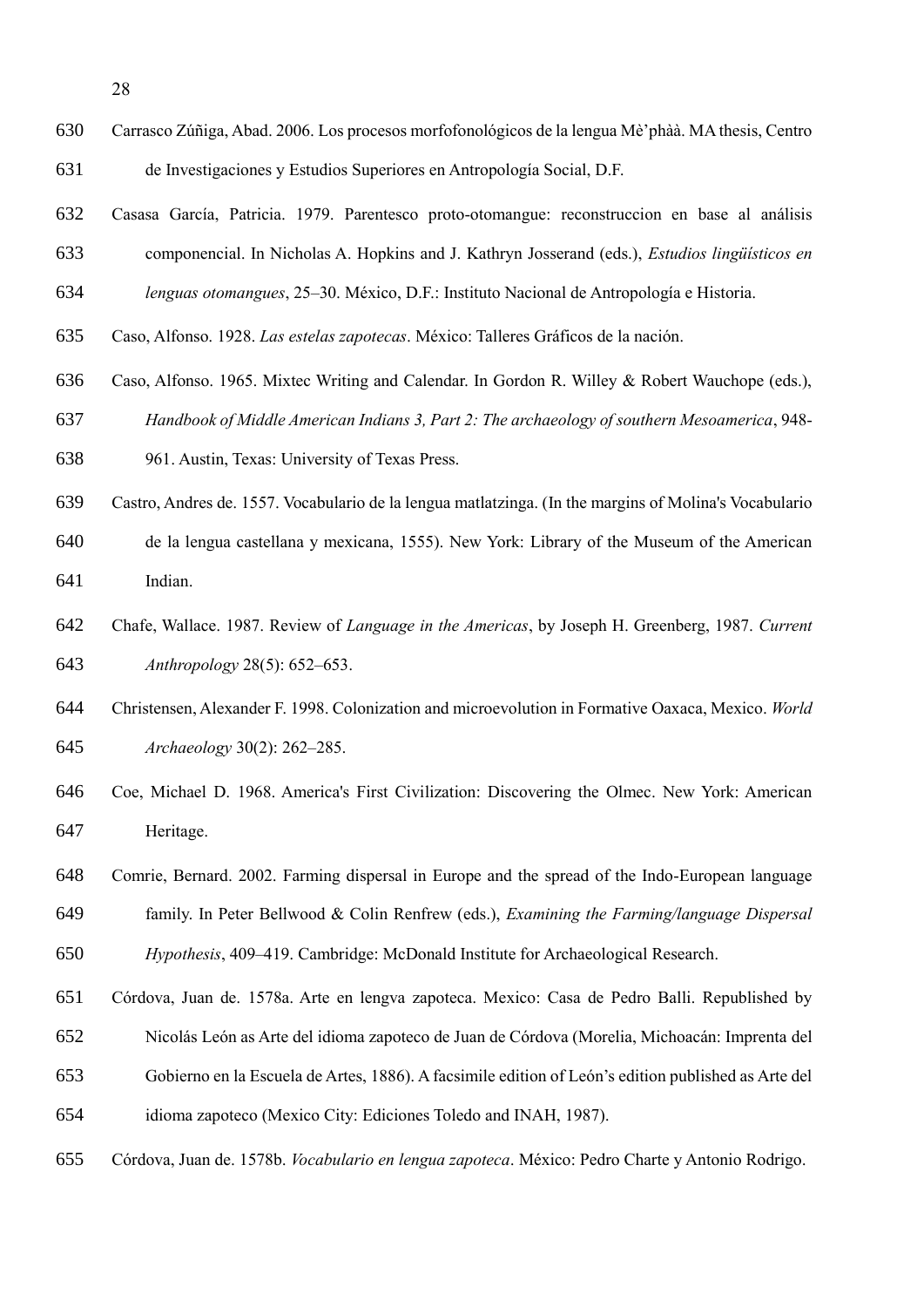- Crane, H. R. & James B. Griffin. 1962. University of Michigan Radiocarbon Dates VII. *Radiocarbon* 4: 183–203.
- Crowley, Terry & Claire Bowern. 2010. *An Introduction to Historical Linguistics*, 4th ed. Oxford: Oxford University Press.
- Diamond, Jared & Peter Bellwood 2003. Farmers and their languages: the first expansions. *Science* 300: 597–603.
- DiCanio, Christian T. 2012. Coarticulation between tone and glottal consonants in Itunyoso Trique. *Journal of Phonetics* 40: 162–176.
- Doesburg, Bas van & Michael W. Swanton. 2011. Mesoamerican philology as an interdisciplinary study: the Chochon (Xru Ngiwa) "barrios" of Tamazulapan (Oaxaca, Mexico). *Ethnohistory* 58(4): 613-652.
- Dürr, Michael. 1987. A preliminary reconstruction of the proto-Mixtec tonal system. *Indiana* 11: 19– 61.
- Dyen, Isidore. 1956. Language distribution and migration theory. *Language* 32: 611–626.
- Ecker, Lawrence. 1939. Relationship of Mixteca to the Otomian languages. *El México Antiguo* 4: 209– 240.
- Epps, Patience. 2006. The Vaupés melting pot: Tucanoan influence on Hup. In Alexandra Y. Aikhenvald & R. M. W. Dixon (eds.), *Grammars in Contact: A Cross-Linguistic Typology*, 267–289. Oxford:
- Oxford University Press.
- Fernández de Miranda, María Teresa. 1951. Reconstrucción del protopopoloca. *Revista Mexicana de Estudios Antropológicos* 12: 61–93.
- Fernández de Miranda, María Teresa. 1995. *El protozapoteco*. México, D.F.: El Colegio de México and Instituto Nacional de Antropología e Historia.
- Fernández de Miranda, María Teresa; Morris Swadesh & Roberto J. Weitlaner. 1959. Some findings on Oaxaca language classification and culture terms. *International Journal of American Linguistics*  25(1): 54–58.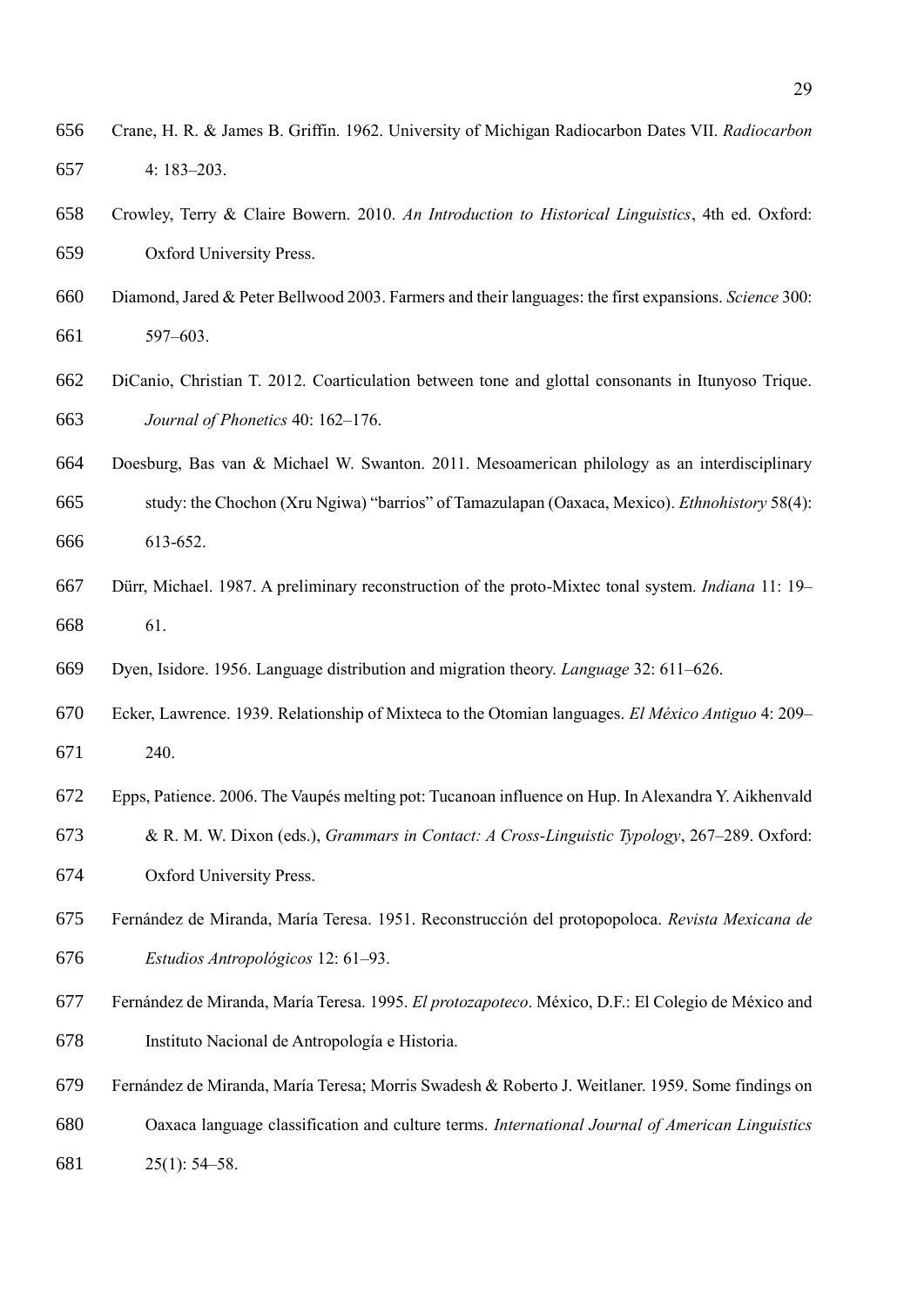- Fernández de Miranda, María Teresa & Roberto J. Weitlaner. 1961. Sobre algunas relaciones de la familia Mangue. *Anthropological Linguistics* 3(7): 1–99.
- Fowler, Catherine S. 1983. Some lexical clues to Uto-Aztecan prehistory. *International Journal of American Linguistics* 49(3): 224–257.
- Gasco, Janine; Marilyn A. Masson; Robert M. Rosenswig & Michael E. Smith. 2007. Origins and
- development of Mesoamerican civilization. In Robert M. Carmack; Janine L. Gasco & Gary H.
- Gossen (eds.), *The Legacy of Mesoamerica: History and culture of a Native American civilization,*

689 2<sup>nd</sup> ed., 38–76. New York: Routledge.

- Golla, Victor. 1987. Review of *Language in the Americas*, by Joseph H. Greenberg, 1987. *Current Anthropology* 28(5): 657–659.
- Golston, Chris & Wolfgang Kehrein. 1998. Mazatec onsets and nuclei. *International Journal of American Linguistics* 64(4): 311–337.
- Greenberg, Joseph H. 1987. *Language in the Americas*. Stanford, CA: Stanford University Press.
- Guadalupe Joaquina, Amadeo. 2014. Ndusu Tu'un Savi. Ve'e Tu'un Savi A.C 'Academia de la Lengua Mixteca.'
- Gudschinsky, Sarah Caroline. 1956. Proto-Mazatec structure. MA thesis, University of Pennsylvania.
- Gudschinsky, Sarah C. 1959. Proto-Popotecan: A Comparative Study of Popolocan and Mixtecan.
- Supplement to *International Journal of American Linguistics* 25(2). Indiana University Publications in Anthropology and Linguistics. Baltimore: Waverly Press.
- Harvey, Herbert R. 1963. Términos de parentesco en el otomangue: reconstrucción preliminar de
- algunos sistemas de términos de parentesco en el grupo lingüístico otomangue. México: Instituto Nacional de Antropología e Historia.
- Hill, Jane H. 2001. Proto-Uto-Aztecan: A community of cultivators in central Mexico. *American Anthropologist* 103(4): 913–934.
- Hill, Jane H. 2012. Proto-Uto-Aztecan as a Mesoamerican language. *Ancient Mesoamerica* 23(1): 57– 68.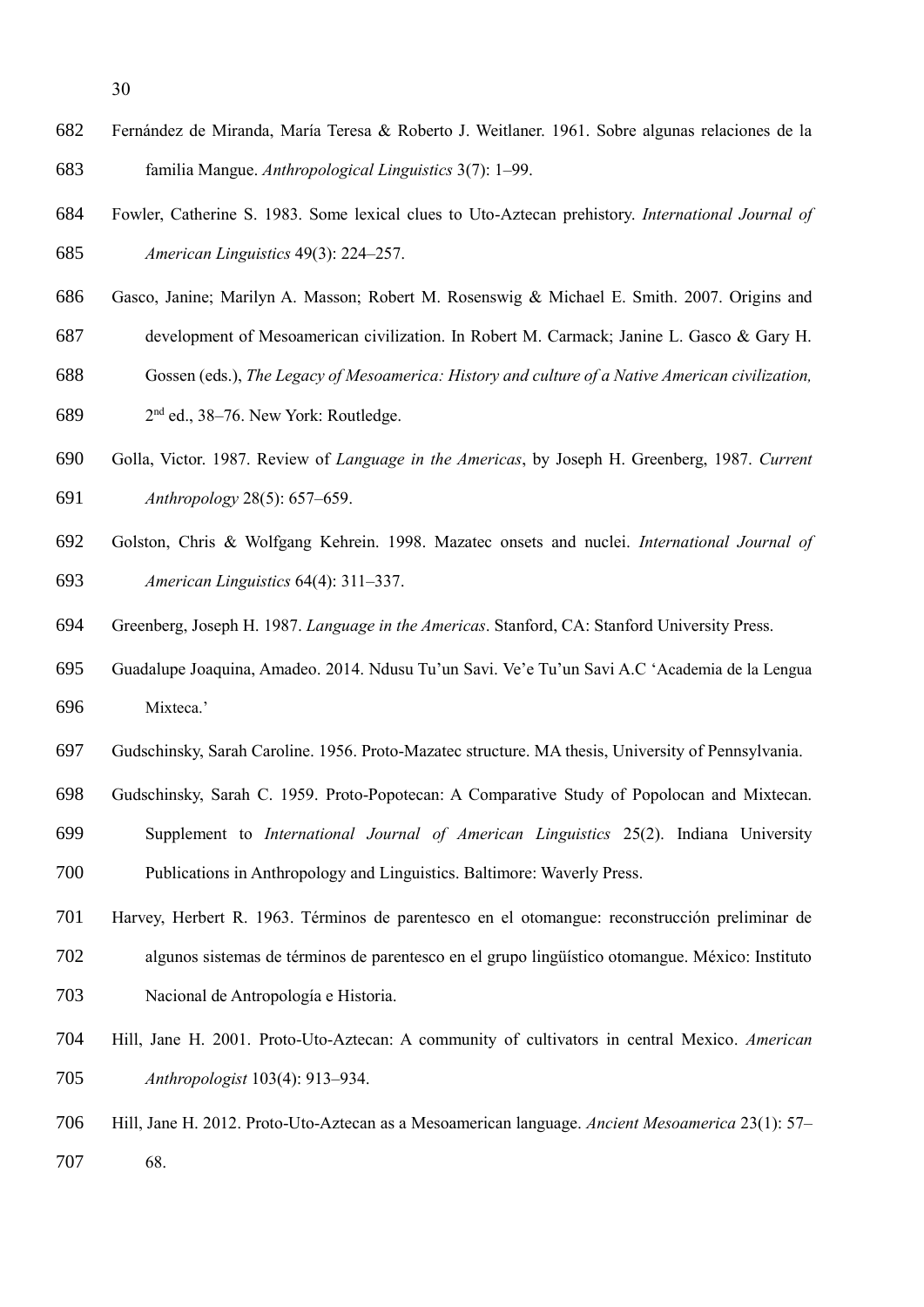- Hock, Hans Henrich. 1991. *Principles of Historical Linguistics*, 2nd ed. Berlin: Mouton de Gruyter.
- Hoijer, Harry. 1956. Lexicostatistics: a critique. *Language* 32(1): 49-60.

Hopkins, Nicholas A. 1984. Otomanguean linguistic prehistory. In J. Kathryn Josserand; Marcus Winter

- & Nicholas Hopkins (eds.), *Essays in Otomanguean Culture History*, 25–64. Nashville: Vanderbilt
- University Publications in Anthropology.
- Hopkins, Nicholas A. 2012. The noun classifiers of Cuchumatán Mayan languages: a case of diffusion from Otomanguean. *International Journal of American Linguistics* 78(3): 411–427.
- Hymes, Dell. 1987. Review of *Language in the Americas*, by Joseph H. Greenberg, 1987. *Current Anthropology* 28(5): 659–662.
- INALI. 2009. Catálogo de las lenguas indígenas nacionales: variantes lingüísticas de México con sus autodenominaciones y referencias geoestadísticas. México: Instituto Nacional de Lenguas Indígenas.
- Jiménez Moreno, Wigberto. 1936. Mapa lingüístico de Norte- y Centro-América. México: Museo Nacional.
- Jiménez Moreno, Wigberto. 1942. El enigma de los olmecas. *Cuadernos Americanos* 1(5): 111–145.
- Jiménez Moreno, Wigberto. 1962. Estudios mixtecos. In Fray Francisco de Alvarado, *Vocabulario en lengua mixteca*, 9–105. México: Instituto Nacional Indigenista e Instituto Nacional de Antropología e Historia S. E. P.
- Josserand, Judy Kathryn. 1983. Mixtec dialect history. PhD dissertation, Tulane University.
- Josserand, J. Kathryn; Maarten E. R. G. N. Jansen & María de los Ángeles Romero. 1984. Mixtec dialectology: inferences from linguistics and ethnohistory. In J. Kathryn Josserand; Marcus Winter & Nicholas Hopkins (eds.), *Essays in Otomanguean Culture History*, 141–225. Nashville:
- Vanderbilt University Publications in Anthropology.
- Joyce, Arthur A.; Andrew G. Workinger; Byron Hamann; Peter Kroefges; Maxine Oland & Stacie M.
- King. 2004. Lord 8 Deer "Jaguar Claw" and the land of the sky: the archaeology and history of
- Tututepec. *Latin American Antiquity* 15(3): 273–297.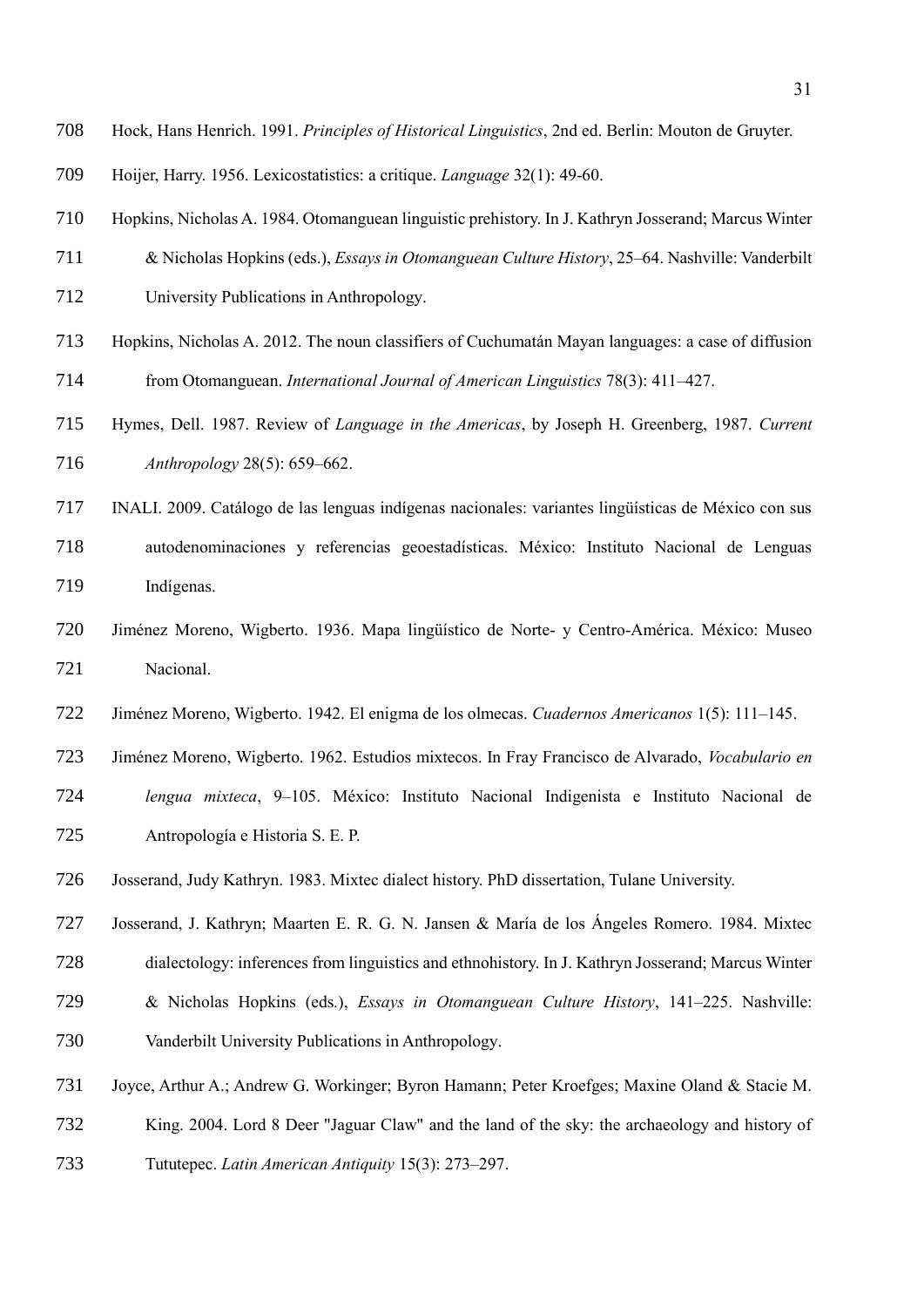- Kaufman, Terrence. 1976. Archaeological and linguistic correlations in Mayaland and associated areas of Meso-America. *World Archaeology* 8(1): 101–118.
- Kaufman, Terrence. 1983. New perspectives on comparative Otomanguean phonology. Ms. University of Pittsburgh.
- Kaufman, Terrence. 1988. Otomanguean tense/aspect/mood, voice, and nominalization markers. Unpublished monograph.
- Kaufman, Terrence. 2006a. Oto-Mangean Languages. In Keith Brown (ed.), *Encyclopedia of Language & Linguistics* (2nd ed.) Vol. 9, 118–124. Oxford: Elsevier.
- Kaufman, Terrence. 2006b. Hokan Languages. In Keith Brown (ed.), *Encyclopedia of Language & Linguistics* (2nd ed.) Vol. 5, 365–372. Oxford: Elsevier.
- Kaufman, Terrence. 2015a. Early Oto-Manguean homelands and cultures: some premature hypotheses.
- Institute for Mesaoamerican Studies, University at Albany, State University of New York. http://www.albany.edu/ims/PDLMA\_publications\_new.html.
- Kaufman, Terrence. 2015b. A research program for reconstructing proto-Hokan: first gropings. Institute for Mesaoamerican Studies, University at Albany, State University of New York. http://www.albany.edu/ims/PDLMA\_publications\_new.html.
- Kaufman, Terrence. 2016a. Tlapaneko-Sutiaba, OtoMangean, and Hokan: where Greenberg went wrong. Institute for Mesaoamerican Studies, University at Albany, State University of New York. http://www.albany.edu/ims/PDLMA\_publications\_new.html.
- Kaufman, Terrence. 2016b. Proto-Sapotek(an) reconstructions. Institute for Mesaoamerican Studies, University at Albany, State University of New York. http://www.albany.edu/ims/PDLMA\_publications\_new.html.
- Kaufman, Terrence & John Justeson. 2007. The history of the word for cacao in Ancient Mesoamerica. *Ancient Mesoamerica* 18: 193–237.
- Kaufman, Terrence & John Justeson. 2010. Historical linguistics and pre-Colombian Mesoamerica. *Ancient Mesoamerica* 20: 21–31.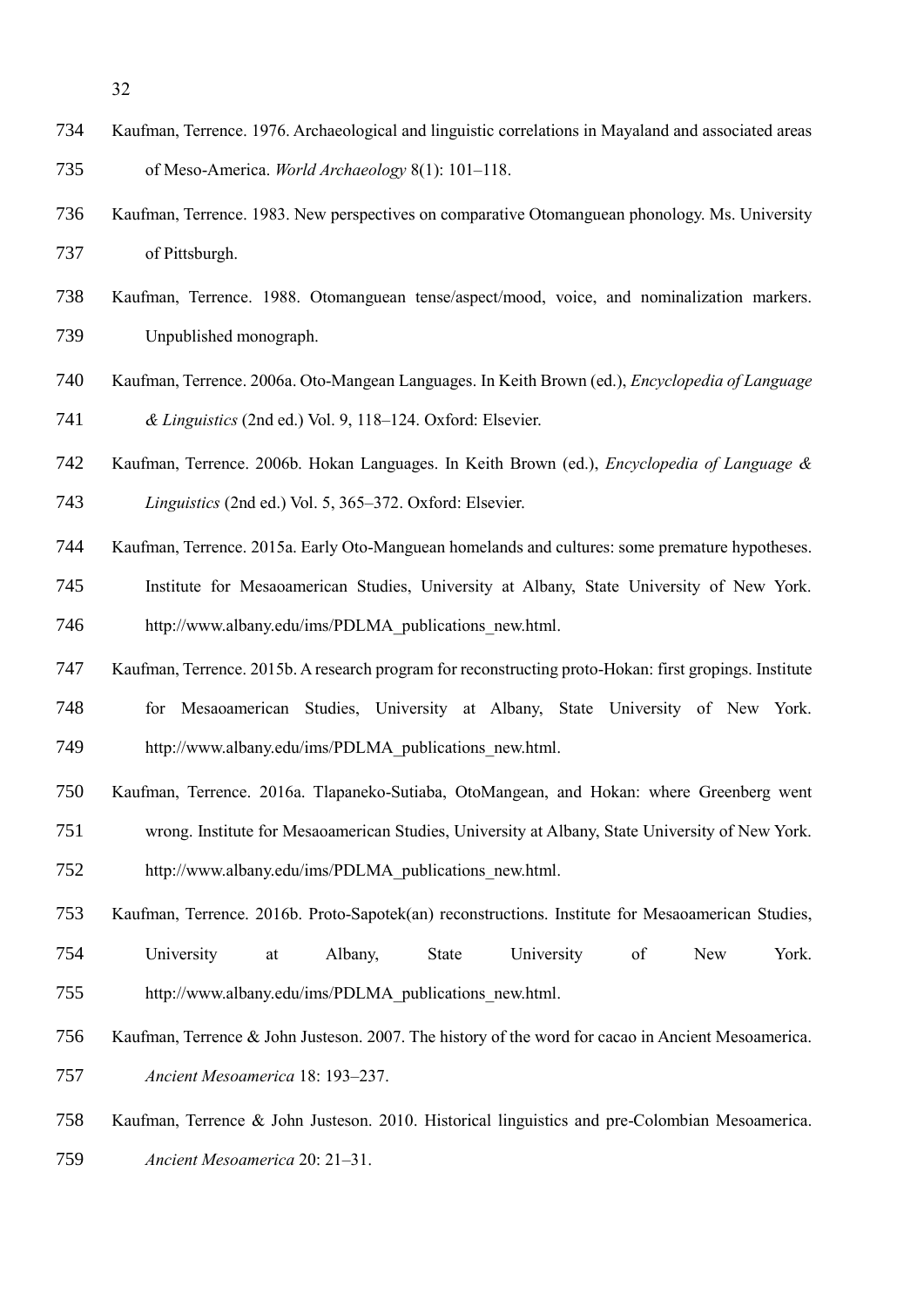- Kirchhoff, Paul. 1967[1943]. Mesoamérica: sus límites geográficos, composición étnica y carácteres culturales. *Suplemento 3 de la Revista Tlatoani.* México: Escuela Nacional de Antropología e Historia.
- Kirk, Paul L. 1966. Proto-Mazatec phonology. PhD dissertation, University of Washington.
- Law, Danny. 2013. Mayan historical linguistics in a new age. *Language and Linguistics Compass* 7(3): 141–156.
- Lees, Robert B. 1953. The basis of glottochronology. *Language* 29(2): 113–127.
- Lehmann, Walter. 1920. *Zentral-Amerika*, Part I, Vol. II. Berlin: Verlag Dietrich Reimer (Ernst Vohsen).
- León, Nicolás. 1902. Familias Lingüísticas de México: Carta lingüística de México y sinopsis de sus

familias, idiomas y dialectos. México: Museo Nacional.

- Lewis, M. Paul; Gary F. Simons & Charles D. Fennig (eds.). 2015. *Ethnologue: Languages of the World, Eighteenth edition*. Dallas, Texas: SIL International. Online version: http://www.ethnologue.com.
- 
- Longacre, Robert Edmondson. 1955. Proto-Mixtecan. PhD dissertation, University of Pennsylvania.
- Longacre, Robert E. 1957. *Proto-Mixtecan*. Indiana University Research Center in Anthropology, Folklore, and Linguistics 5. Bloomington, Indiana.
- Longacre. Robert E. 1960. Review of Mapas de clasificación lingüística de México y las Américas, por Mauricio Swadesh, 1959. *Language* 36(3): 397–410.
- Longacre. Robert E. 1961. Swadesh's Macro Mixtecan hypothesis. *International Journal of American Linguistics* 27(1): 9–29.
- Longacre. Robert E. 1962. Amplification of Gudschinsky's proto-Popolocan-Mixtecan. *International Journal of American Linguistics* 28(4): 227–242.
- Longacre. Robert E. 1964. Progress in Otomanguean reconstruction. In Horace G. Lunt (ed.),
- *Proceedings of the Ninth International Congress of Linguists*, 1016–1025. The Hague: Mouton &
- Co.
- Longacre. Robert E. 1977. Reconstruction of indigenous languages. In Thomas A. Sebeok (ed.), *Native Languages of the Americas*, Vol. 2, 99–139. New York: Plenum Press.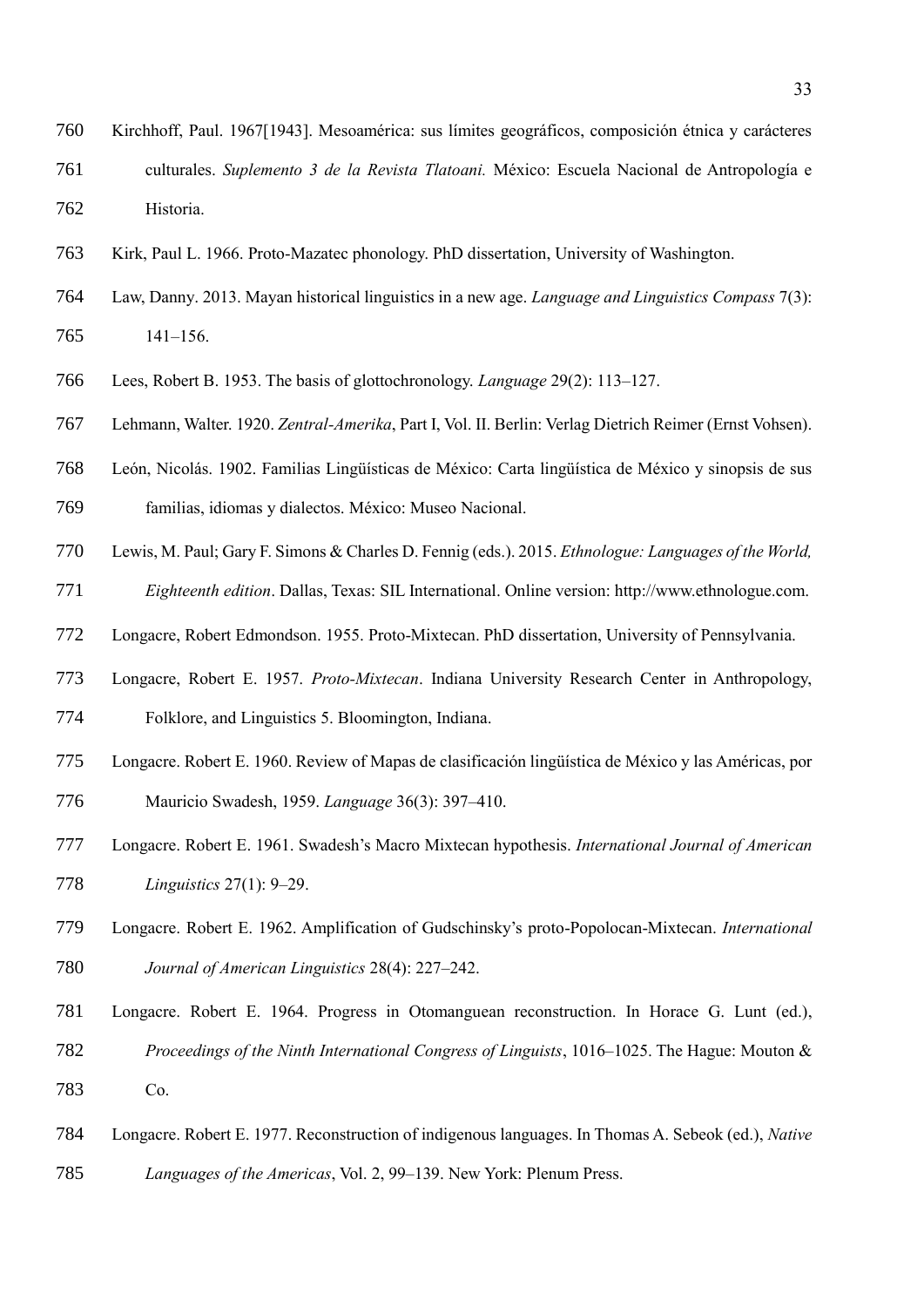- López Cruz, Ausencia. 1997. Morfología verbal del zapoteco de San Pablo Güilá. B.A. thesis, Escuela Nacional de Antropología e Histoia.
- López Nicolás. 2009. Construcciones de doble objeto en el zapoteco de Zoochina. MA thesis, Centro de Investigaciones y Estudios Superiores en Antropología Social, D.F.
- Macaulay, Monica. 1996. A grammar of Chalcatongo Mixtec. Berkeley, CA: University of California Press.
- Macaulay, Monica & Joseph C. Salmons. 1995. The phonology of glottalization in Mixtec. *International Journal of American Linguistics* 61(1): 38–61.
- MacNeish, Richard S. 1967. An interdisciplinary approach to an archaeological problem. In Douglas S.
- Byers (ed.), *The Prehistory of the Tehuacan Valley*, Vol. 1: Environment and Subsistence, 14–24.
- Austin, TX: University of Texas Press.
- Mak, Cornelia & Robert Longacre. 1960. Proto-Mixtec phonology. *International Journal of American Linguistics* 26(1): 23–40.
- Marcus, Joyce. 2003. The first appearance of Zapotec writing and calendrics. In Kent V. Flannery & Joyce Marcus (eds.), *The Cloud People: Divergent evolution of the Zapotec and Mixtec civilizations*, 91–96. New York: Percheron Press.
- 802 Martínez Ortega, Aileen Patricia. 2012. Clases verbales, transitividad y valencia verbal en el *pivekakió*, tlahuica de San Juan Atzingo. PhD dissertation, El Colegio de México.
- Mason, J. Alden. 1940. The native languages of Middle America. In *The Maya and their Neighbors*. New York: D. Appleton-Century Company.
- Mateo Toledo, B'alam. 2003. The use of language names: the Mayan case. *International Journal of American Linguistics* 69(2): 151–153.
- Matisoff, James A. 1990. On megalocomparison. *Language* 66(1): 106–114.
- Matisoff, James A. 2000. On the uselessness of glottochronology. In Colin Renfrew; April McMahon,
- & Larry Trask (eds.), *Time Depth in Historical Linguistics*, 333–371. Cambridge: The McDonald
- 811 Institute for Archaeological Research.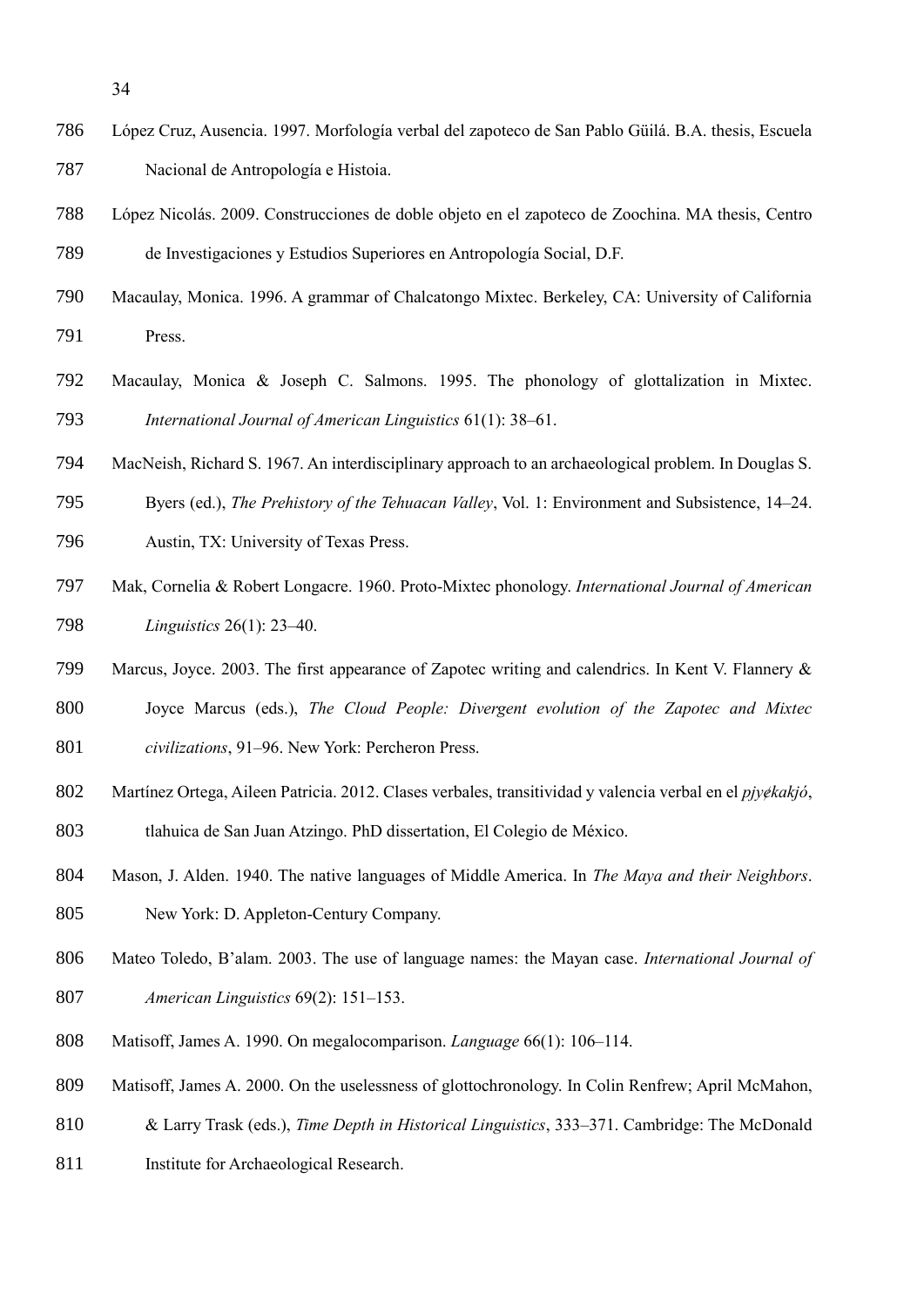- Matsukawa, Kosuke. 2005. Preliminary reconstruction of Proto-Trique. MA thesis, University at Albany, State University of New York.
- McQuown, Norman A. 1955. The indigenous languages of Latin America. *American Anthropologist,*  New Series 57(3): 501–570.
- Mechling, William H. 1912. The Indian linguistic stocks of Oaxaca, Mexico. *American Anthropologist,*
- New Series 14(4): 643–682.
- Mendizábal, Miguel O. de & Wigberto Jiménez Moreno. 1937. Distribución prehispánica de las lenguas indígenas de México. México: Secretaria de la Economía Nacional.
- Merrifield, William R. 1966. Linguistic clues for the reconstruction of Chinantec prehistory. In *Summa*
- *Anthropologica en homenaje a Roberto J. Weitlaner*, 579–596. México: Instituto Nacional de Antropología e Historia.
- Merrifield, William R. 1981. *Proto Otomanguean Kinship*. Dallas, TX: Summer Institute of Linguistics.
- Mithun, Marianne. 1999. *The Native Languages of Native North America*. Cambridge: Cambridge University Press.
- Mora-Marín, David F. 2016. Testing the proto-Mayan-Mije-Sokean hypothesis. *International Journal of American Linguistics* 82(2): 125–180.
- Moser, Christopher L. 1977. *Ñuiñe Writing and Iconography of the Mixteca Baja*. Nashville: Vanderbilt
- University Publications in Anthropology.
- Muntzel, Martha. 1986. The structure of Ocuilteco. PhD dissertation, State University of New York at Albany.
- 832 Navarro Solano. 2012. El patrón de alineamiento en el me?<sup>1</sup>phaa<sup>1</sup> de Malinaltepec, Guerrero. MA thesis,
- Centro de Investigaciones y Estudios Superiores en Antropología Social, D.F.
- Newman, Stanley & Robert Weitlaner. 1950a. Central Otomian I: Proto-Otomi reconstructions. *International Journal of American Linguistics* 16(1): 1–19.
- Newman, Stanley & Robert Weitlaner. 1950b. Central Otomian II: Primitive Central Otomian reconstructions. *International Journal of American Linguistics* 16(2): 73–81.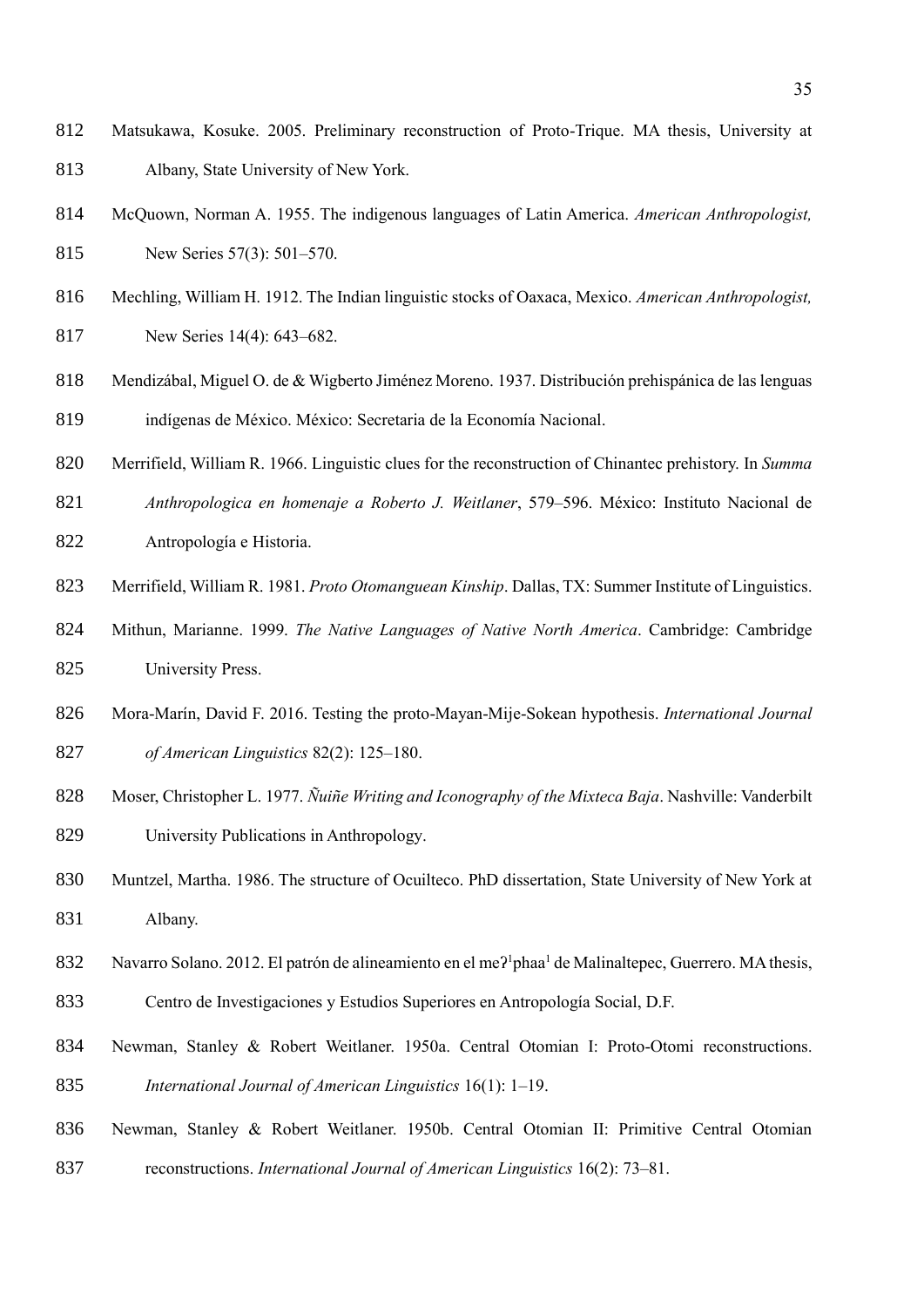- Nichols, Johanna. 1997. Modeling ancient population structures and movement in linguistics. *Annual Review of Anthropology* 26: 359–384.
- 840 Olmstead, D. L. 1961. Lexicostatistics as 'proof' of genetic relationship: the case of Macro Manguean. *Anthropological Linguistics* 3(6): 9–14.
- Orozco y Berra, Manuel. 1864. Geografía de las lenguas y carta etnográfica de México. México: J. M. Andrade y F. Escalante.
- Oudijk, Michel R. 2008. El texto más antiguo en zapoteco. *Tlalocan* XV: 227–238.
- Palancar, Enrique L. 2011. Revisiting the conjugation classes of Eastern Highlands Otomi. *Language Typology and Universals* 64(3): 213–236.
- Pérez, Nancy L. 2007. Synchronic and diachronic Matlatzinkan phonology. PhD dissertation, The University of Michigan.
- Pike, Kenneth L. 1948. Tone languages: A technique for determining the number and type of pitch contrasts in a language, with studies in tonemic substitution and fusion. Ann Arbor: University of Michigan Press.
- Pimentel, D. Francisco. 1875. *Cuadro descriptivo y comparativo de las lenguas indígenas de México*,
- Tomo III. México: Tipografía de Isidro Epstein.
- Piperno, D. R. & K. V. Flannery. 2000. The earliest archaeological maize (*Zea mays* L.) from highland
- Mexico: New accelerator mass spectrometry dates and their implications. *Proceedings of the National Academy of Sciences* 98(4): 2101–2104.
- Piperno, Dolores R.; Anthony J. Ranere; Irene Holst; José Iriarte; & Ruth Dickau. 2009. Starch grain
- and phytolith evidence for early ninth millennium B.P. maize from the Central Balsas River Valley,
- Mexico. *Proceedings of the National Academy of Sciences* 106(13): 5019–5024.
- Poser, William J. 1995. Binary comparison and the history of Hokan comparative studies. *International Journal of American Linguistics* 61(1): 135–144.
- Radin, Paul. 1944. The classification of the languages of Mexico. *Tlalocan* 1(3): 259–265.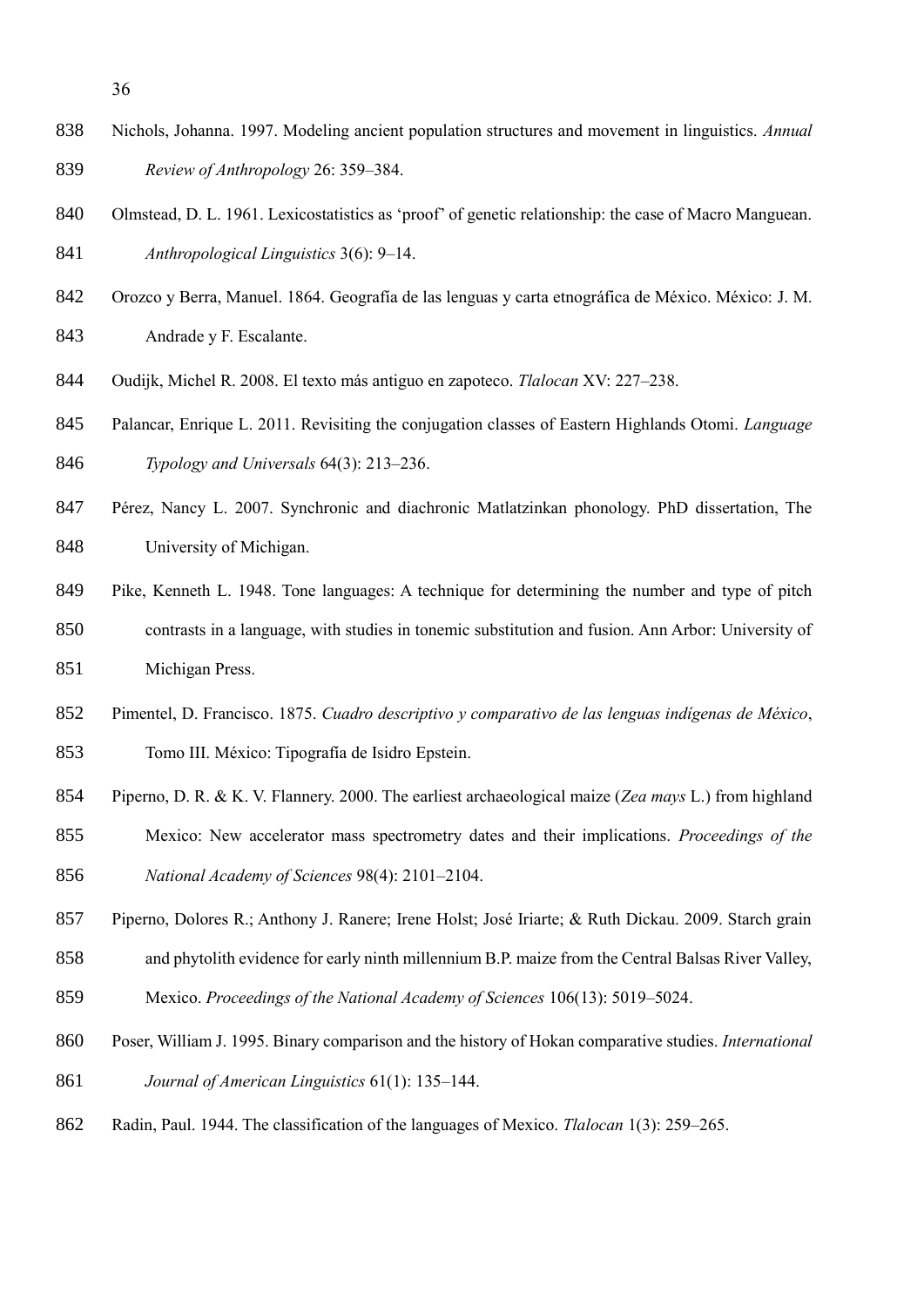- Ramírez Pérez, Elodia. 2014. La predicación no verbal y las construcciones copulares en el *tnu'u<sup>23</sup>* 864 *dau<sup>23</sup>* de Santa María Peñoles, Etla, Oaxaca. MA thesis, Centro de Investigaciones y Estudios Superiores en Antropología Social, D.F.
- Ranere, Anthony J.; Dolores R. Piperno; Irene Holst; Ruth Dickau & José Iriarte. 2009. The cultural
- and chronological context of early Holocene maize and squash domestication in the Central Balsas
- River Valley, Mexico. *Proceedings of the National Academy of Sciences* 106(13): 5019–5024.
- Rankin, Robert. 1992. Review: *Language in the Americas*, by Joseph H. Greenberg, 1987. *International Journal of American Linguistics* 324–351.
- Rankin, Robert L. 2003. The comparative method. In Brian D. Joseph & Richard D. Janda (eds.), *The Handbook of Historical Linguistics*, 183–212. Oxford: Blackwell.
- Rasch, Jeffrey Walter. 2002. The basic morpho-syntax of Yaitepec Chatino. PhD dissertation, Rice University.
- Rensch, Calvin Ross. 1963. Proto-Chinantec phonology. MA thesis, University of Pennsylvania.
- Rensch, Calvin Ross. 1966. Comparative Otomanguean phonology. PhD dissertation, University of Pennsylvania.
- Rensch, Calvin Ross. 1968. *Proto Chinantec Phonology*. Papeles de la Chinantla VI. Mexico, D.F.: Museo Nacional de Antropología.
- Rensch, Calvin Ross. 1976. *Comparative Otomanguean Phonology*. Bloomington: Indiana University.
- Rensch, Calvin R. 1977a. Classification of the Otomanguean languages and the position of Tlapanec.
- In Two studies in Middle American and comparative linguistics, 53–108. Dallas: Summer Institute of Linguistics.
- Rensch, Calvin R. 1977b. Otomanguean isoglosses. In Thomas A. Sebeok (ed.), *Native Languages of the Americas*, Vol. 2, 163–184. New York: Plenum Press.
- Rensch, Calvin R. 1989. *An Etymological Dictionary of the Chinantec Languages*. Studies in Chinantec
- languages 1. Dallas: Summer Institute of Linguistics.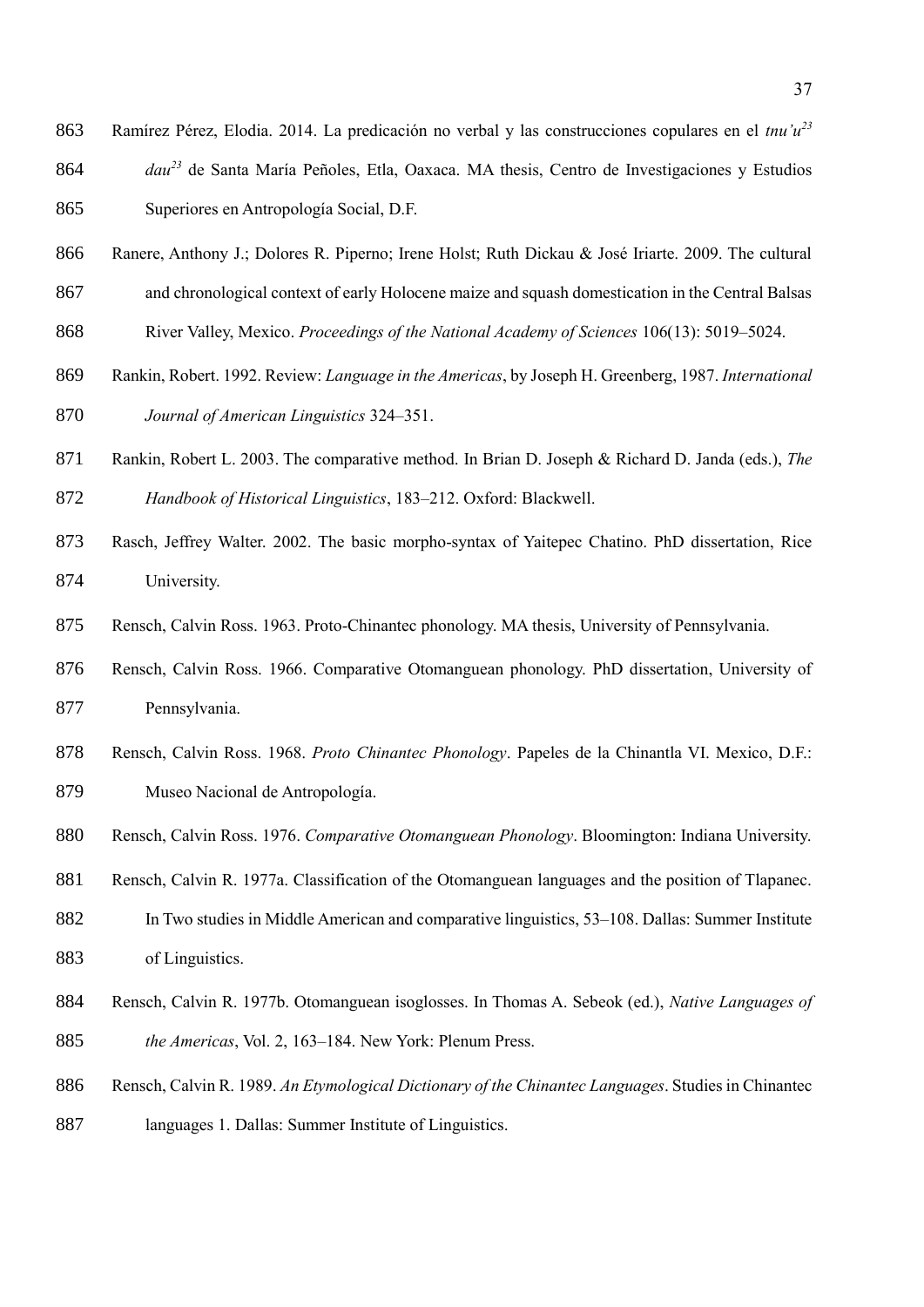- Restall, Matthew; Lisa Sousa & Kevin Terraciano (eds.). 2005. *Mesoamerican Voices: Native-language writings from Colonial Mexico, Oaxaca, Yucatan, and Guatemala*. Cambridge: Cambridge University Press.
- Reyes, Antonio de los. 1889 [1593]. Arte en lengua Mixteca: Casa de Pedro Balli. Publié par le Comte H. de Charencey.
- Ringe, Donald A, Jr. 1992. Calculating the factor of chance in language comparison. *Transactions of the American Philosophical Society* 81, Part 1.
- Ringe, Don. 1999. How hard is it to match CVC-roots? *Transactions of the Philological Society* 97(2): 213–244.
- Sapir, Edward. 1925a. The Hokan affinity of Subtiaba in Nicaragua. *American Anthropologist*, New 898 Series 27(3): 402–435.
- Sapir, Edward. 1925b. The Hokan affinity of Subtiaba in Nicaragua (Conclusion). *American Anthropologist*, New Series 27(4): 491–527.
- Sapir, Edward. 1916. Time perspective in aboriginal American culture: a study in method. Ottawa: Government Printing Bureau.
- Schmidt, P. W. 1977 [1926]. Die Sprachfamilien und Sprachenkreise der Erde: Atlas von 14 Karten. Hamburg: Helmut Buske Verlag.
- Silverman, Daniel. 1997. Laryngeal complexity in Otomanguean vowels. *Phonology* 14(2): 235–261.
- Smith, Mary Elizabeth. 1963. The Codex Colombino: a document of the south coast of Oaxaca. Tlalocan 4(3): 276–288.
- Smith, Mary Elizabeth. 1973. *Picture Writing from Ancient Southern Mexico: Mixtec place signs and maps*. Norman, OK: University of Oklahoma Press.
- Smith Stark, Thomas C. 2002. Las clases verbales del zapoteco de Chichicapan. In Zarina Estrada
- Fernández & Rosa María Ortiz Ciscomani (ed.), *Memorias del VI Encuentro Internacional de*
- *Lingüística en el Noroeste*, Vol. 2, 165–212. Hermosillo: Editorial UniSon.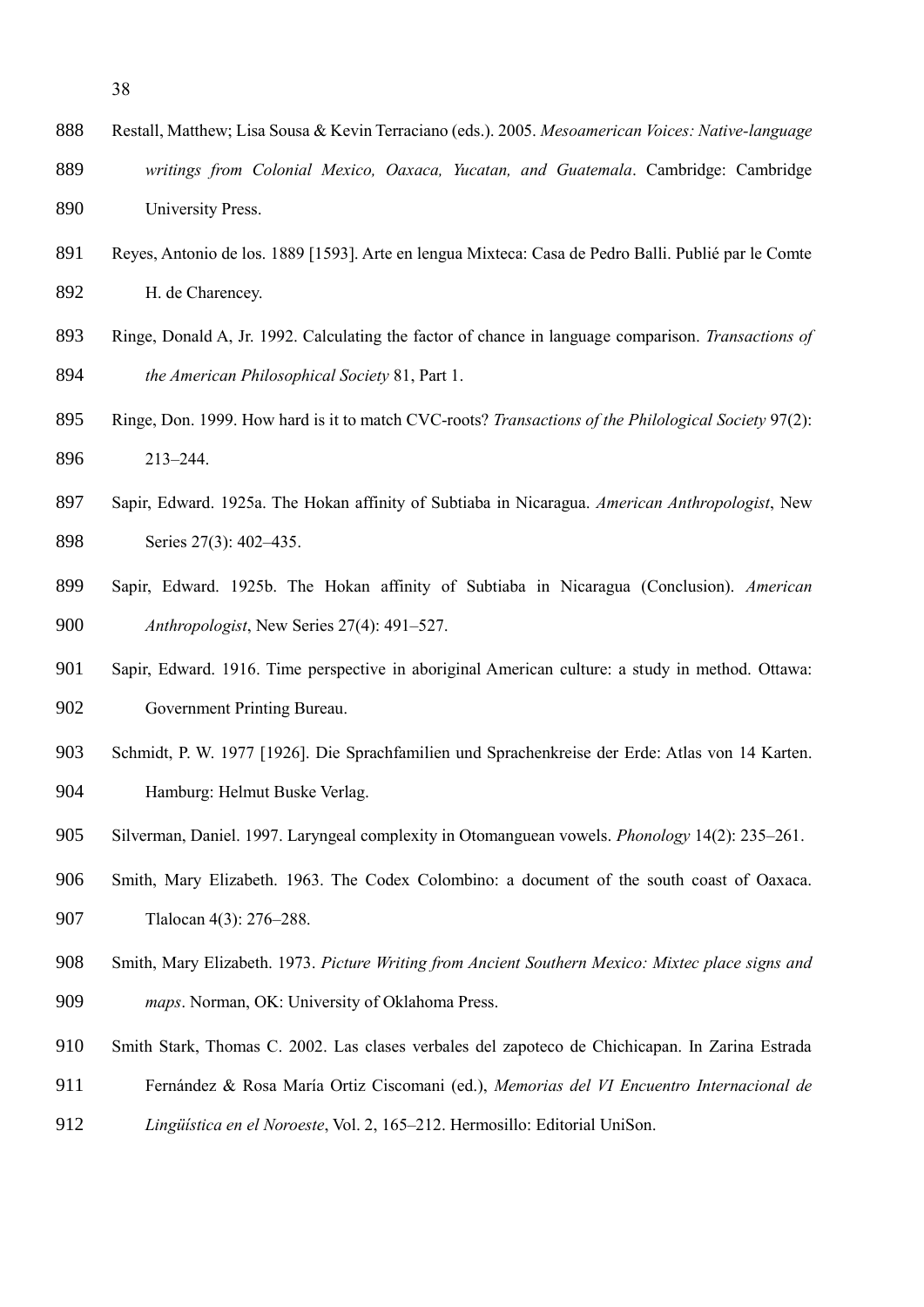- Sorensen, Arthur P, Jr. 1967. Multilingualism in the Northwest Amazon. *American Anthropologist* 69(6): 670–684.
- Soustelle, Jacques. 1937. *La Famille Otomi-Pame du Mexique Central*. Paris: Institut d'Ethnologie
- Spores, Ronald. 1993. Tututepec: a postclassic-period Mixtec conquest state. *Ancient Mesoamerica* 4(1): 167–174.
- Stirling, Matthew W. 1968. Early history of the Olmec problem. In Elizabeth P. Benson (ed.), *Dumbarton Oaks Conference on the Olmec*, 1–8. Washington D. C.: Dumbarton Oaks Research Library and Collection.
- Suárez, Jorge A. 1973. On Proto-Zapotec phonology. *International Journal of American Linguistics* 39(4): 236–249.
- Suárez, Jorge A. 1979. Observaciones sobre la evolución fonológica del tlapaneco. *Anales de Antropología* 16: 371–386
- Suárez, Jorge A. 1980. Review of Comparative Otomanguean Phonology, by Calvin R. Rensch (1976). *International Journal of American Linguistics* 46(1): 49–56.
- Suárez, Jorge A. 1983. *La lengua tlapaneca de Malinaltepec*. Mexico, D.F.: Universidad Autónoma de México.
- Suárez, Jorge A. 1986. Elementos gramaticales otomangues en tlapaneco. In Benjamin F. Elson (ed.), *Language in Global Perspective: Papers in honor of the 50th anniversary of the Summer Institute*
- *of Linguistics 1935-1985*, 267–284. Dallas: Summer Institute of Linguistics.
- Sullivant, J. Ryan. 2012. *Tyaʔa*: el clasificador numérico del chatino de Tataltepec de Valdés. Proceedings of the Conference on Indigenous Languages of Latin America V. Austin, TX: AILLA.
- Swadesh, Morris. 1947. The phonemic structure of Proto-Zapotec. *International Journal of American Linguistics* 13(4): 220–230.
- Swadesh, Morris. 1950. Salish internal relationships. *International Journal of American Linguistics* 16(4): 157–167.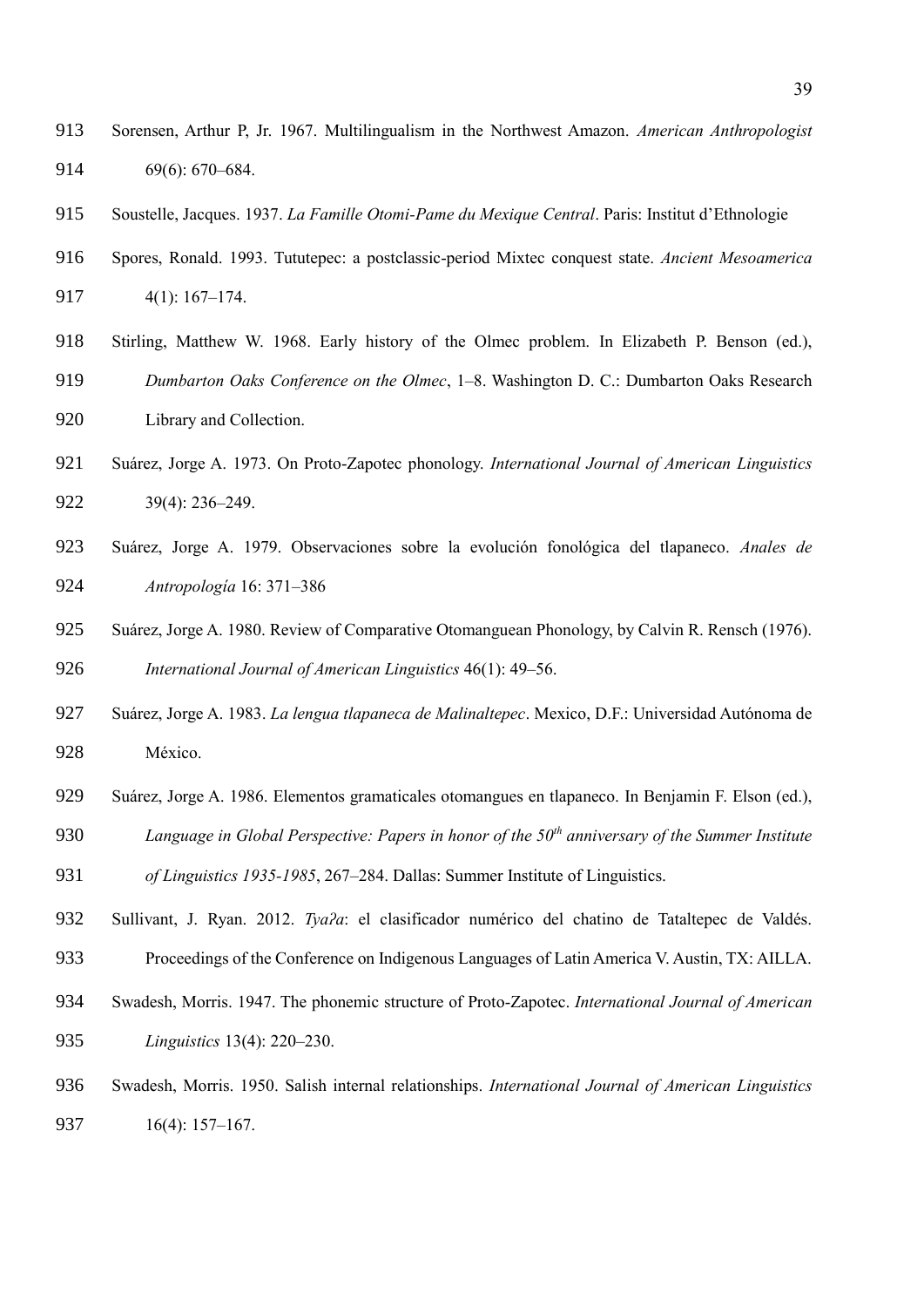- Swadesh, Morris. 1952. Lexico-statistic dating of prehistoric ethnic contacts: with special reference to North American Indians and Eskimos. *Proceedings of the American Philosophical Society* 96(4): 452–463.
- Swadesh, Morris. 1959. *Mapas de clasificación lingüística de México y las Américas*. México: Universidad Autónoma de México.
- Swadesh, Morris. 1960. The Oto-Manguean hypothesis and Macro Mixtecan. *International Journal of American Linguistics* 26(2): 79–111.
- Swadesh, Morris. 1964a. Interim notes on Oaxacan phonology. *Southwest Journal of Anthropology*  20(2): 168–189.
- Swadesh, Morris. 1964b. Algunas problemas de la lingüística otomangue. *Anales de Antropología* 1(1): 91–123.
- Terraciano, Kevin. 2001. The Mixtecs of Colonial Oaxaca: Ñudzahui history, Sixteenth through Eighteenth Centuries. Stanford, CA: Stanford University Press.
- Thomas, Cyrus & Swanton, John R. 1911. *Indian Languages of Mexico and Central America and their Geographical Distribution*. Washington D.C.: Government Printing Office.
- Upson, B. W. & Robert E. Longacre. 1965. Proto-Chatino phonology. *International Journal of American Linguistics* 31(4): 312–322.
- Urcid, Javier. 1993. The Pacific coast of Oaxaca and Guerrero: the westernmost extent of the Zapotec script. *Ancient Mesoamerica* 4(1): 141–165.
- Urcid Serrano, Javier. 2001. Zapotec hieroglyphic writing. *Studies in Pre-Columbian Art and Archaeology* 34. Washington D.C.: Dumbarton Oaks Research Library and Collection.
- Vennemann, Theo. 2003. Water all over the place: the Old European toponyms and their Vasconic origin. In Patrizia Noel Aziz Hanna (ed.), *Europa Vasconica – Europa Semitica*, 857–870. Berlin: Mouton de Gruyter.
- Weitlaner, Roberto J. 1941. Los pueblos no nahuas de la historia tolteca y el grupo lingüístico macro otomangue. *Revista Mexicana de Estudios Antropológicos* 5: 249–269.